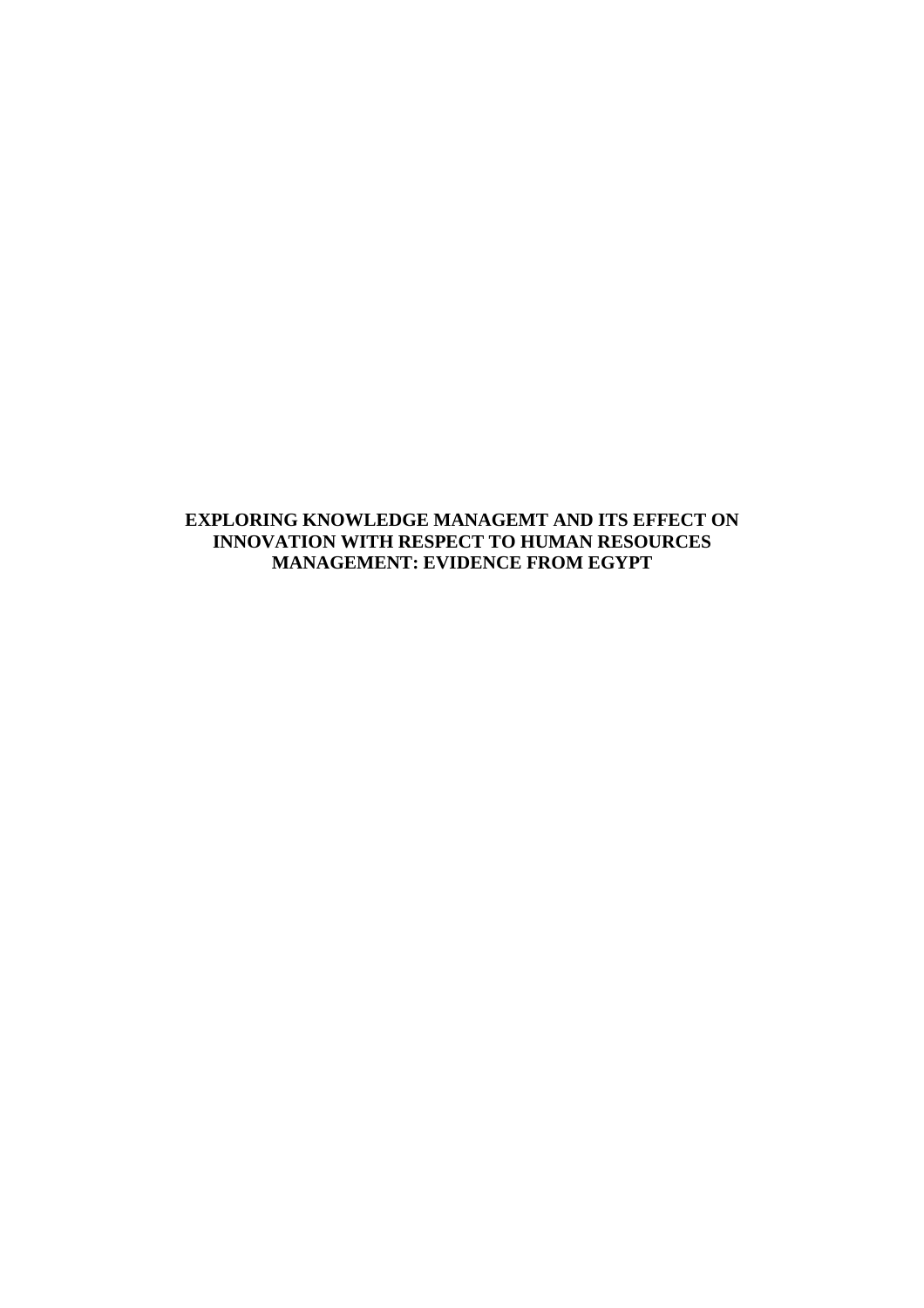# **Table of Content**

| I.                                                                      |  |
|-------------------------------------------------------------------------|--|
| A.                                                                      |  |
| <b>B.</b>                                                               |  |
| $\mathcal{C}$ .                                                         |  |
| D.                                                                      |  |
| E.                                                                      |  |
| П.                                                                      |  |
| A.                                                                      |  |
| 1.                                                                      |  |
| 2.                                                                      |  |
| $\mathfrak{Z}$ .                                                        |  |
| 4.                                                                      |  |
| Why do we need Knowledge Management for Innovation? 12<br>5.            |  |
| The role of Knowledge Management in Innovation15<br>6.                  |  |
| Knowledge Creation framework by Nonaka and Takeuchi (1995) 18<br>7.     |  |
| <b>B</b> .                                                              |  |
| $\mathcal{I}$ .                                                         |  |
| 2.                                                                      |  |
| $\mathfrak{Z}$ .                                                        |  |
| $C_{\cdot}$                                                             |  |
| $\mathfrak{1}.$                                                         |  |
| 2.                                                                      |  |
| Ш.                                                                      |  |
| IV.                                                                     |  |
| A.                                                                      |  |
| <b>B.</b>                                                               |  |
| V.                                                                      |  |
| A.                                                                      |  |
| $l_{\cdot}$                                                             |  |
| 2.                                                                      |  |
| $\mathfrak{Z}$ .                                                        |  |
| Four Conditions enabling Knowledge Creation and Innovation 45<br>В.     |  |
| $\mathbf{C}$ .                                                          |  |
| Collaboration and Communication tools in the Innovation Process48<br>D. |  |
| The road to Innovation through Knowledge Management49<br>E.             |  |
| VI.                                                                     |  |
| A.                                                                      |  |
| <b>B.</b>                                                               |  |
| $\mathcal{C}$ .                                                         |  |
|                                                                         |  |
|                                                                         |  |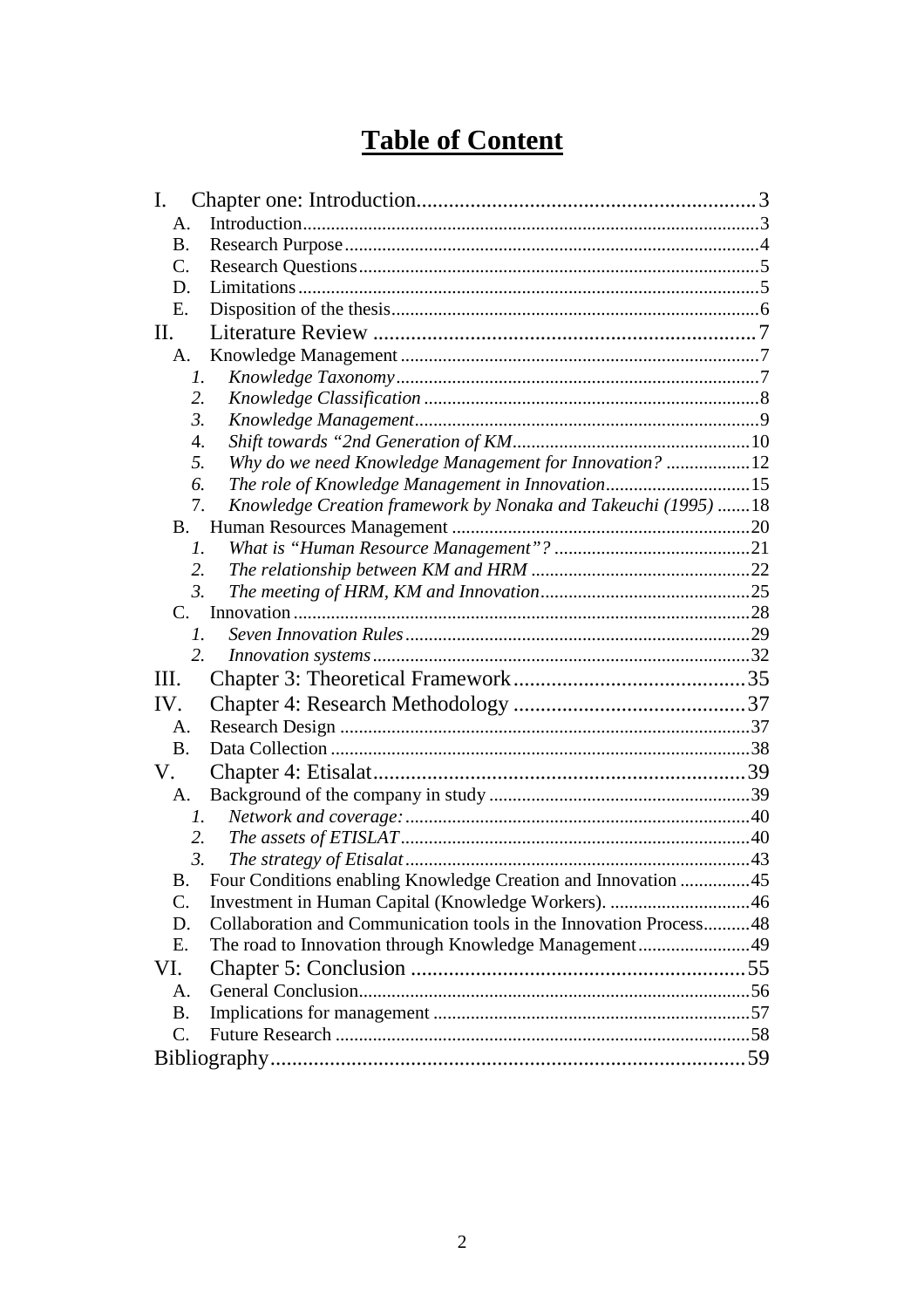# **I. Chapter one: Introduction**

## **A. Introduction**

Good is no longer good enough. No person or company should be satisfied to stay where they are no matter how successful they now seem to be. To be able to survive in today's competitive environment, every company/organization has to excel. In order to do so, an organization needs to focus on all parts of the organization, optimizing the use and effectiveness of all its resources. These resources play an important role in any organization's innovation process which in turn leads to organizational success. Information, data, knowledge as well as the human capital are examples of any organization's resources. Human capital is considered nowadays to be the engine of any organizational success. Managers nowadays have to consider that the most valuable human attributes should be developed because they are one of the most important assets of many corporations. Having discussed the importance of human capital briefly, knowledge is a complementary resource to human capital since part of this knowledge (tacit) is embodied in individuals working for any organization. In our current world, knowledge has become one of the most significant production resources. The existence and success of a growing number of organizations strongly depends on their capability of exclusively using their knowledge for profit generation. To add, it is worth mentioning that in order for this knowledge to be fully utilized, it has to be managed. Knowledge Management was born of the need to achieve better productivity and efficiencies in business. Improving the management of knowledge resources within the business organization produces greater productivity and efficiency. Knowledge is considered as an economic driver in today's economy. This evolution has been enhanced by the development of information and communication technologies (ICTs) that have reduced the cost of gathering and disseminating knowledge.

The question that arises is as follows: "does this acquired knowledge stay idle? Or it plays an important role in the innovation process?" The answer to that question is very simple. Due to the fast changing business world of today, innovation has become the basis/mainstay of every organization. The complexity of the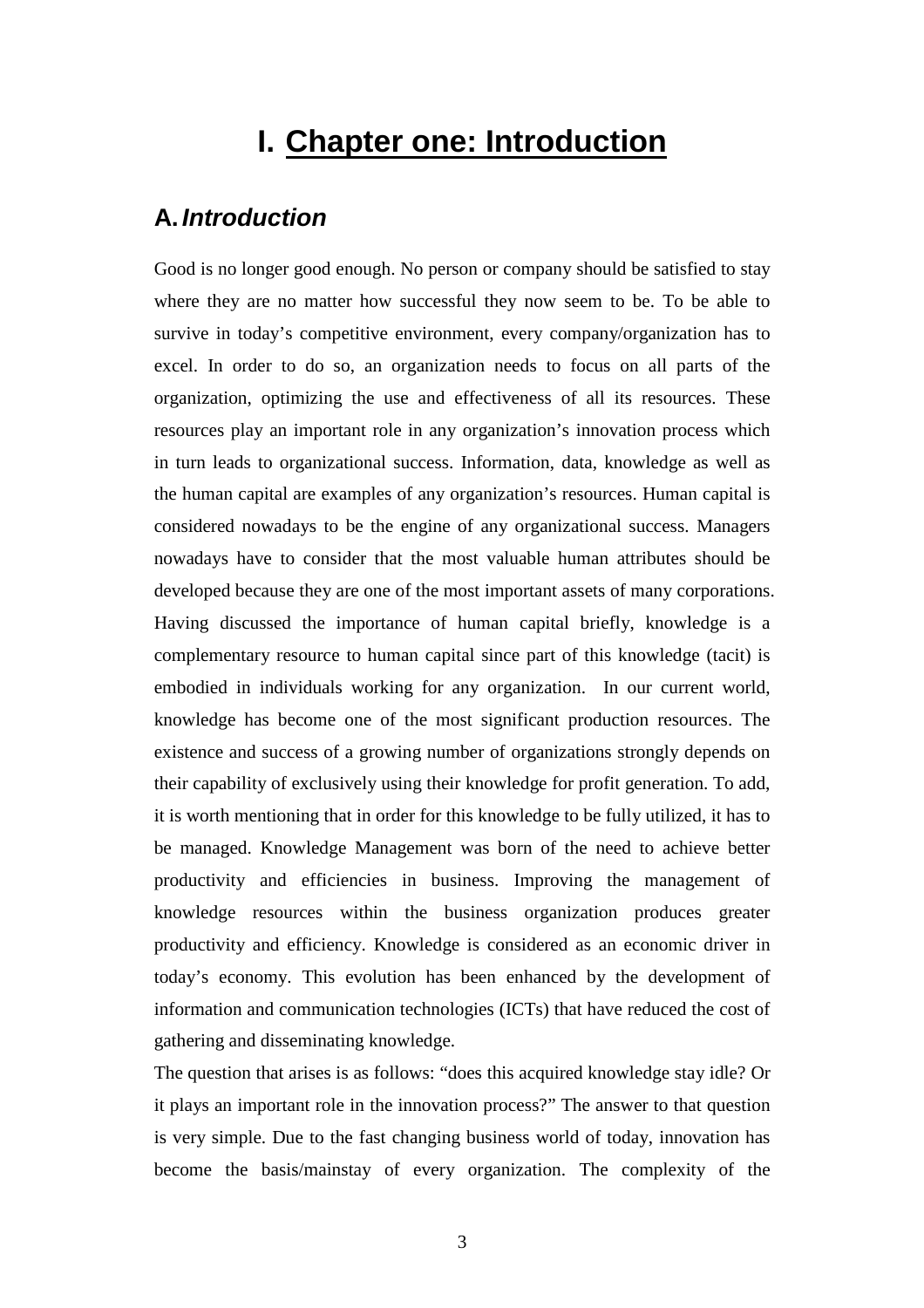innovation process has been increased as well by the growth in the amount of knowledge available to organizations as a basis for innovation. The latter is extremely dependent on the availability of needed knowledge and as a result the complexity created by the explosion of richness and reach of knowledge has to be identified and well managed to ensure success of innovation (Adams and Lamont, 2003; Du Plessis, 2007).

The aim of this thesis is to address the importance of managing knowledge resources, human resources as well the role that knowledge (which depends on human capital) plays in successful innovation. The management process plays a crucial role in the ability of business organizations to change, adapt, and seize new opportunities as they compete in this fast-changing global environment. The question that arises is "Why?" This is due to the fact that business change is happening quickly and the rate of change is rapidly increasing. This change is increasingly more global in scope, fueled by the use and proliferation of many technological advances like the Internet and Intranet in the studied case. Having already read that managing knowledge resources is a necessity for managing change in a developed business organization, it is worth saying that managing knowledge has proven to be essential for all organizations to provide the resiliency necessary to adapt their business models faster to meet the shifting sands of the turbulent markets.

## **B. Research Purpose**

Due to the fact that little clarity exists in current literature, this thesis aims to clarify the role of knowledge management as well as human resource management in the innovation process. Human capital and, in particular, human resource management, are today considered key elements of successful innovation, since the human element is involved in the whole innovation process (Galbraith, 1984; Daniel Jime´nez-Jime´nez and Raquel Sanz-Valle 2005). In addition to that, according to Hassan and Al Hawari (2003), innovation is considered to be an important part of the organizational performance and every company's innovative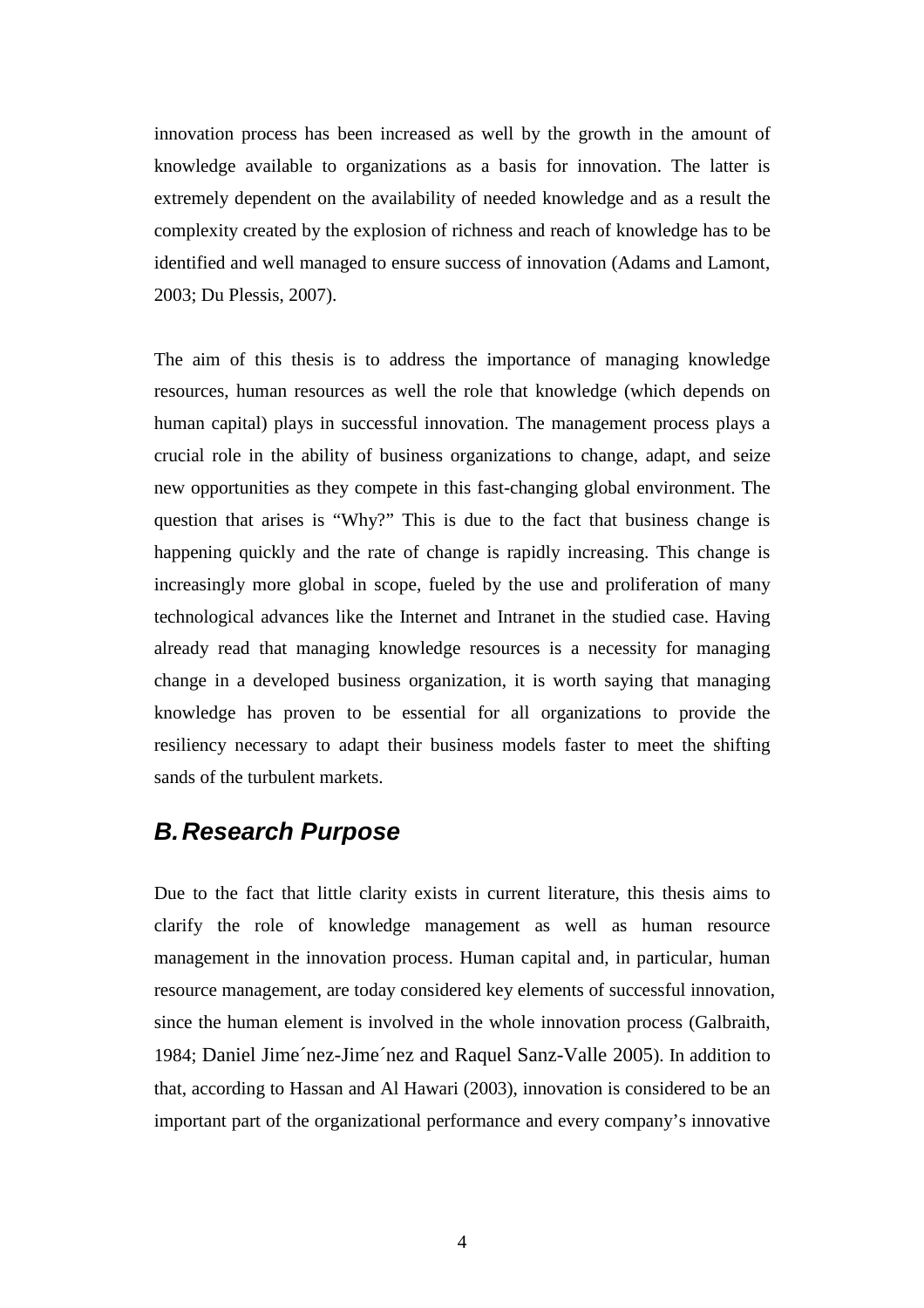capacity depends highly on its ability to take advantage of its knowledge asset. Below is a visual representation of the above mentioned:



As it can be seen from the above figure and based on existing literature in these areas, managing human capital as well as knowledge and innovation is an interactive and dynamic process which leads to organizational performance. This will be fully explained in the coming chapters in light of existing literature.

# **C. Research Questions**

*What is the role that Human Resource Management plays in managing knowledge as well as Innovation?* 

*What is the role of Knowledge Management in successful innovation processes in organizations?* 

# **D. Limitations**

There are many aspects within this research area and due to time limitations; I will only focus on some of them. In the research purpose section, having mentioned "human resources management", not all areas in this discipline will be covered in my thesis. Therefore, this paper will be focusing on the part that deals with the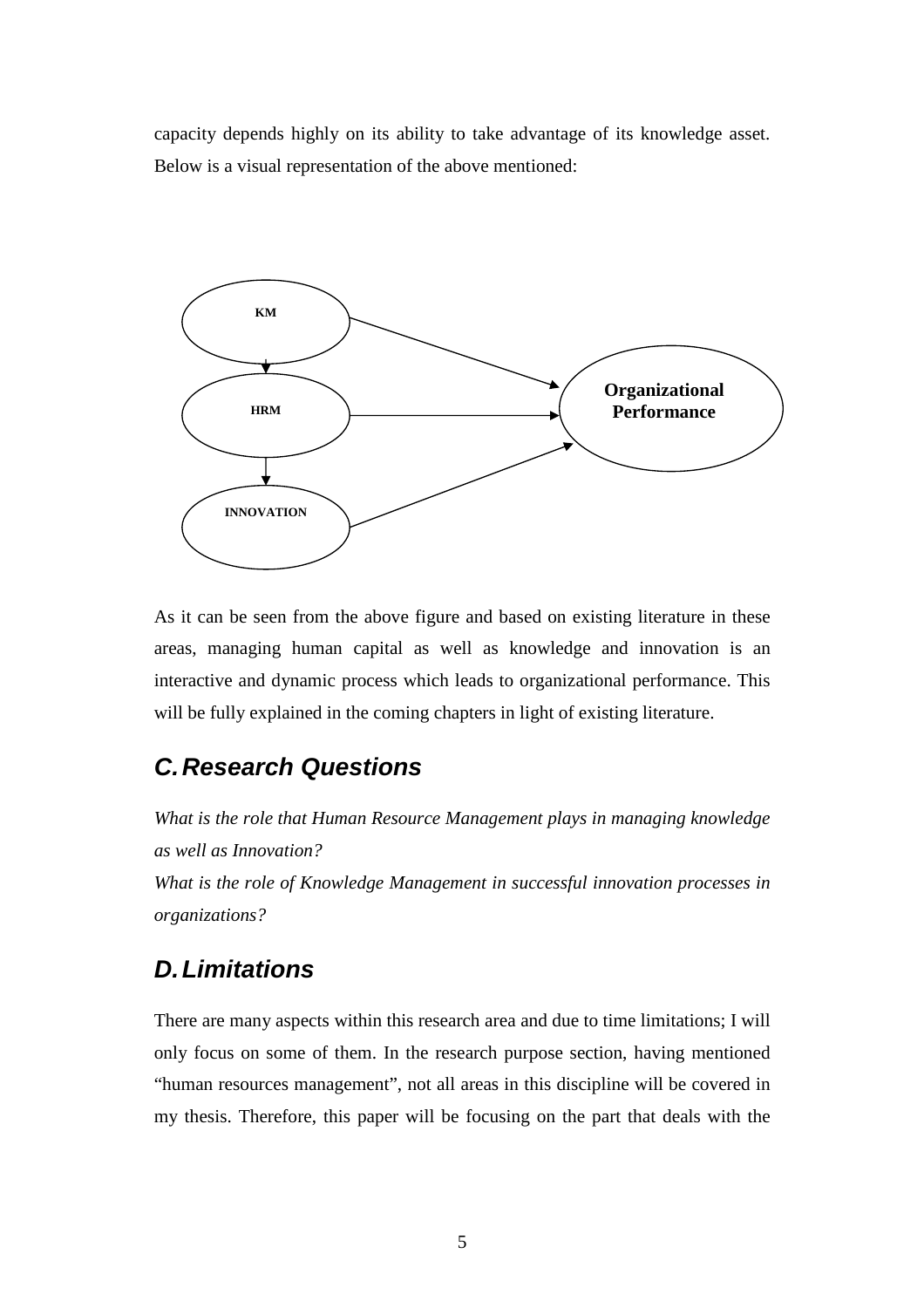investment in human capital since they are considered nowadays as one of the real sources of future competitiveness (Leonard Barton, 1995).

 Being aware of the importance of culture in organizational success, this paper will not be exploring this area due to limited resources.

To add, having mentioned "innovation" in the research purpose, due to limited research, some aspects will not be covered. Among these, are innovation systems. Since the latter is an important aspect in innovation, it is worth mentioning and explaining the role that it plays in innovation processes.

## **E. Disposition of the thesis**

This study is divided into six chapters. By now the content of the first chapter is already presented and familiar to the reader, consequently, the coming chapters will be introduced. The below figure visualizes the outline of the study.



The next chapter provides the reader with an overview of the literature related the research questions of the study, on previous research within the area of knowledge and innovation management.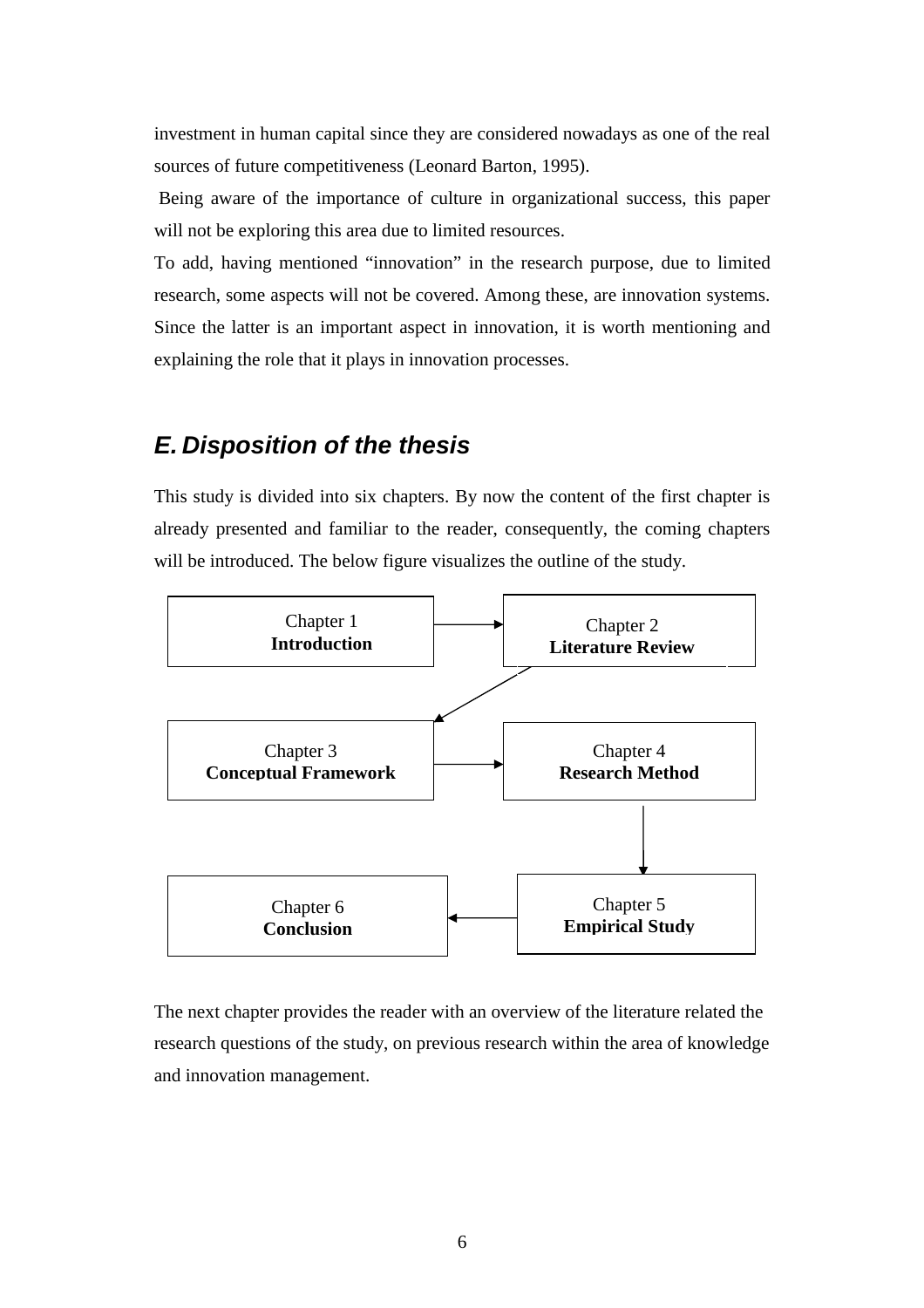# **II. Literature Review**

*In the second chapter of this thesis, theories related to this study will be discussed. Earlier studies within this research purpose area in terms of KM and its relation with HRM and INNOVATION will be reviewed.* 

### **A. Knowledge Management**

### **1. Knowledge Taxonomy**

Nowadays, knowledge has become one of the critical driving forces for business success. Organizations are becoming more knowledge intensive; they are hiring "minds" more than "hands", and the needs for leveraging knowledge are increasing. Harrington (2005) defines knowledge as a mix of experiences, practices, traditions, values, contextual information, expert insight, and a sound intuition that provides an environment and framework for evaluation and incorporating new experiences and information. In today's economy, knowledge is increasingly recognized as a key organizational asset and its creation, dissemination and application as a critical source of competitive advantage (e.g. Harrington, 2005; Hicks, Dattero and Galup, 2007; Squier and Snyman, 2004; Kim, 1997, El-Hawari and Hassan, 2003 and Darroch, 2005). This process is often seen as requiring the use of a combination of core skills and competencies in information as well as in human resource management, including the creation and maintenance of organizational structures and cultures that facilitate organizational, team and individual learning and the sharing of knowledge and information (Lundvall and Nielson, 2007). In addition to that, and according to different researchers, knowledge is defined as the power to act and make decisions (Kantner, 1999), information in context, together with an understanding to how to make use of it (Davenport and Prusak, 1997), professional expertise and information made actionable in a way that adds value to the enterprise (Vail, 1999).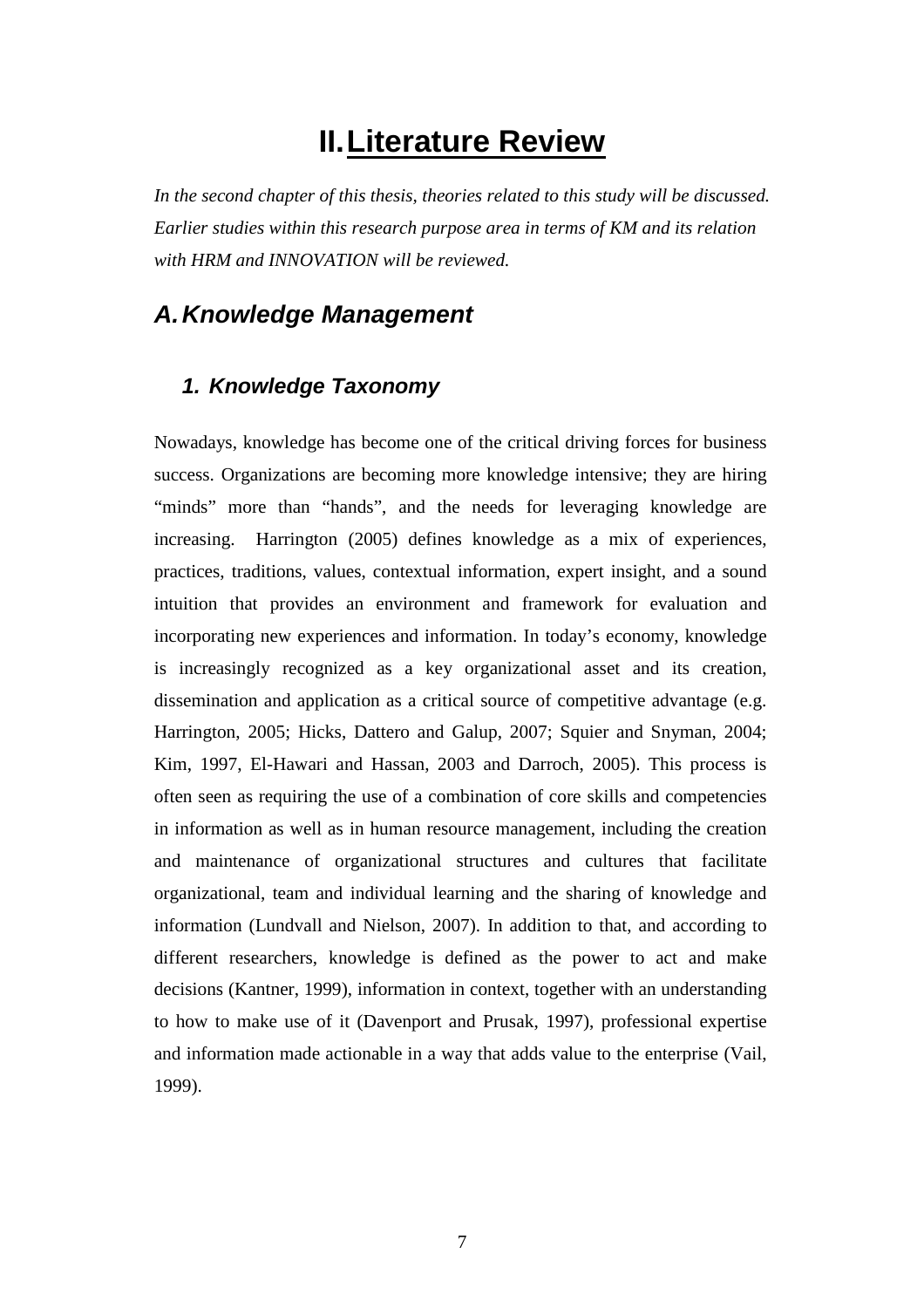## **2. Knowledge Classification**

Having defined knowledge, it is worth mentioning that knowledge can be divided into two categories: tacit knowledge explicit knowledge (Nonaka and Takeuchi, 1995).

Tacit knowledge, or individual knowledge according to Lundvall and Nielson 2007, is referred to as soft knowledge (Harrington 2005). In other words, it is formed around intangible factors in individual's experiences and action (Galup, Dattero and Hicks 2007). According to Lundvall and Nielson 2007, since the long-term economic success of firms increasingly reflect the capability to adapt change (flexibility) and the capability to impose change (innovation) tacit knowledge remains vital for economic success. Tacit knowledge is more difficult than explicit knowledge to create, capture, codify, communicate and transfer because is it highly intellectually energy intensive (Walker and Finegan, 2007).

Tacit knowledge can also be collective. Collective tacit knowledge also tends to grow in importance nowadays especially in fields where the rate of innovation and knowledge creation is very high. Organizations undertaking innovation processes are shifting their attention towards this type of knowledge (Lundvall and Neilson, 2005).

Having defined tacit knowledge and stressed on its importance, it is also worth mentioning that explicit knowledge is also important. In fact, explicit knowledge complements tacit knowledge. Explicit knowledge is codified in and communicated. According to Shin, Holden and Schmidt 2001, explicit knowledge "can be articulated in formal language including grammatical statements, mathematical expressions, specifications, manuals, and so forth. "Explicit knowledge often does not have an accompanying explanation of the context of that knowledge. While explicit knowledge may be conveniently available, it is of less value than sound tacit knowledge because tacit knowledge embeds context" (Walker and Finegan, 2007). In other words, a knowledge sharing environment should be created in order to facilitate the diffusion and codification of such knowledge. This will be fully covered and explained in the coming sections.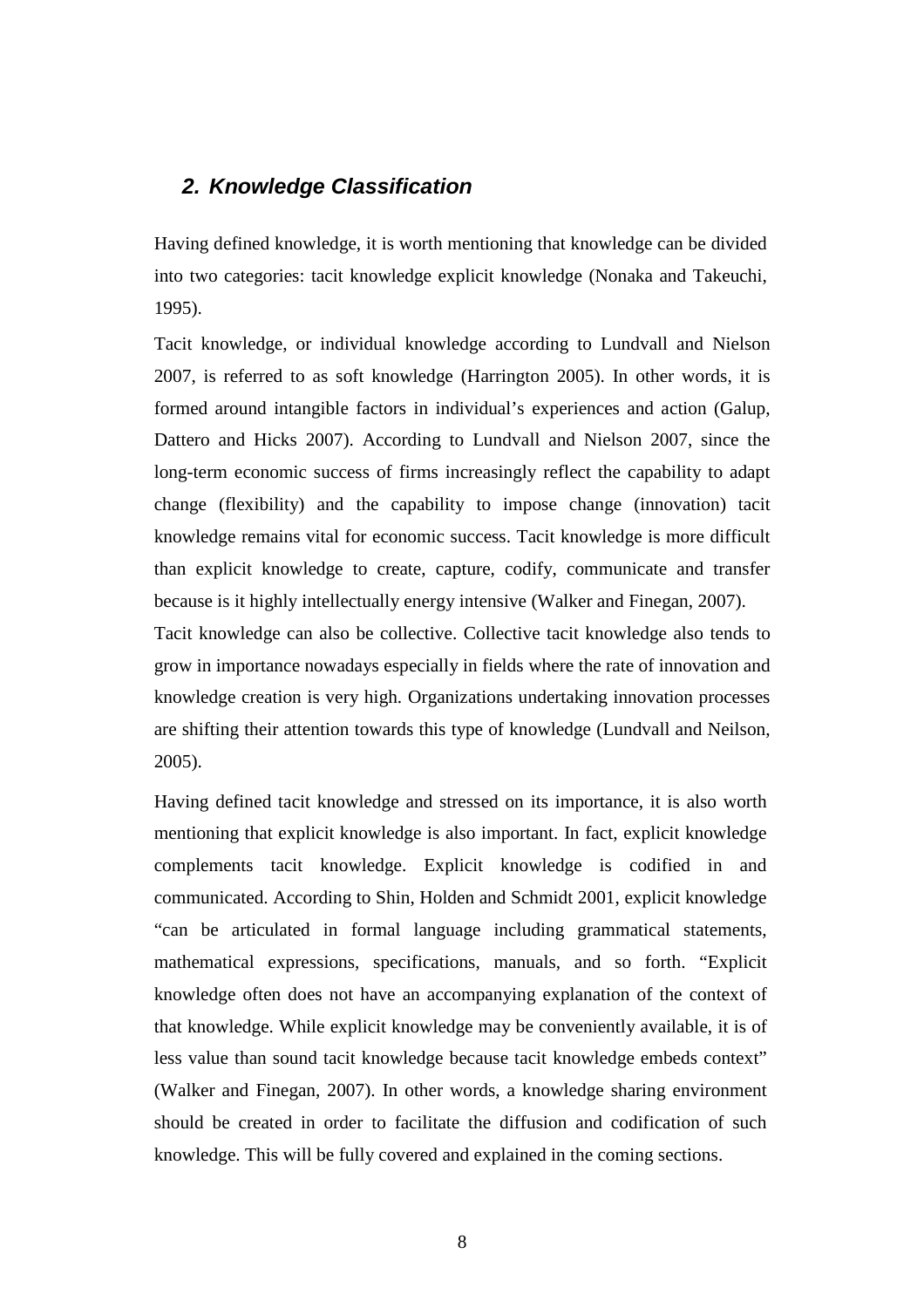Although there is recognition that the knowledge society and knowledge economy have arrived and that knowledge is the key business assets, organizations are still in the early stages of understanding the implications of knowledge management (Therin, 2002).

What works for one company will not work for another because organizational knowledge is most often subjective. The one-size  $-$  fits  $-$  all mentality, coupled with the tendency to focus in technology rather that people and processes, has obscured the real benefits that KM can bring, according to Walker and Finegan, 2007. It does not help that knowledge means different things and often involves different kinds of technologies at different organizations. As a result, organizations should be focusing more in managing their knowledge assets since it drives innovation.

### **3. Knowledge Management**

Recalling the definition of knowledge, knowledge may be embodied in individuals, organizations, or built into artifacts. Much knowledge is collective rather than individual and it may be embedded in networks in organizations (Lundvall and Nielson, 2007). To be able to diffuse this knowledge within the organization, knowledge has to be managed. According to Nonaka and Konno 1998, knowledge management (KM) is a method for simplifying and improving the process of sharing, distributing, creating, and understanding company knowledge. In other words, the knowledge management movement is an attempt by organizations to capture, codify, organize, and redistribute the firm's tacit forms of intellectual capital or knowledge and make them explicit (Rothberg and Ericson , 2005). To add, KM is the process of creating, capturing, and using knowledge to enhance organizational performance, such as documenting and codifying knowledge and disseminating it through databases and other communication channels (Bassi, 1997). In addition to that, KM focuses on "systematic and innovative methods, practices, and tools for managing the generation, acquisition, exchange, protection, distribution, and utilization of knowledge, intellectual capital and intangible assets" (Monatana, 2000; Lin and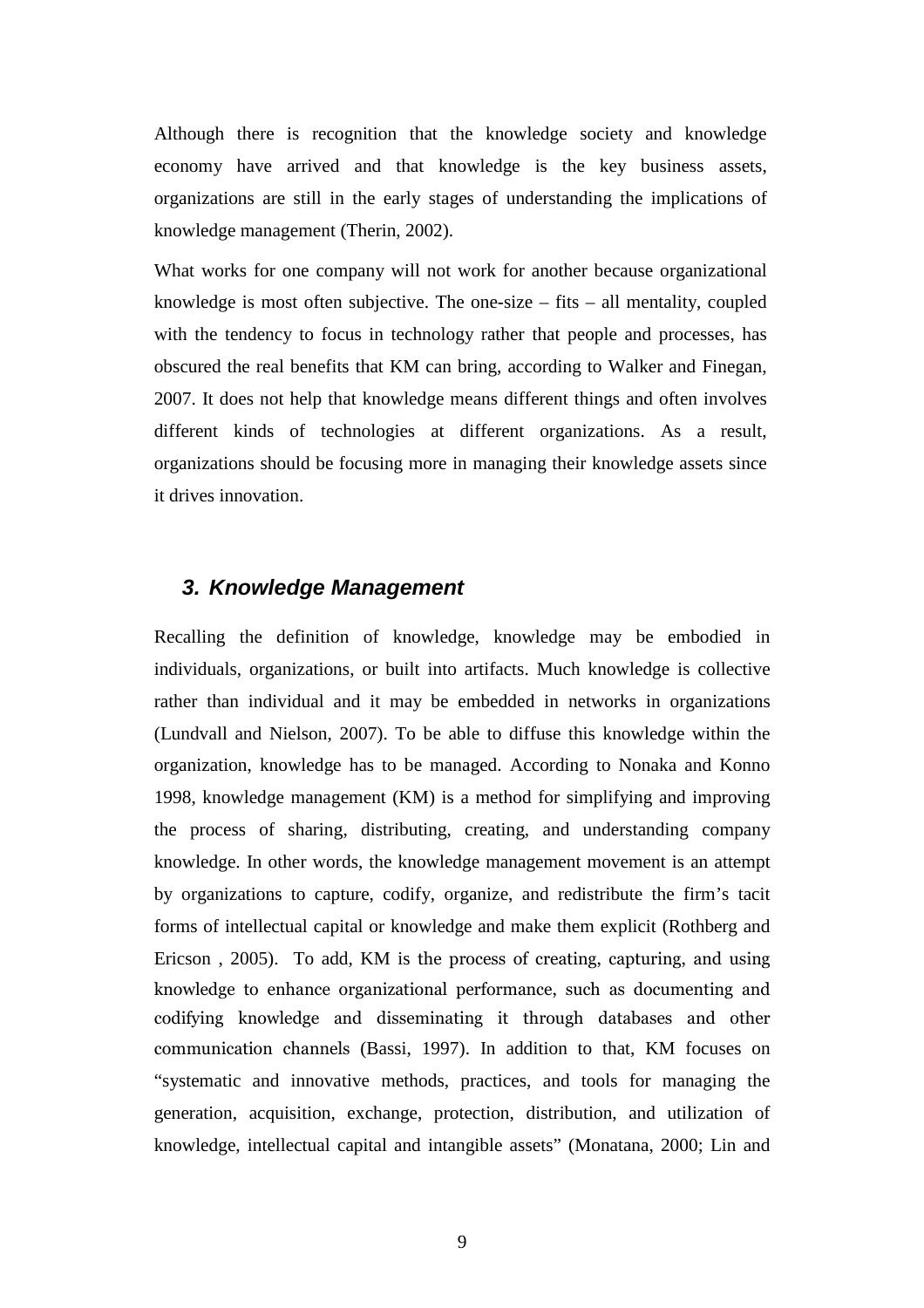Lee, 2004). Finally, and according to Davenport and Prusak (2000), KM is substantially a human interaction exercise with information and communication technologies (ICT) as providing a supportive and facilitative role. They also add by suggesting that KM is made of 1/3 technology and 2/3 of people. This shows the importance of human capital.

In line with the above, it is worth mentioning that the goal of KM is not to manage all existing knowledge in the organization. On the contrary, KM is about managing the knowledge that is needed and that is more important as well. KM involves getting the right information to the right people at the right time, and helping people in creating and sharing knowledge as well as acting in ways that will measurably improve individual and organizational performance (Bose, 2004 and Walker and Finegan, 2007).

According to Bose (2004), knowledge management consists of the following three components:

- $\checkmark$  People (human capital): who create, share and use knowledge, and who collectively comprise the organizational culture that nurtures and stimulates knowledge sharing.
- $\checkmark$  Process: the methods to acquire, create, organize, share and transfer knowledge.
- $\checkmark$  Technology: the mechanisms that store and provide access to data, information and knowledge created by people in various locations.

A big challenge related to implementing a KMS is in transforming knowledge held by individuals, including process's and behaviors knowledge into a consistent technological format that can be easily shared among all the workers in the organization (Harrington 2005).

#### **4. Shift towards "2nd Generation of KM**

A very large proportion of the literature on KM and organizational learning is developed by, and aimed at, commercial businesses and firms. Many organizations in the corporate sector look to KM as a solution to the new challenges of the information age. Knowledge and information are becoming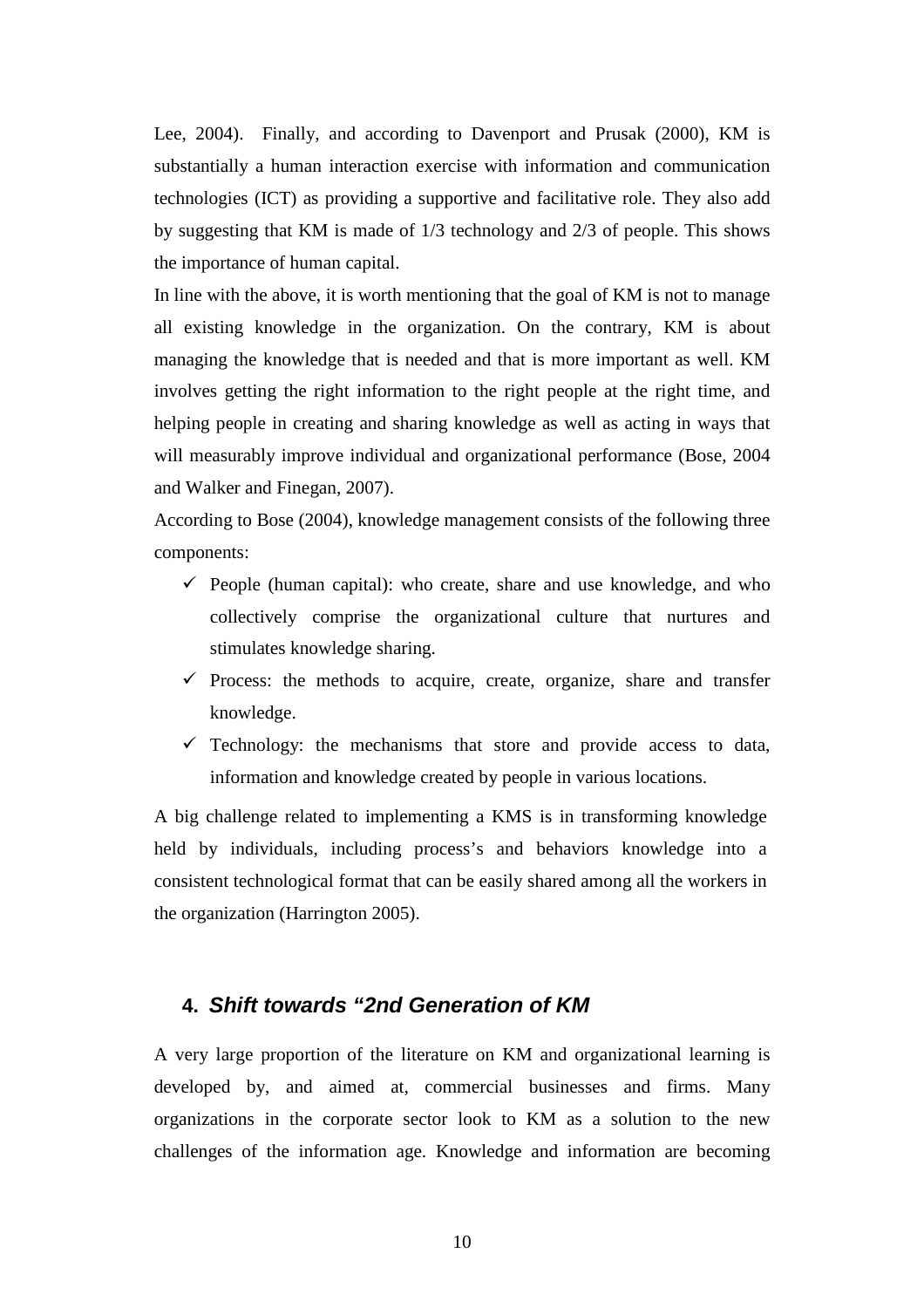crucial core assets for businesses, who have to learn to handle these assets in new ways. Traditional accounting and monitoring systems designed to deal with tangible inputs and outputs are no longer adequate. Instead, organizations now find that they have to share information internally more efficiently and learn to adapt more quickly to external circumstances in order to retain their competitive advantage. In response to this situation, the 'first generation' of KM strategies aimed to improve knowledge sharing within organizations (McElroy, 2003). The first generation of KM was very focused on information technology and systems; technical tools were used to collect and codify existing knowledge in order to make the organization run more smoothly.

A 'second generation' of KM strategies has now emerged, which focuses more on organizational processes and the creation of new knowledge in order to keep the organization one step ahead of its competitors (Chris Carter and Harry Scarbrough, 2001). For example, the most successful organizations are shifting from strategies based on prediction to strategies based on anticipation of surprises (Savage, 2000). They are shifting from management based on compliance to management based on self-control and self-organization. They are also shifting from utilization of already known knowledge to the creation of new knowledge, from pure 'technology' KM applications to also include 'process' applications (Binney, 2001). When and how these shifts should be undertaken depends on the type of organization in question.

KM was an ingratiating measure which aims at organization adaptability, existence and competition. It contains development process of organization and looks for organic integration of data information handles and ability of invention and creation. KM is an extension and development of information management, a combination form of information managements and human resources management, products of mutual function about administration, information and recognition sciences (McElroy, 2003). KM takes knowledge as object, human beings as center, information technology as method, knowledge accumulation, communication and share as contents, knowledge innovation as direct goal, organization and society contingency, competition, development as final end and in charge of organization and society resources, which serves for strategy goal of existence and development about organization and society (Binney, 2001).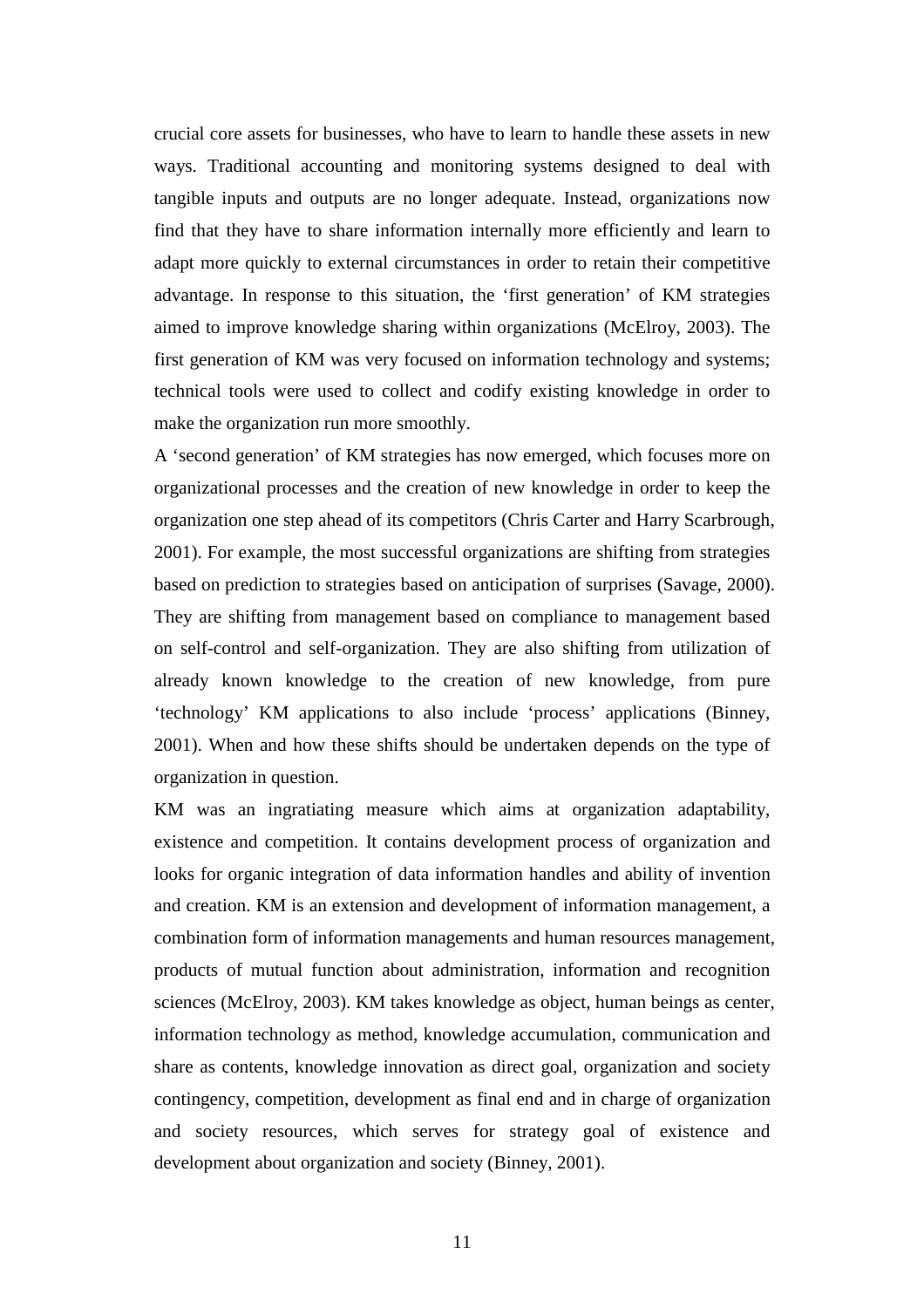The remarkable feature in knowledge economy era is that knowledge becomes the most important strategy resource to push society to develop. Knowledge appears dispersal and non-order because of knowledge explosion, which is difficult to obtain knowledge and utilization for people (Carter and Scarbrough, 2001). Therefore, we must attach importance to KM if knowledge can be utilized efficiently. It is no exaggeration to say that KM is motive force in society. Who pay great attention to and do well in knowledge management, someone can win advantage in competition (Gloet, 2000). Advanced countries and excellent enterprises pay universal attention to KM, possess advanced management idea, methods, technology and system and get abundant achievements and precious experiences, which brings exploitation and utilization of knowledge resources, thriving vigor, and success of operation. All display the great meaning of knowledge management.

Having clarified the first and second generation knowledge management as well as on the importance of knowledge in today's economy, the following section will add by addressing the importance of knowledge and knowledge management in innovation. The following section will be focusing on the role of KM in the management of innovation since this is where the role of KM and its implications for human resources presents the greatest challenge to current management practice.

### **5. Why do we need Knowledge Management for Innovation?**

Having defined knowledge management according to several authors, this section will be exploring the role that KM plays on promoting successful innovations in organizations.

 The first basic driver for knowledge management's role in innovation in today's business environment is to create, build and maintain competitive advantage through the utilization of knowledge and through collaboration practices (Du Plessis, 2007). Sveiby and Simons (2002) emphasized the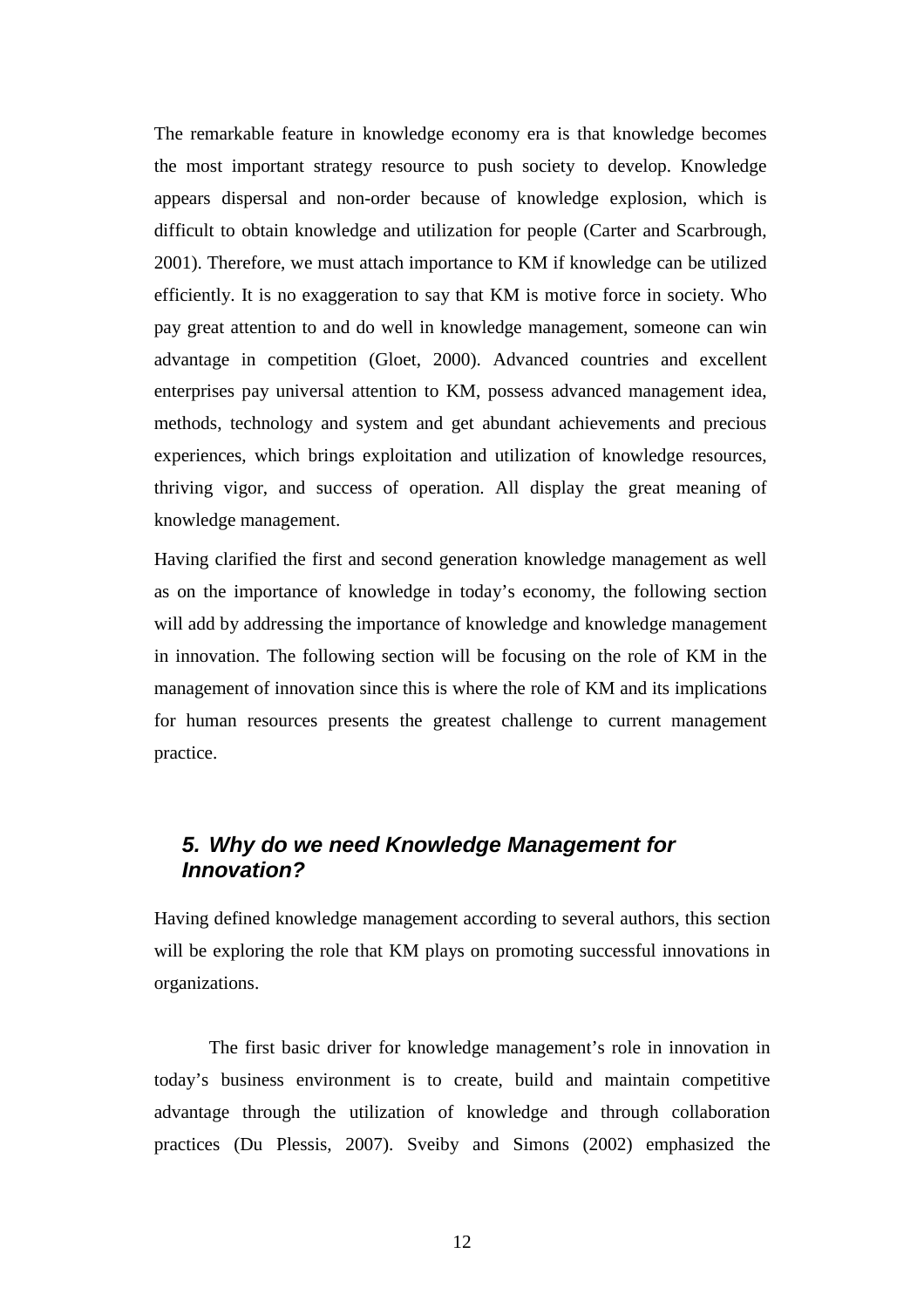importance of a collaborative climate as an effective major factor for knowledge work. They also pointed out the fact collaboration and resultant effective teams play a major role in generating knowledge in organizations. Anantatmula (2007) adds to the mentioned earlier by mentioning that building and sustaining an innovation program has become complex due to changes in customer needs, extensive competitive pressure and rapid technological advancement. I have to add, that organizations find it difficult to internalize and share knowledge inside and outside the organization. However, they are trying to loosen organizational boundaries to ensure successful innovations as well as staying competitive. Therefore, according to Du Plessis (2007), knowledge management is the solution to these problems. According to her, KM can facilitate collaboration within and outside the organization. "Close collaborative relationships can provide access to the processes other organizations use that could be applied in different contexts. Acquiring knowledge and skills through collaboration is considered to be an effective and efficient way of successful innovation" (Du Plessis, 2007).

 The second driver of the role of KM in innovation is that knowledge is considered as a resource used to reduce the complexity in innovation processes and managing knowledge as a resource will consequently be of significant importance (Du Plessis, 2007). Innovation is extremely dependent on the availability of knowledge and therefore the complexity created by the explosion of richness and reach of knowledge has to be recognized and managed (Nonaka and Takeuchi, 1995; Shani et *al.,* 2003). According to Shani et al 2003 and Gloet and Terziovski, 2004, the rise in the amount of available knowledge to be used in the organization seems to add increased complexity to the design and development of new products. Therefore, knowledge management and knowledge intensive units (that are considered as strategic in nature) in the organizations can address the issue of complexity (Shani et al, 2003; Du Plessis, 2007).

Several authors are in line with the above mentioned. Among these are Cavusgil, Calantone and Zhao, 2003, Sveiby & Simons (2002), Anantatmula (2007) and Du Plessis (2007). These authors share the same vision on the fact that KM is a mechanism through which innovation complexity can be addressed. According to them, it assists in managing new knowledge created through the innovation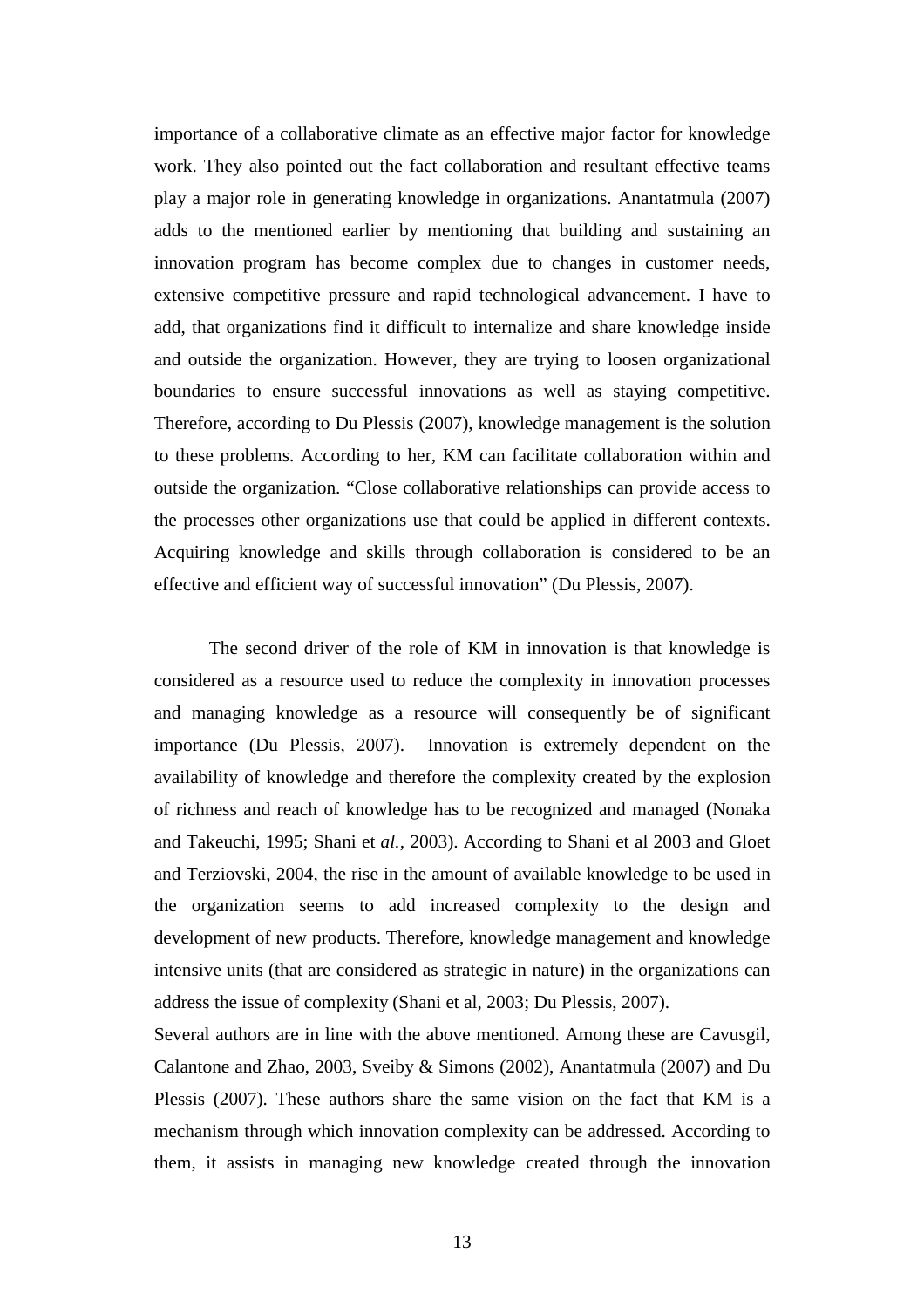process as well as existing knowledge as a resource used as input to the innovation process. Cavusgil, Calantone & Zhao, (2003); Goh (2005); Nonaka and Takeuchi, 1995; Lundvall and Nielson, 2007 and Ju, Li & Lee (2006) agree on the fact that firms that make good use of existing knowledge and create knowledge rapidly and effectively are able to innovate faster and successfully than those who stay still.

 Knowledge integration, both internally and externally to the organization to be available and accessible, is the last driver of applying KM to the benefit of innovation processes (Du Plessis, 2007). Knowledge integration helps firms to combine internal and external knowledge through communication and systems integration. Grant (1996b) takes knowledge as integrated within the organization in order to create KM capability. In other words, the integration of knowledge can be enhanced by creating good communication channels. This implies that knowledge can be exchanged, shared, evolved, refined and made available anytime for every member of the organization (Du Plessis 2007 and Ju, Li and Lee, 2006). Furthermore, Therin (2002) and Grant (1996b) state that when a firm is capable of reconfiguring, acquiring and integrating existing knowledge with new knowledge through KM, the firm should be good at producing processes and product innovations. Thus knowledge integration via knowledge management platforms, tools and processes must therefore facilitate reflection and dialogue to allow personal and organizational learning and innovation. This in turn requires loosening boundaries within the organization by assuring linkability, adaptability and dynamic representation of needed business information and knowledge (Du Plessis, 2007). Badi & Sharif (2003); Du Plessis (2007); Chen et al, 2004 and Ju, Li & Lee (2006), stress on the importance of knowledge management in integrating knowledge within the organization. According to them, without effective information and knowledge management that drives knowledge integration, which in turns strengthens innovation, organizations could be not making use of knowledge as an innovation resource.

 To conclude, and based on the above mentioned, one can say that KM have a distinctive contribution in the development of sustainable competitive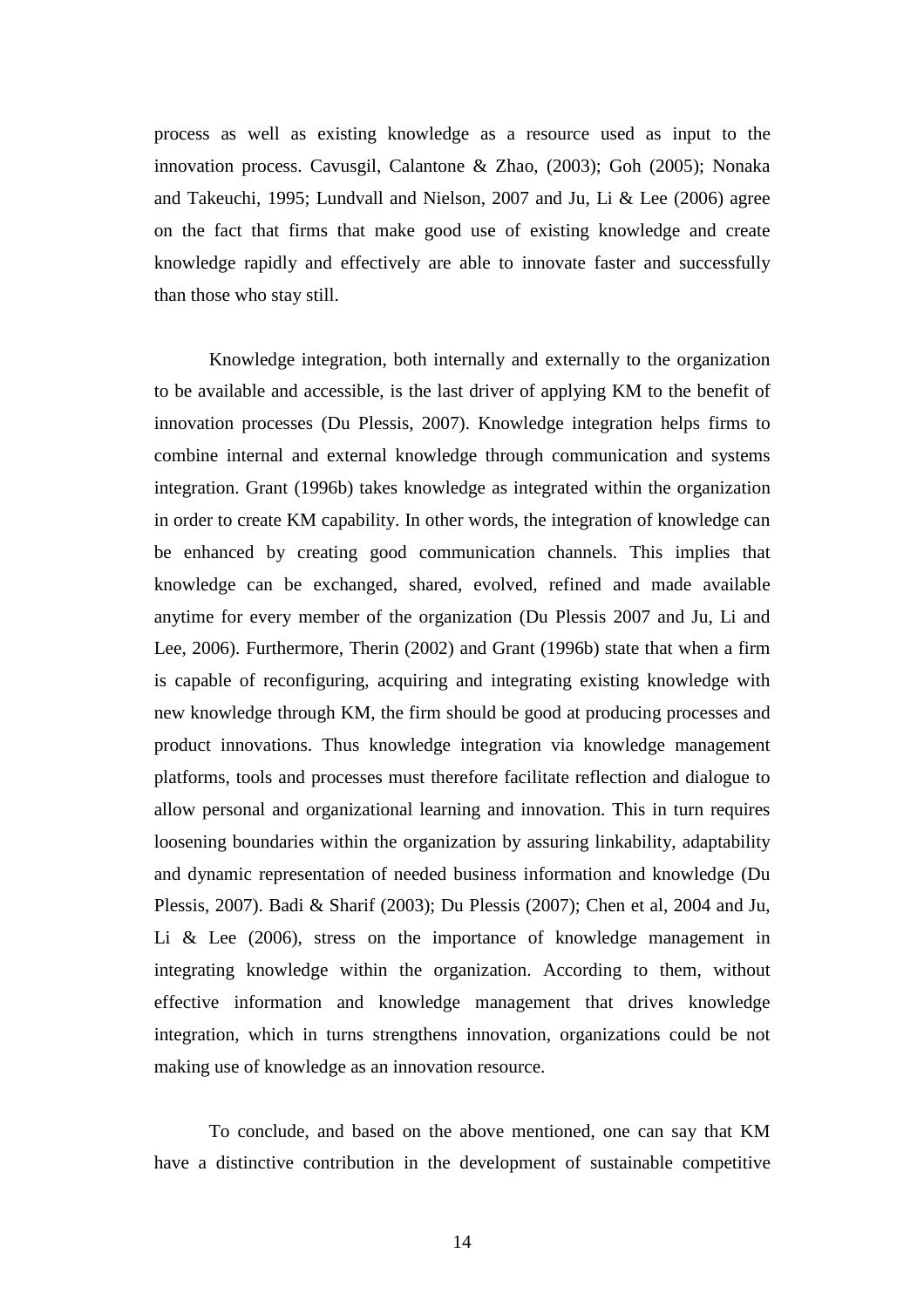advantage through innovation. While information and knowledge management systems alone do not posses the qualities required to provide organizations with sustainable competitive advantage, knowledge management systems coupled with other firm resources (HRM for e.g.) is the key to developing and maintaining sustainable competitive advantage through product and process innovation (Du Plessis, 2007).

#### **6. The role of Knowledge Management in Innovation**

 The first role that KM plays in innovation is enabling the sharing and codification of tacit knowledge (Du Plessis, 2007). Anantatmula (2007) is line with Du Plessis in the fact that unless individual knowledge is shared with other individuals and groups, the knowledge is likely to have limited impact on organizational effectiveness. This underlines the importance of sharing tacit knowledge. Tacit knowledge sharing is critical for organizations who are building innovative capability (Cavusgil, Calantone and Zhao, 2003). According these authors, high innovation potential firms employ a "learning by doing" effect that is difficult to replicate as well as being bought by in the market.

 Significant amount of innovations and improvements are originated through "learning-by-doing". That is, people and organizations, primarily firms, can learn how to use/improve/produce things by the very process of doing them. This is done through informal activities of solving production problems, meeting specific customers' requirements, overcoming various sorts of bottlenecks (Figueiredo, 2006 and Lundvall and Nielson, 2007). Gathering tacit knowledge form customers and suppliers is a valuable source for organizations plays a significant role in innovation programs (Kim, 1998). Du Plessis (2007) adds by mentioning that such knowledge is a valuable resource for successful organizational innovations due to the scarcity of such knowledge that is an input for innovation processes.

Although having mentioned and talked about the importance of such knowledge in innovation process, it is important to mention that if this sort of knowledge is not then converted in explicit format, knowledge sharing would be difficult. Knowledge management can make tacit knowledge accessible through an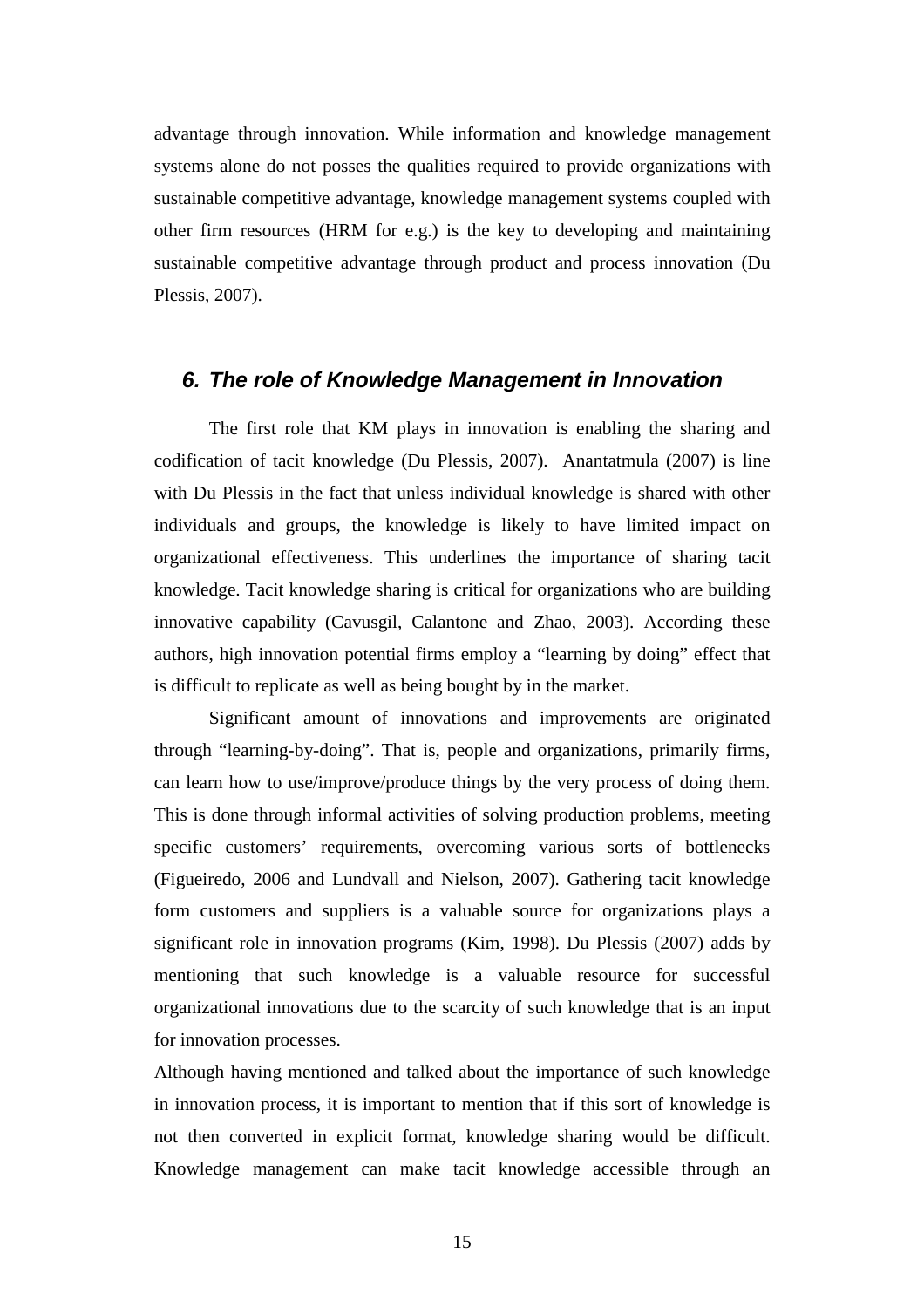understanding of what tacit knowledge is available (Du Plessis 2007, Kim 1998 and Nonaka and Takeuchi 1995). This can be done, for example, through applications indicating who maintains such knowledge.

 Explicit knowledge is the second role of KM in innovation. Although explicit knowledge does not play such a dominant role as tacit knowledge in innovation processes due to the fact that explicit knowledge about innovations is easily accessible to competitors, explicit knowledge is also an important component of innovation (Du Plessis, 2007; Walker & Finegan, 2007). Knowledge management plays an important role in making explicit knowledge available for recombination into new and innovative ideas. Knowledge management, according to Harrington (2005) and Goh (2005), provides the tools, processes and platforms to make sure that knowledge is available and accessible. These authors add by mentioning that KM can ensure that explicit knowledge which is used in innovation processes is gathered internally and externally. This is done by implementing platforms and systems that makes knowledge available to every worker in the organization.

 Collaboration is the third role that KM plays in Innovation (Du Plessis, 2007; Nonaka and Takeuchi, 2005; Harrington, 2005 and Kim 1998). Du Plessis (2007) defines collaboration as "the ability of customers, suppliers and employees to form knowledge sharing communities within and across organizational boundaries, that can work together to achieve a shared business objective, resulting to all community benefits". An increasing number of enterprises are now viewing the collective knowledge of their employees as a key competitive tool from which innovation can emerge, and are encouraging, supporting and rewarding collaboration between people (Soliman and Spooner, 2000). Squier and Snyman (2004) extend this definition by stressing on the importance of crating a knowledge sharing environment. The creation of such environment is done by first identifying organizational barriers and second, by persuading people that they can gain from sharing knowledge (Bonfield, 1999). That would in turn lead to successful innovation in the organization.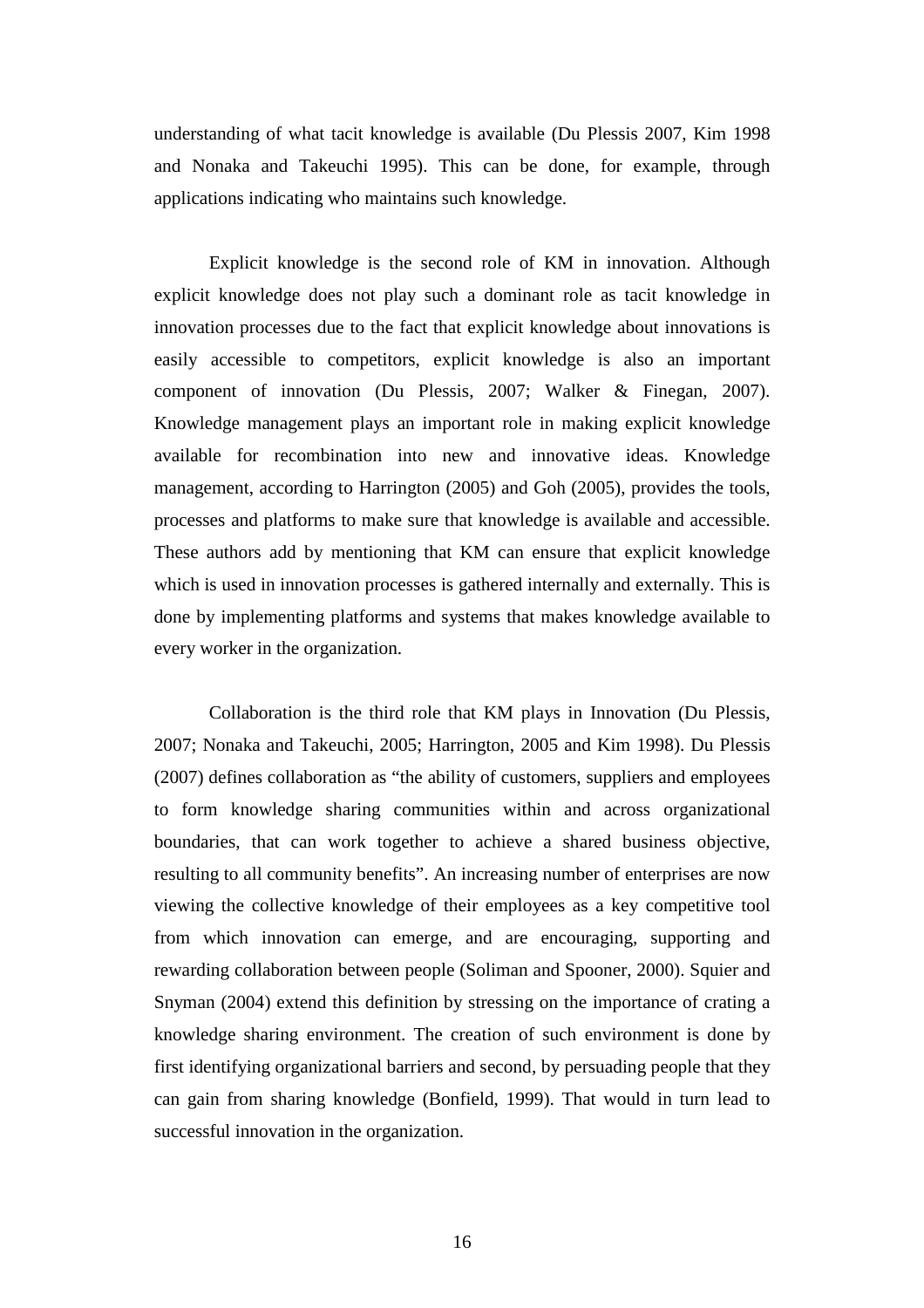Internal and external collaboration plays an important role in transferring tacit knowledge and building collective know-how (Cavusgil *et al.* 2003 and Du Plessis, 2007). These authors add by mentioning that "the stronger the relationship between collaboration partners, the more tacit knowledge will be transferred". To add, knowledge networks also play an important role in the innovation process. Knowledge networks are defined as "organizational arrangements that involve actors with different capabilities and that are concerned with knowledge flows and the coordination of learning and innovation" (Orsenigo, 2001). Knowledge networks are about acquisition, combination, generation, exchange and transfer of complementary and heterogeneous forms of knowledge contributing to innovation (Dantas and Bell, 2006).

 Knowledge integration is the last role that KM plays in innovation. Knowledge integration is about managing various activities in the knowledge management lifecycle, which consists of the phases of creation, gathering, sharing, leveraging of knowledge" (Dantas and Bell, 2006 and Galup, Dattero and Hicks, 2007). Without effective information and knowledge management that drives knowledge integration, which in turns strengthens innovation, organizations could be not making use of knowledge as an innovation resource (Baddi and Sharif, 2003 and Lundvall and Nielson, 2007).

 To sum up the above section and to make it clearer to reader how knowledge management plays a crucial role in innovation, the study refers to perhaps the most influential framework for knowledge creation developed by Nonaka and Takeuchi (1995) in their studies of knowledge creation and use in Japanese companies. Nonaka and Takeuchi (1995) distinguish, as mentioned earlier, between two types of knowledge, explicit and tacit. Having already provided a clear definition about these two terms in the previous sections, it is of no use to repeat it here.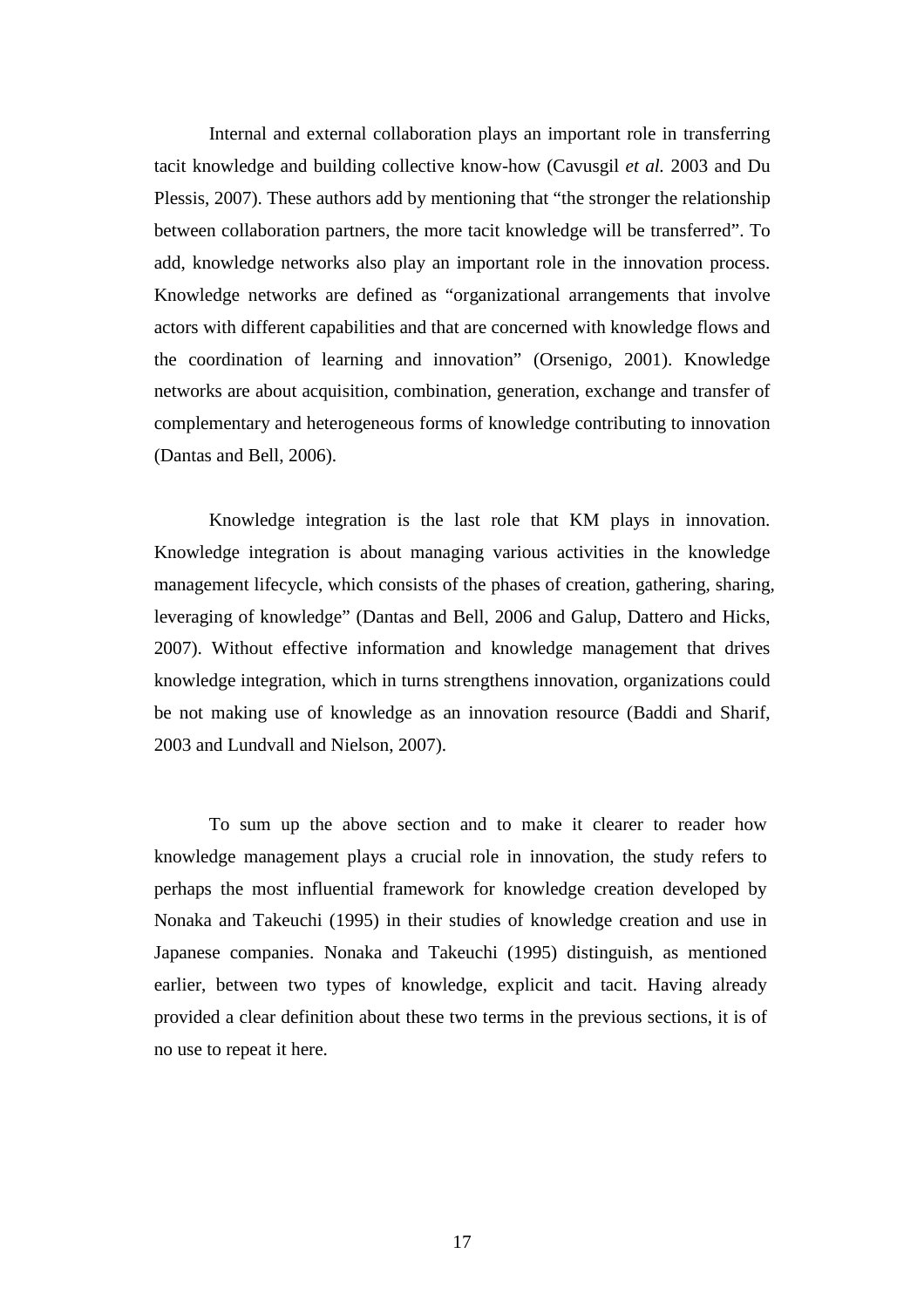## **7. Knowledge Creation framework by Nonaka and Takeuchi (1995)**

Nonaka and Takeuchi (1995) offer a SECI model of knowledge creation illustrated in the below figure. At its core are conversion processes between tacit and explicit knowledge that result in a cycle of knowledge creation. Conversion involves four processes: socialization, externalization, combination, and internalization, all of which convert between tacit and/or explicit knowledge.



**Socialization** is the process by which synthesized knowledge is created through the sharing of experiences between people as they develop shared mental models and technical skills. Since it is fundamentally experiential, it connects people through their tacit knowledge (Walker and Finegan, 2007). To add, socialization occurs between product developers and customers. Interactions with customers before product development and after market introduction are, in fact, a neverending process of sharing tacit knowledge and creating ideas for improvement (Nonaka and Takeuchi, 1995).

On the job training is a good example of socialization suggested by Nonaka and Takeuchi.

*Figure: Knowledge Management model or the so called SECI cycle of knowledge creation (Nonaka and Takeuchi, 1995)*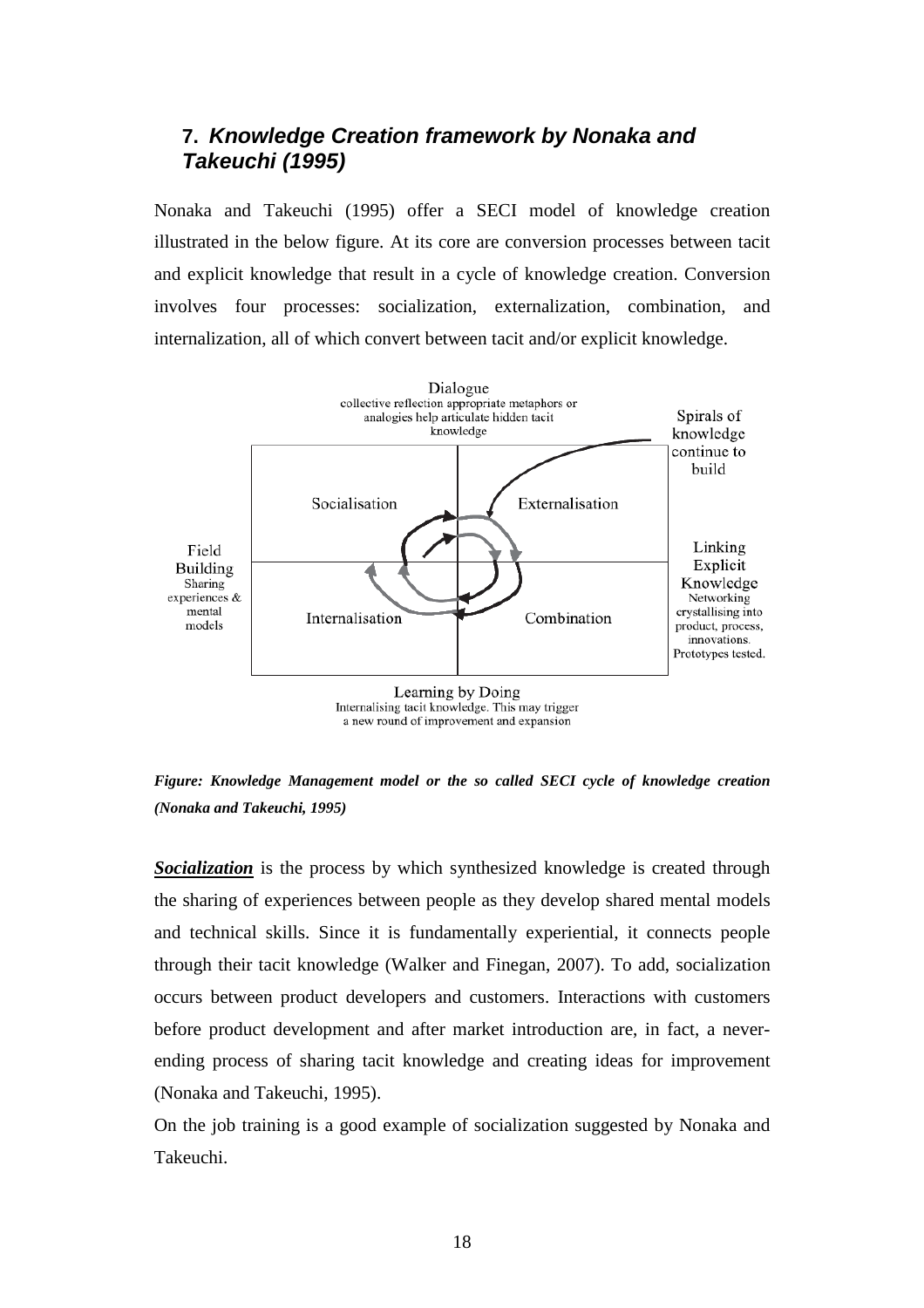*Externalization* comes next, as tacit knowledge is made explicit. Here, the creation of conceptual knowledge occurs through knowledge articulation in a communication process that uses language in dialogue and collective reflection. The uses of expressions of communication are often inadequate, inconsistent, and insufficient (Walker and Finegan, 2007). They leave gaps between images and expression, while promoting reflection and interaction. This therefore triggers dialogue.

The externalization mode of knowledge conversion is typically seen in the process of concept creation.

The next process is *combination*, where explicit knowledge is transformed through its integration by adding, combining and categorizing knowledge (Walker and Finegan, 2007). This integration of knowledge is also seen as a systemizing process. This mode of knowledge conversion involves combining different bodies of explicit knowledge. Individual's exchange and combine knowledge through such media as documents, meetings, telephone conversations, or computerized communication networks (Nonaka and Takeuchi, 1995).

Finally, in the next process explicit knowledge is made tacit by its *internalization.* This is a learning process, which occurs through the behavioral development of operational knowledge. It uses explicit knowledge, like manuals or story telling, where appropriate (Walker and Finegan, 2007). According to Nonaka and Takeuchi (1995), internalization is a process related to "learning-by-doing". When experiences through socialization, externalization and combination are internalized into individuals' tacit knowledge bases in the form of shared mental models or technical know-how, they become valuable assets (Nonaka and Takeuchi, 1995).

Having stressed the importance of knowledge and several types of knowledge conversions, the following section will be adding by addressing the subject of Human resource. The latter is a major component in generating knowledge as well as developing successful innovations.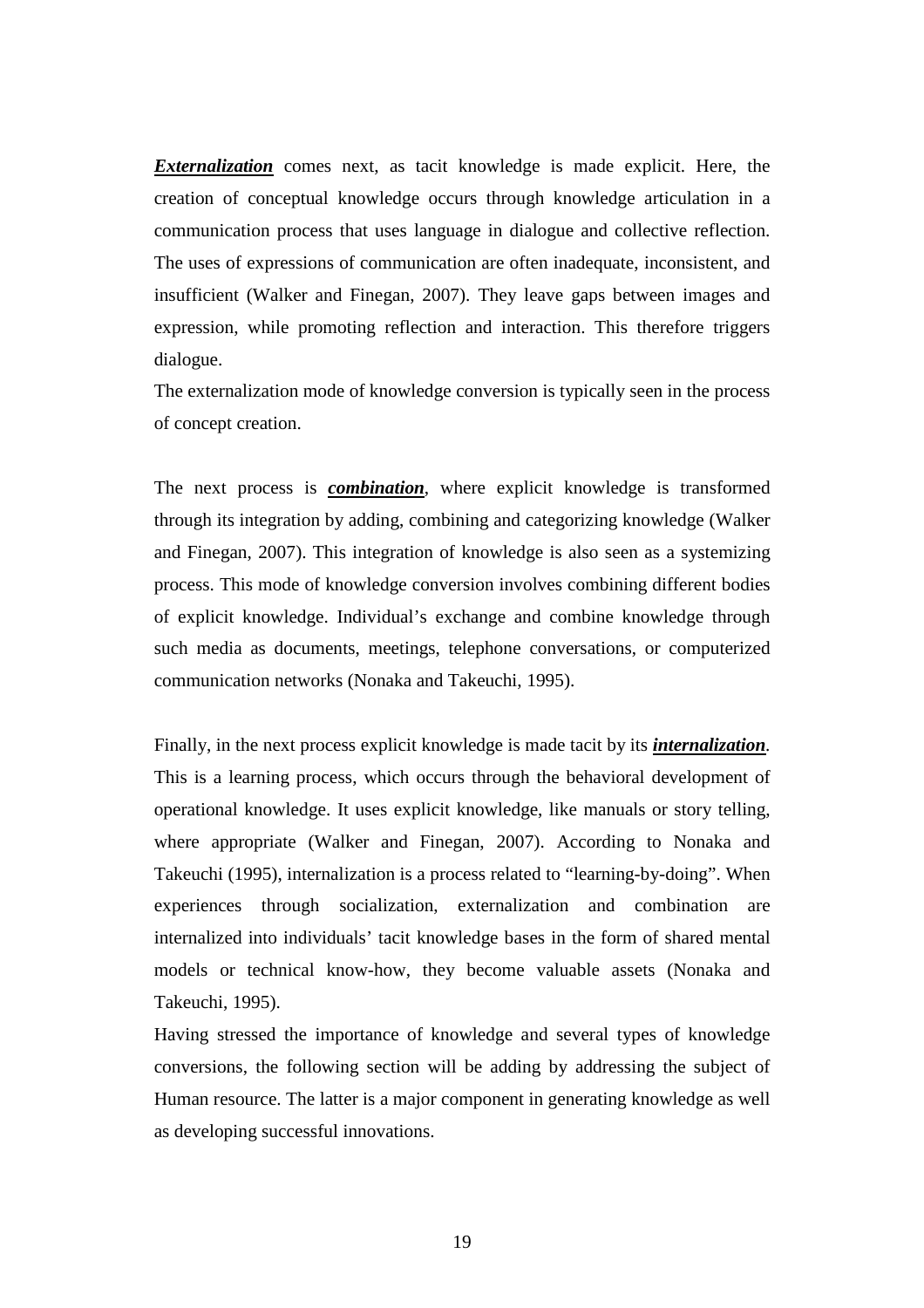### **B. Human Resources Management**

 As we have seen from the above sections in this thesis, one can say that knowledge and knowledge management are driving forces of innovation and organizational performance. The question that can arise from such an argument is as follows: "what is the source of that knowledge? Who are the bearers of knowledge?" Human beings are an important source of knowledge. Knowledge originates and resides in human beings Organizations cannot create knowledge without individuals (Nonaka and Takeuchi, 1995 and Anantatmula, 2007). "Employees" in organizations are no longer considered as "laborers" who only contribute their manpower (Lin and Kuo, 2007). Employees are nowadays referred to as "intellectual capital" (Carneiro, 2000 and Gloet and Terziovski, 2004). Individual human beings are the ultimate knowledge creators and bearers (organizations do not think by themselves, although they may have ''knowledge enabling'' contexts and ''memory'' systems) (Oltra, 2005). In this age of knowledge-based economies, qualified human resources are the key to business success, since good investment on human resource will lead to successful knowledge generation. According to Lin and Kuo, 2007, in order to improve the quality of human capital, the importance of Human Resource Management (HRM) strategies cannot be ignored. Hence, organizations nowadays have to work hard on developing human resources strategies, in line with business strategies, driving innovation and organizational success.

 The aim of this section is to analyze the extent of the contribution of Human Resource Management (HRM) activities towards an organizational level of KM practices. These activities are seen as particularly important in managing people in organization and their impact on the developments of innovations. I will be analyzing it in light of the below six areas suggested by Goh and Yahya (2002):

- 1. Selection methods,
- 2. Training,
- 3. Decision-making,
- 4. Career systems,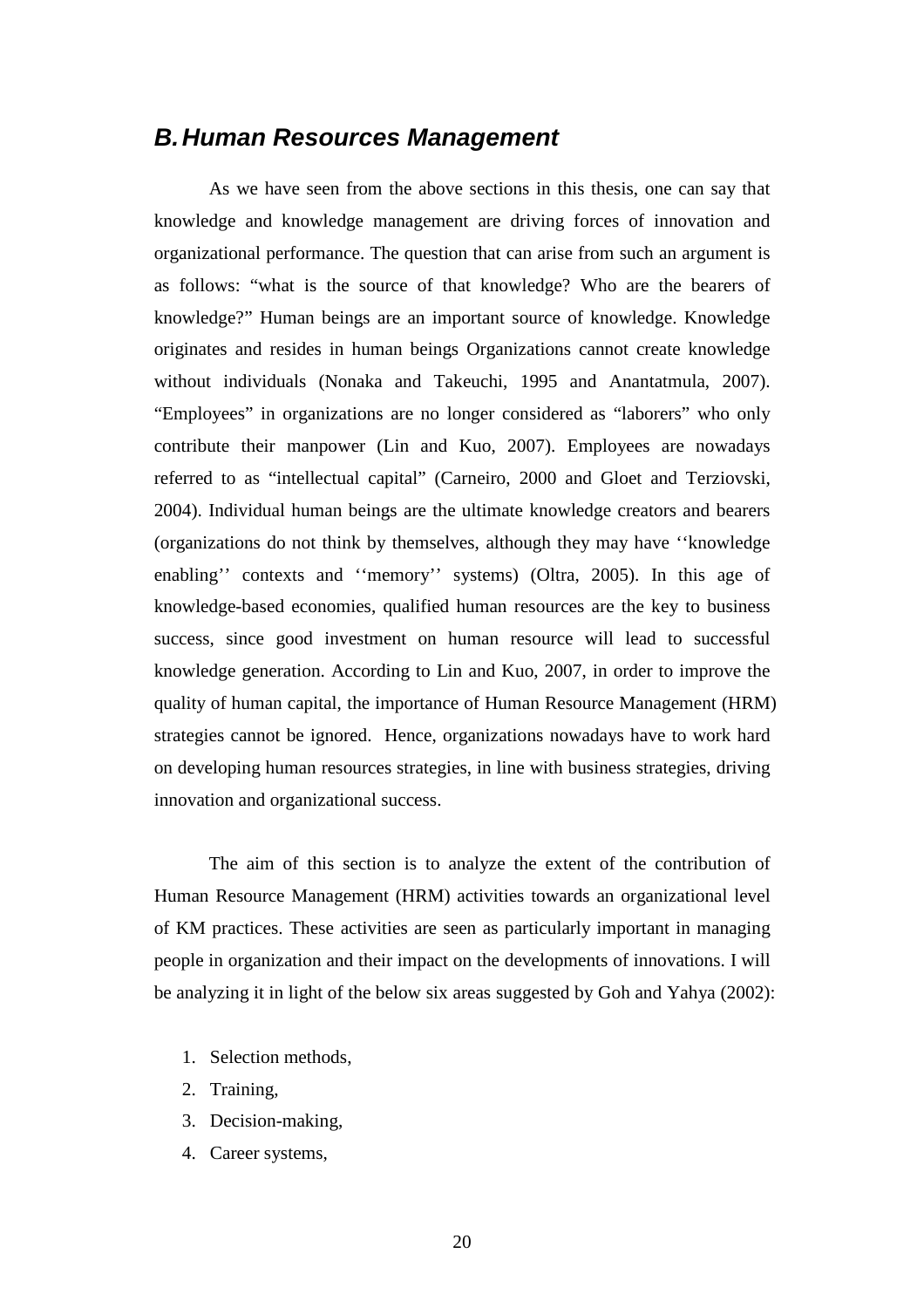- 5. Performance appraisal; and
- 6. Reward and compensation.

#### **1. What is "Human Resource Management"?**

 Different definitions of that term exist. But strait forward definitions of human resource management are difficult to find. A typical definition of HRM is that it is about the management of the organization's employees (Carneiro, 2000). HRM can be defined as strategic personnel management emphasizing the acquisition, organization and motivation of human resources (Armstrong, 2000 and Carneiro, 2000). Svetlik and Costea (2007) hold that understanding HRM depends highly on the perspective taken: HRM could be conceived as traditional personnel management, as a fusion of personnel management and industrial relations, as a resource-based employment relationship or as a part of strategic managerial function. With respect to this, HRM involves managing employees, their interpersonal relations and relations with the organization. All in all, human resource management (HRM) is the strategic and coherent approach to the management of an organization's most valued intellectual assets - the people working there who individually and collectively contribute to the achievement of the objectives of the business (Carneiro, 2000; Jimenez and Sanz-Valle, 2005; wikipedia.org).

 Having defined HRM and stressed on the importance of human capital, it is worth studying the latter. Human capital, as mentioned above, is one the crucial assets of any organizational success. Human beings, or employees, are the bearers and creators of knowledge that helps in having successful innovations which in turns might or might not lead to organizational success (Galbraith, 1984; and Jimenez- Jimenez Sanz-Valle, 2005). The latter depends on how innovation processes are managed. This will be more elaborated in the last section of this chapter. Coming back to the scope of this section, employees create knowledge (Nonaka and Takeuchi, 1995). An organization cannot create knowledge without individuals. Hence organizations should be working on improving investing in its human capital. Managers should become aware that the great challenge is settled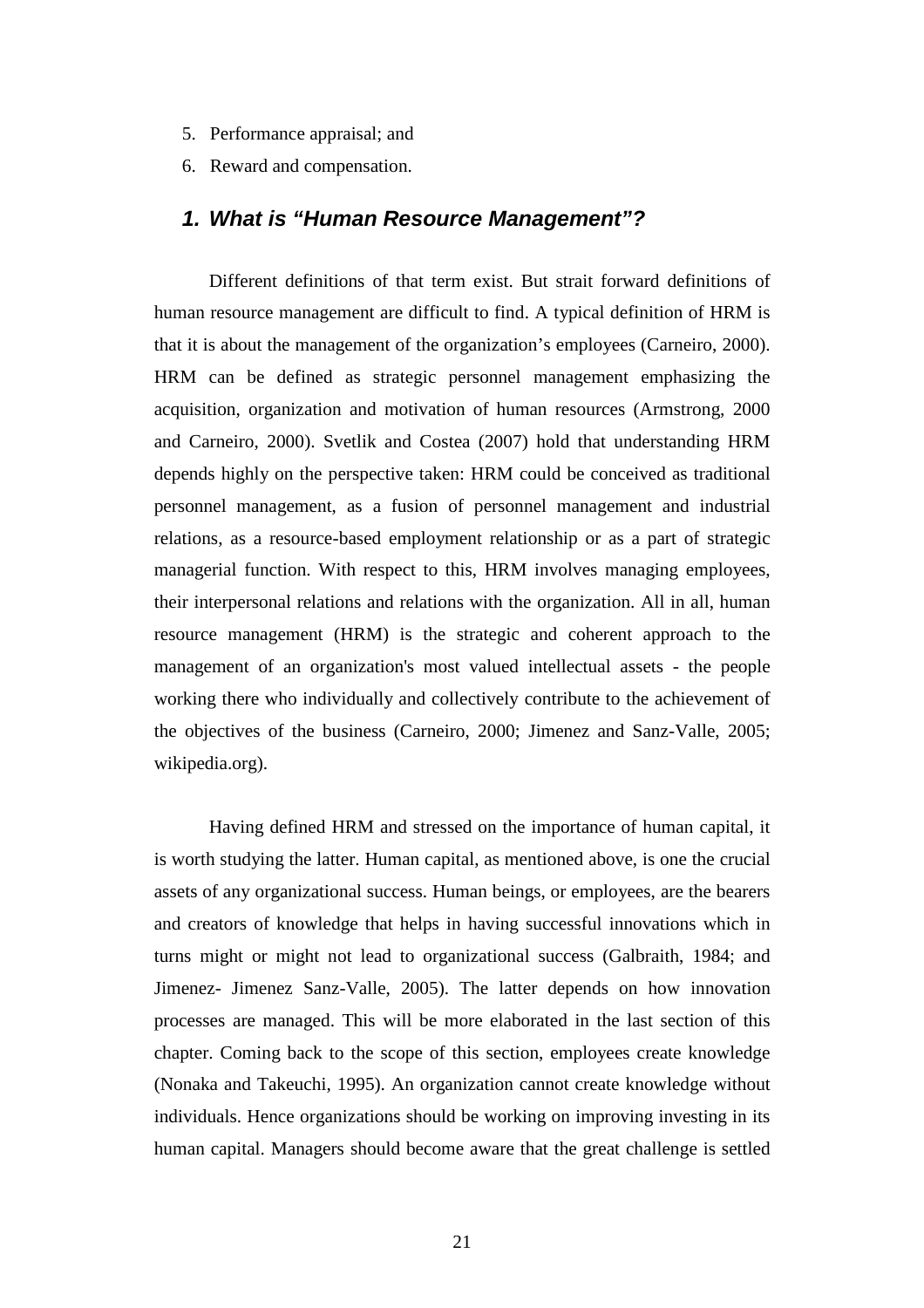on the efforts to innovate, to exploit technological advances, competitors' failures, industry opportunities, and the investment in knowledge processes and employees. Hence, organizations should develop the ability to stimulate employees in order to obtain better effective levels in what concerns knowledge creation and generation as well as innovation (Carneiro, 2000). To stimulate the development of creative skills, management should point out some directions, according to Carneiro (2000), to the most important intellectual asset of the organization (employees):

- $\checkmark$  To assist employees in creation and using knowledge (Yahya and Goh, 2002);
- $\checkmark$  to be able to define objectives of each task in a systemic network in order to share knowledge and available information with others through the establishment of appropriate networks(Yahya and Goh, 2002);
- $\checkmark$  to increase the level of individual commitment;
- $\checkmark$  to be entirely aware of the amount of resources (equipment, software, materials, assistance) that they are going to need; and
- $\checkmark$  to ask for answers, creativity, and innovative solutions.

#### **2. The relationship between KM and HRM**

 As we all know that the rapid change and growth in technology has led to an economy where competitive advantage in increasingly based on the successful application of knowledge (Lengnick- Hall and Lengnick-Hall, 2003 and Gloet, 2006). Knowledge, with its intangible aspects, is nowadays becoming a crucial characteristic of economic activities, as opposed to tangibles such as goods, services or production processes (Darroch, 2005). The rise of the knowledge economy has seen a proliferation of information and communication technologies, joined with greater organizational complexity. This will in turn lead to radical changes within HRM in order to be able to meet the changing demands in knowledge. Traditional HRM functioned under narrow operational boundaries; in the knowledge economy the role of HRM needs to expand, looking both within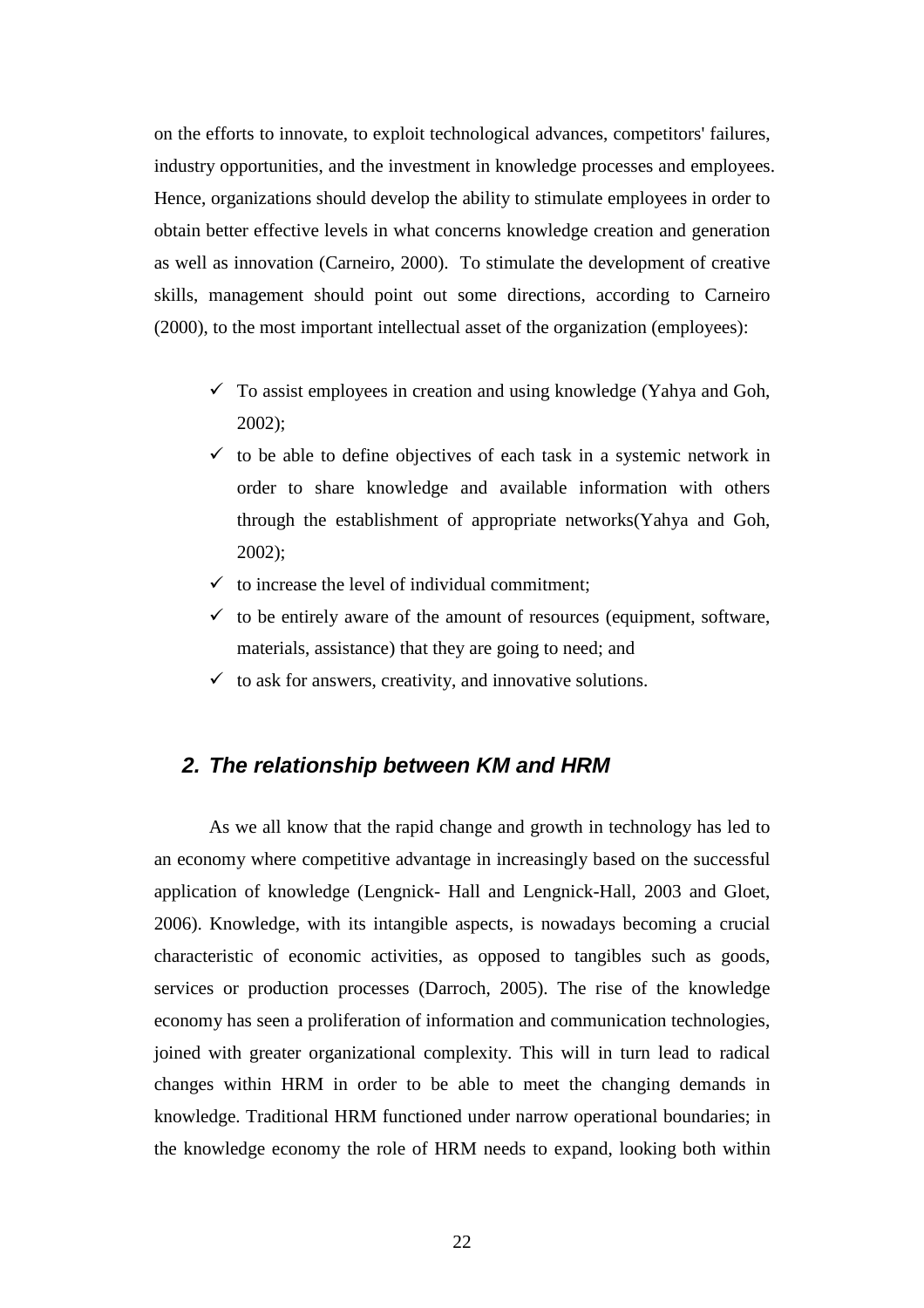and outside the organization (Gloet, 2006). The traditional focus on managing people has been broadened to managing organizational capabilities, managing relationships and managing learning and knowledge (Lengnick-Hall and Lengnick-Hall, 2003, Darroch, 2005). The role of HRM is also expanding to focus on developing themes and creating environments contributing to to learning, as well as to the acquisition, sharing and dissemination of knowledge within organizations.

 According to Gloet (2006) and Gloet and Terziovski (2004), a revitalization of the HRM function to respond to the demands of the knowledge economy and to develop linkages with KM requires major changes across four key practices areas: Roles, Responsibilities, Strategic focus and Learning focus.

- $\checkmark$  **Roles:** According to the above mentioned authors, HRM's role will be focused more on human capital steward, knowledge facilitator, relationship builder and rapid deployment specialist. The human capital steward recognizes the value of intellectual capital, must ensure that human capital is available, effective and that it will grow in value; this means brokering the services of knowledge workers. The knowledge facilitator places emphasis on learning and development, the effective management of knowledge and creating environments conducive to knowledge creation, sharing and dissemination. The relationship builder focuses on creating and sustaining networks and communities of practice, of joining together people in various parts of the supply chain in new ways. The rapid deployment specialist faces the challenge of rapidly changing markets where information, business processes and organizational design can be combined in different ways to meet ever changing dynamic business needs.
- **Relationship:** HRM in the knowledge economy should reflect a responsibility for developing and sustaining organizational capabilities through activities that overlap with traditional business functions such as strategy formulation and implementation, finance and marketing, as well as new functions such as KM. This requires developing new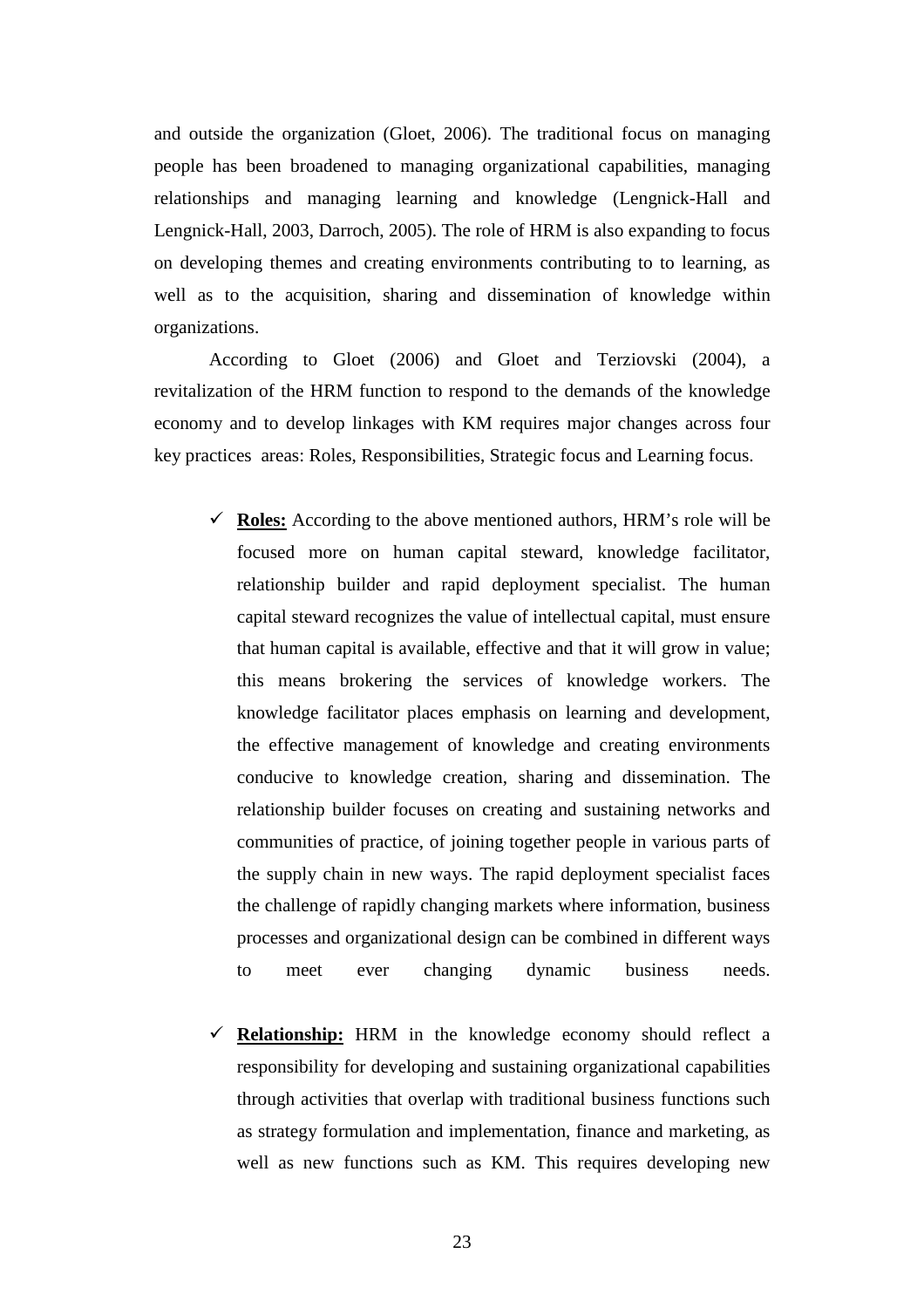relationships that reflect a shared responsibility among managers, employees, customers and suppliers for HRM (Lengnick-Hall and Lengnick-Hall, 2003; Soliman and Spooner, 2000; Yahya and Goh, 2002).

- **Strategic Focus:** in today's knowledge economy, a primary focus of HRM should be on the development of human capital and the management of knowledge. HRM's focus should be more towards creating and developing the organizational capabilities that form part of contemporary KM strategies geared to creating wealth from intellectual capital while maintaining a commitment to sustainability imperatives.
- $\checkmark$  Learning: An essential aspect in the knowledge economy is the need for learning. The role of HRM is also expanding to focus on developing themes and creating environments contributing to learning, as well as to the acquisition, sharing and dissemination of knowledge within organizations. This includes creating and sustaining learning environments and nurturing communities of practice. The new role for HRM includes managing intellectual capital and developing human capital within the organization. All in all, organizations should be focusing more on developing learning environments for the generation and creation of knowledge through lessons learned and surfacing knowledge, know-how, learning by doing. In addition to that, Lengnick-Hall and Lengnick-Hall (2003) and Gloet (2004) see HRM as fundamental in developing and sustaining a learning focus through facilitating continuous learning, identifying sources of employee knowledge, understanding the mediators that facilitate knowledge sharing and making information available to employees.

To sum this section up, HRM does play an important role in managing knowledge. The question then is "Does KM play an important role in HRM?" The following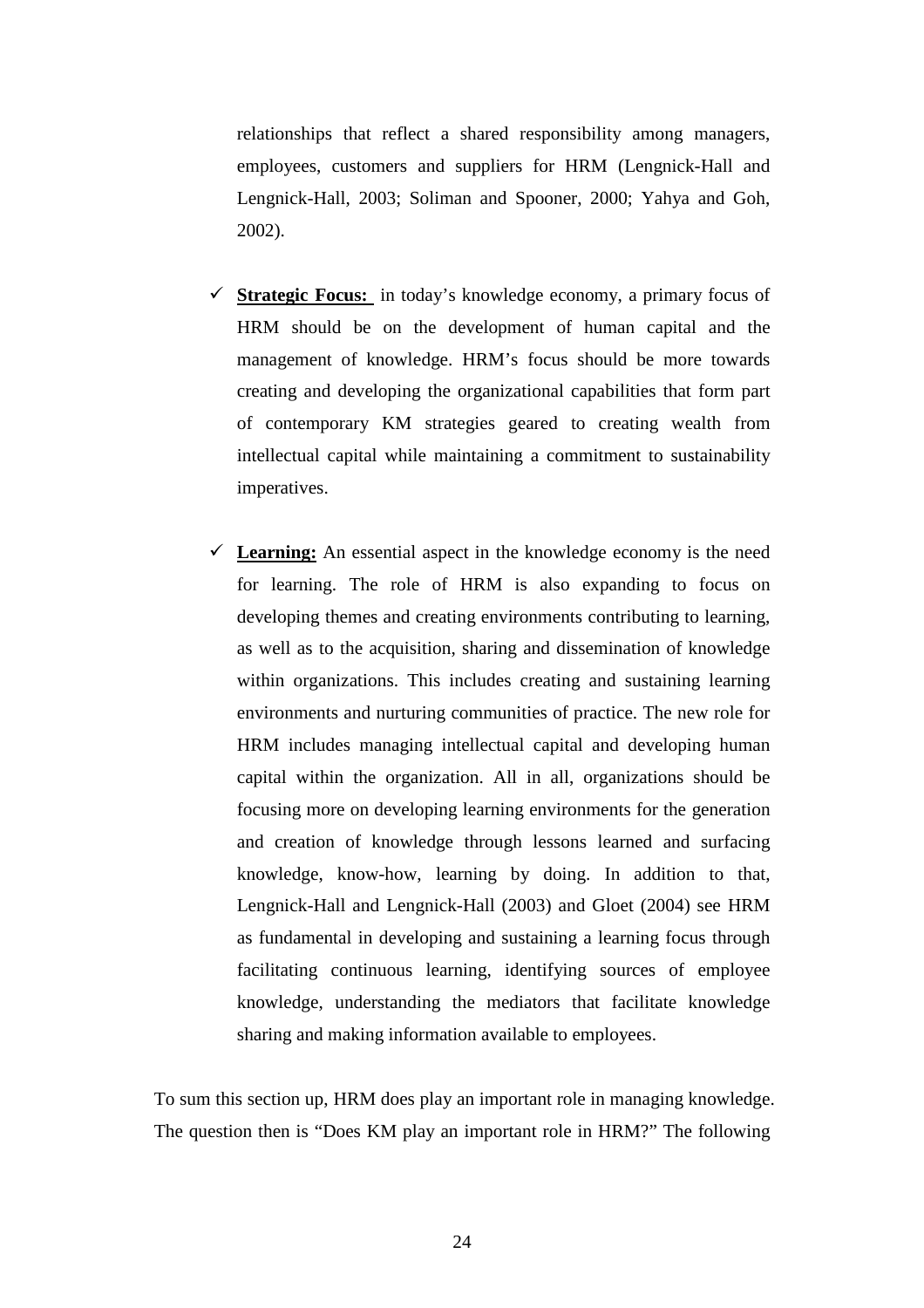section will be answering that question and will be concluding as well by presenting a visual representation of the link between HRM, KM and Innovation.

### **3. The meeting of HRM, KM and Innovation**

 One of the important implications of KM in relation to the innovation process is the emphasis that it places on the role of human resource management (HRM) factors. While often ignored in the existing literature, the influence of HRM factors on the innovation process is brought into a sharper process if we view that process as the intersection of two flows; the flow of knowledge and the flow of people (Scarbrough, 2003). While earlier sections of this thesis highlighted the importance of knowledge flows to the innovation process, the initial focus here is on the flow of people and management's influence on that flow as expressed in HRM policy and practice.

Six areas suggested by Goh and Yahya (2002) and Scarbrough (2003) will be used to explain the relation between HRM, KM and Innovation processes:

- 1. **Selection methods**: selection methods are seen as an important influence on the development of the project teams which are often an integral feature of the innovation process. Selection of individuals with both appropriate skills and appropriate attitudes has been identified as crucial to the project team's ability to integrate knowledge from diverse sources (Nonaka and Takeuchi, 1995). New forms of selection which are more dynamically related to the interests, careers and attitudes of employees Scarbrough (2003). New electronic ways of identifying and up-dating employee competencies may be an important ingredient here.
- 2. **Training**, the broad application of training in order to develop the employee skills and knowledge needed for innovation. Training programs should be implemented for employees to be able to acquire new knowledge and apply it in the workplace. Some studies have found evidence for a positive relationship between the amount of training that the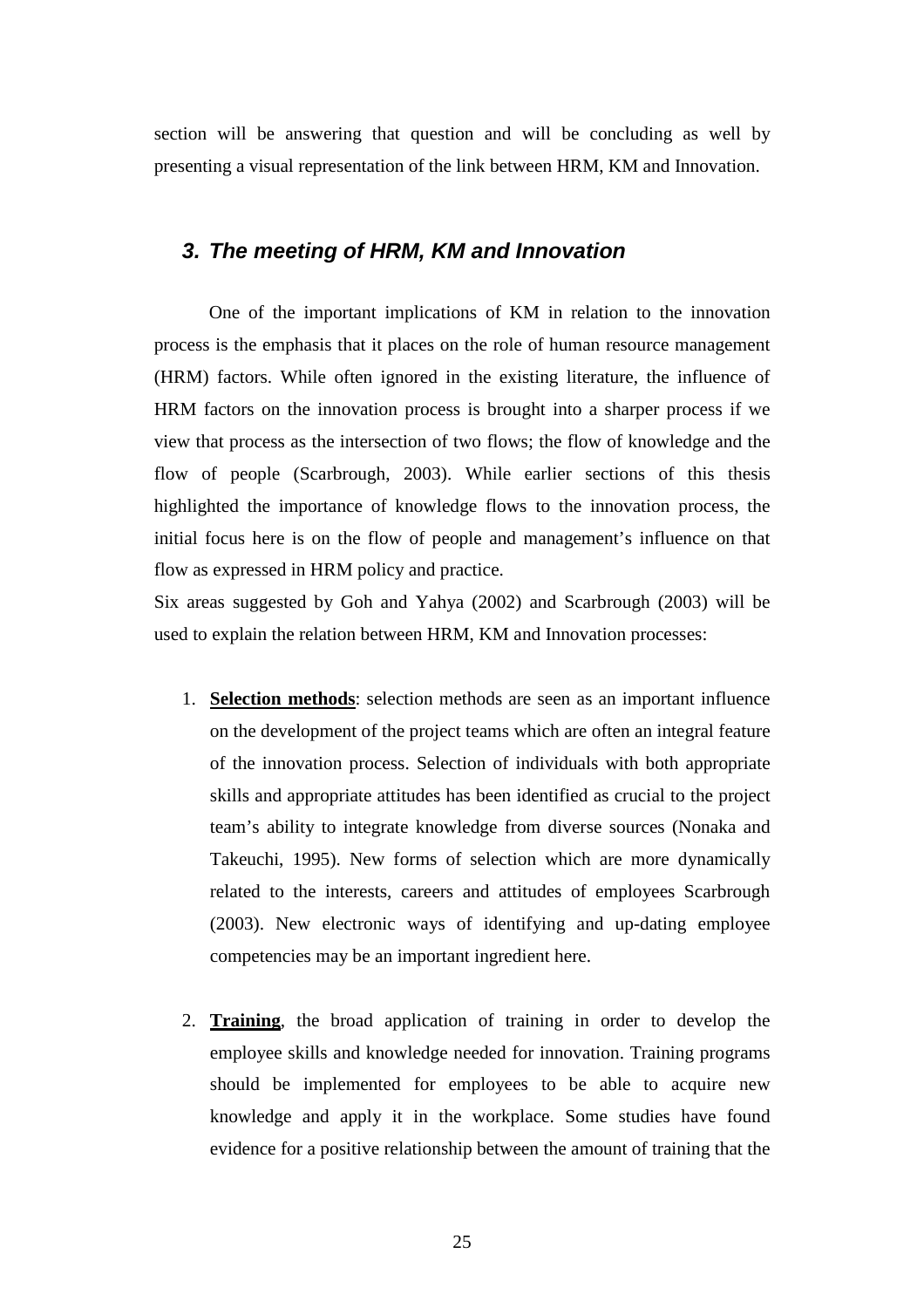firm provides to its employees and innovation (Jimenez-Jimenez and Sanz-Valle, 2005).

- 3. **Decision-making**, it does have a significant influence on KM. In other words, organizations should involve its employees in making decisions. Every employee should be free to report his decision to his manager and that will in turn be reported to the top management. This will lead to the involvement of all employees in the organization and will also lead to sharing knowledge within the organization.
- 4. **Career systems**, career systems may reward the individualistic acquisition of knowledge by a few star performers, but may equally be designed to promote the sharing of knowledge among wider communities of practice (Brown and Duguid, 1991). They may also involve a move away from traditional managerial hierarchies. Thus, long-term achievement within a particular discipline may be rewarded by promoting individuals to senior expert positions within a "dual career" system.
- 5. **Reward and compensation:** compensation strategies aimed at promoting knowledge-sharing are an increasingly prevalent ingredient in the innovation process. Compensation for knowledge-sharing can be both tangible (bonuses or one-off rewards) and intangible (status and recognition). Team innovation award should be also given to groups coming up with the most innovative idea.

Schuler and Jackson's model is a good one to include since the above areas are covered in his model. This model adds to the above mentioned by pointing out the main point in each activity.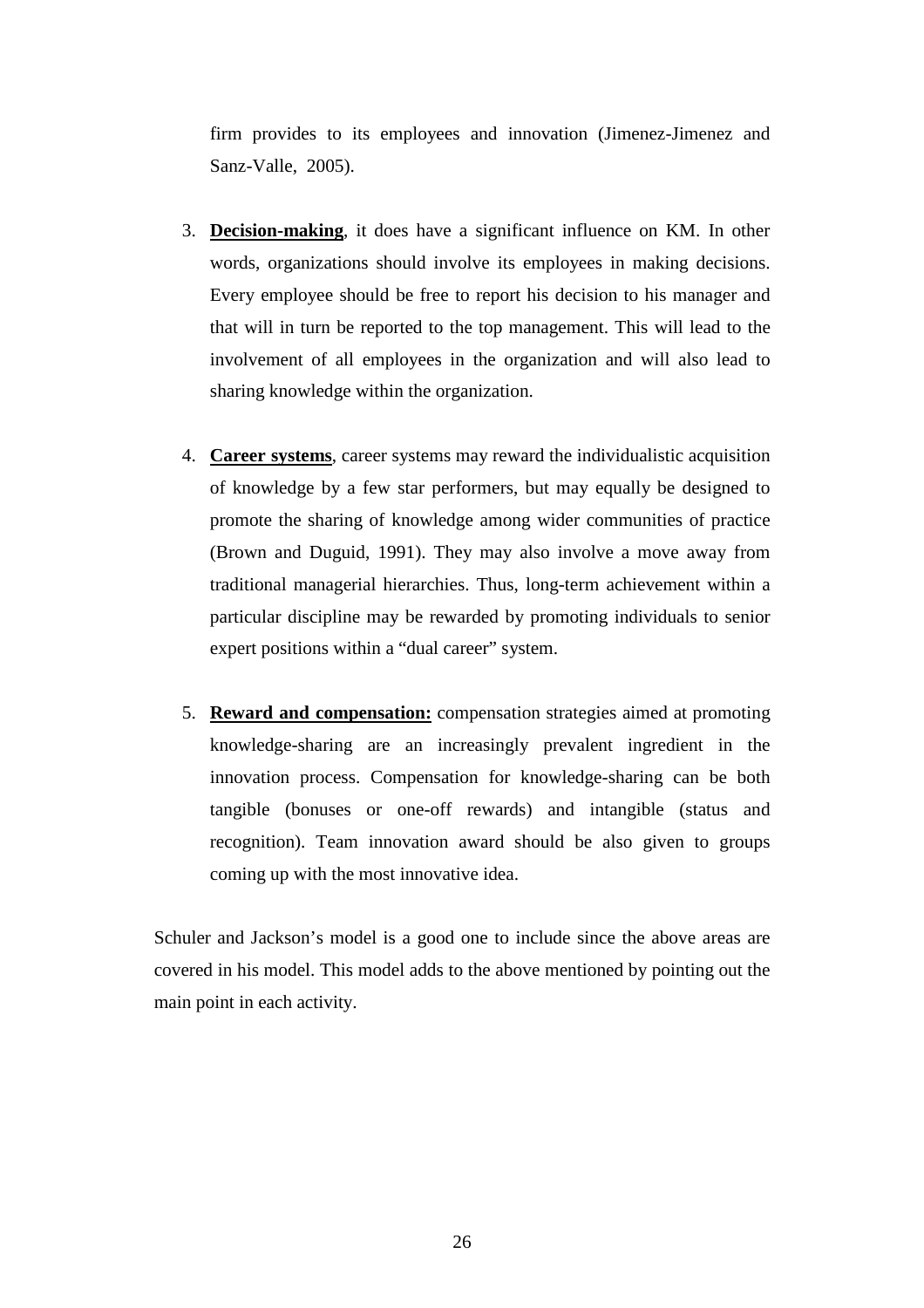|                                                                           | Miles and Snow's model                                                                                                                                                                                                                                               | Schuler and Jackson's model                                                                                                                                                                                                                     |
|---------------------------------------------------------------------------|----------------------------------------------------------------------------------------------------------------------------------------------------------------------------------------------------------------------------------------------------------------------|-------------------------------------------------------------------------------------------------------------------------------------------------------------------------------------------------------------------------------------------------|
| Recruitment and selection                                                 | Emphasis: "buy"<br>Hiring almost exclusively from<br>outside the organisation<br>Selection may involve<br>pre-employment psychological<br>testing<br>Very little employment security<br>given<br>Little if any socialisation taking<br>place within the organisation | External sources of recruitment<br>Technical and research<br>competencies<br>High employment security                                                                                                                                           |
| Training                                                                  | Skill identification and acquisition<br>Limited training programmes                                                                                                                                                                                                  | Broad application<br>Employees are responsible for<br>learning<br>Jobs that allow employees to<br>develop skills that can be used in<br>other positions in the firm                                                                             |
| Development and internal<br>career opportunities<br>Performance appraisal | Very little use of internal career<br>ladders<br>Results-oriented procedure<br>Identification of staffing needs<br>Division/corporate performance<br>evaluations<br>Cross-sectional comparisons                                                                      | Broad career paths<br>Mandatory competency growth<br>Process and results criteria<br>Performance appraisals that are<br>more likely to reflect longer-term<br>and group-based achievements                                                      |
| Compensation                                                              | Oriented toward performance<br>External competitiveness<br>Total compensation heavily<br>oriented towards incentives and<br>driven by recruitment needs                                                                                                              | Many incentives<br>Internal equity<br>Low pay rates but employees are<br>allowed to be stockholders and<br>have more freedom to choose the<br>mix of components that make up<br>their package<br>Team innovation awards<br>Competency-based pay |
| Other HRM practices                                                       | Low employee participation<br>Implicit job analysis<br>Job enrichment                                                                                                                                                                                                | High employee participation<br>Implicit job analysis<br>Job enrichment<br>Cross-functional teams<br>Communication: feedback on new<br>product sales                                                                                             |

Source: Daniel Jimenez-Jimenez and Raquel Sanz-Valle (2005)

The implications of these HRM factors for the management of knowledge and innovation are profound. Where such factors are linked to the firm's business strategy, they may represent a powerful means of aligning employee skills and behavior with the flows of knowledge needed to develop innovations.

As mentioned in the beginning, "does innovation have to be managed?" the answer to that question will be elaborated in the coming section.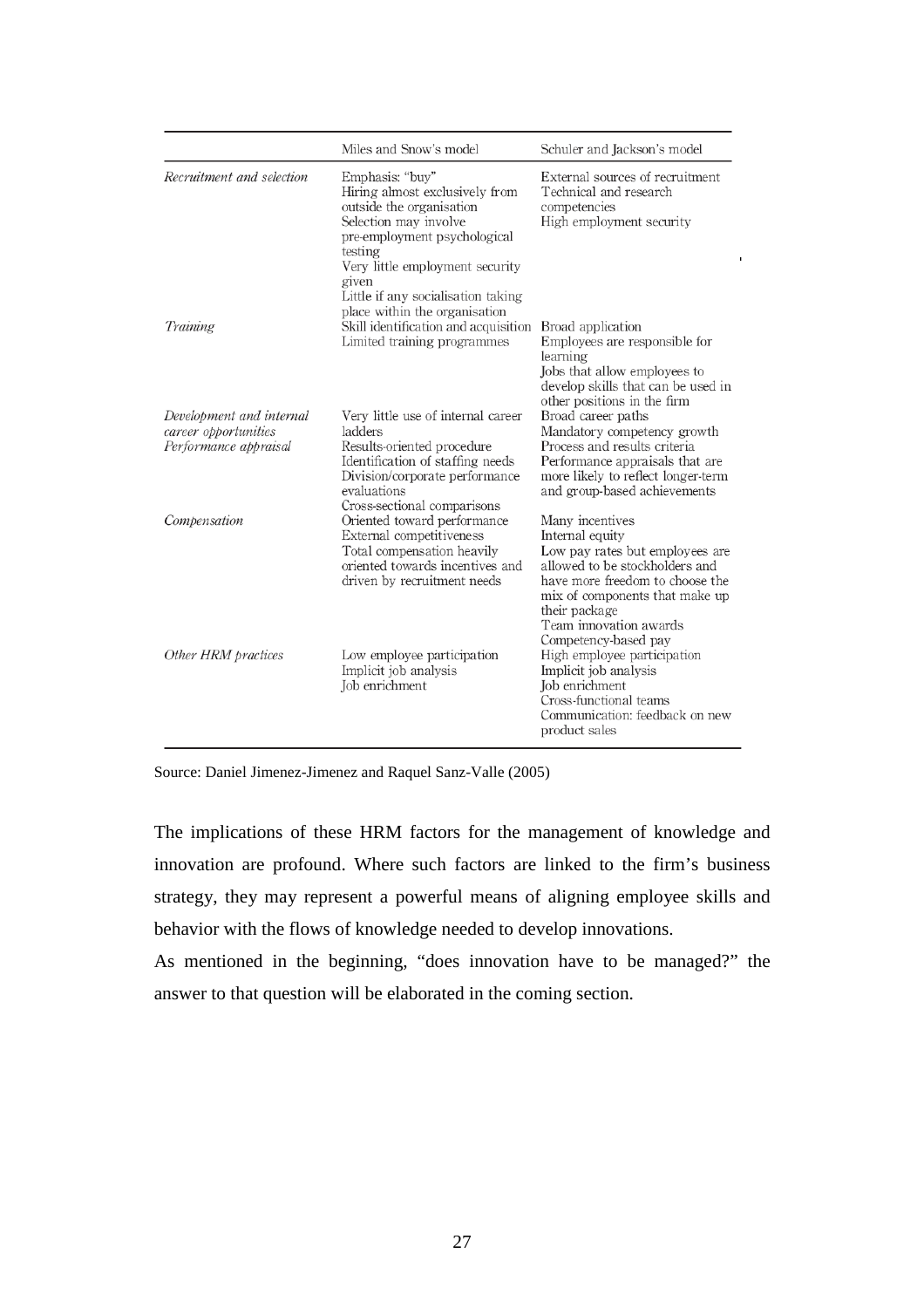## **C. Innovation**

Before defining innovation, it is worth discussing its importance in today's world economy as well as the competitiveness of every organization. Innovation is an important part of organizational performance and a company's innovative capacity may be dependent on upon its ability to take advantage of its knowledge assets (Aramburu and Rivera, 2006). To add, innovation fuels organizational growth, drives future success, and it is the engine that allows businesses to sustain their viability in a global economy (Gaynor, 2002). In line with the above mentioned, Du Plessis 2007 and Goh2005, agree with the fact that innovation is extremely dependent on the availability of knowledge and therefore the complexity created by the explosion of richness and reach of knowledge has to be identified and managed to ensure successful innovation as well as firm performance. To sum up, knowledge, human capital and innovation are the main engine that drives to organizational success and in turn leads to excellent market performance. This will be more elaborated in the following chapter entitled "conceptual framework" that will shed light on the framework that will be used in my study, coupled with my empirical study, to prove that effective use of knowledge and human capital will lead to successful innovation processes which will in turn lead to excellent market performance.

Having talked about the importance of innovation in today's economy, let's now define innovation. Numerous definitions of innovation exist. Innovation is about change. In other words, innovation is about introducing new ideas/concepts in the shape of a process or a product (Chen and Lin, 2007). However, most definitions share common themes relating to managing human capital and knowledge as well. According to Gloet and Terziovski 2004, knowledge may be turned to into new products or services that will play a crucial role in firm's competitive advantages. Livingstone et al (1998) defined innovation as "new products or processes that increase value, including anything from patents and newly developed products to creative use of information and effective human resource management systems". My definition of innovation is in line with the above mentioned definitions. Innovation, is the creation of products and services that adds value to the organization with effective use of its resources. These resources are human capital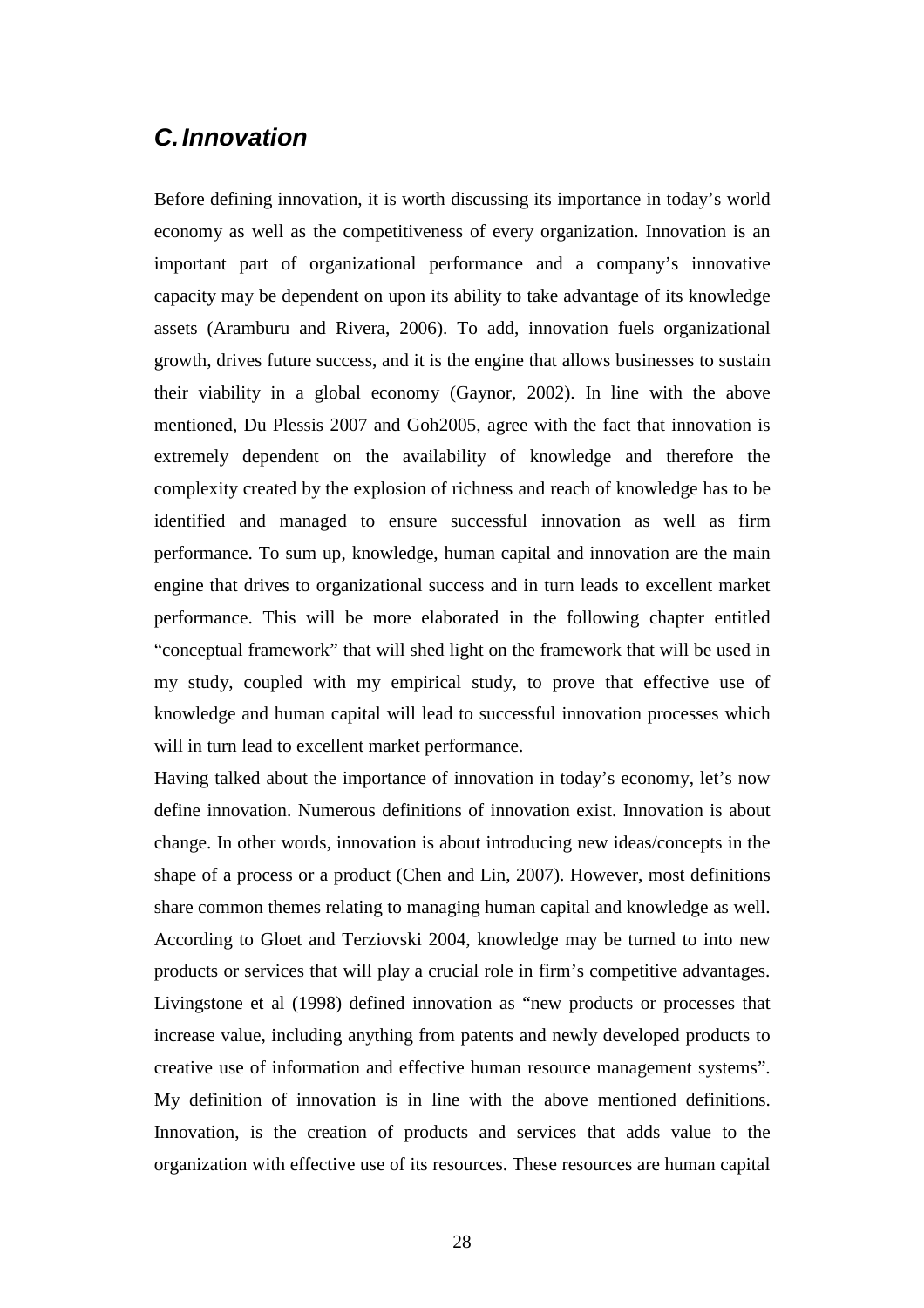and knowledge without forgetting the role of technology if facilitating knowledge sharing in the innovation process. According to Therin 2002, "when a firm has the ability to acquire knowledge and integrate existing knowledge, the firm should be good at producing process or product innovation". to sum up, and extending the above definitions, Lundvall and Nielson (2007) defines innovation processes as a process of interactive learning in which those involved increase their competence through engaging in the innovation process. Interactive learning takes the form of the below:

- $\checkmark$  "Learning by using" to explain why efficiency in using complex systems increased over time (the users were airline companies introducing new models) (Kim, 1998).
- $\checkmark$  "Learning by interacting" points to how interaction between producers and users in innovation enhances the competence of both (Lundvall, 2007).
- $\checkmark$  "Learning by doing" focuses on how confronting new problems in the production process triggers searching and learning, which imply interaction between several parties as they seek solutions (von Hippel and Tyre, 1995, Kim, 1998).

### **1. Seven Innovation Rules**

Having defined innovation in the previous section, it is important to address the issue of setting rules for innovation processes inside any company. As mentioned in the above section, although every company has its unique combination of innovation strategy, which of course has to be in line with its business strategy, there exist some rules of innovation that need to be followed. The main goal of these rules is to help top managers to focus on the parts of innovation that need attention (Davila, Epstein and Shelton, chap 1). This implies that a periodic diagnostic need to be implemented in order to make sure that innovation is well managed inside the organization. As a result, companies will be able to audit their performance and maintain the right mix of innovation needed for growth.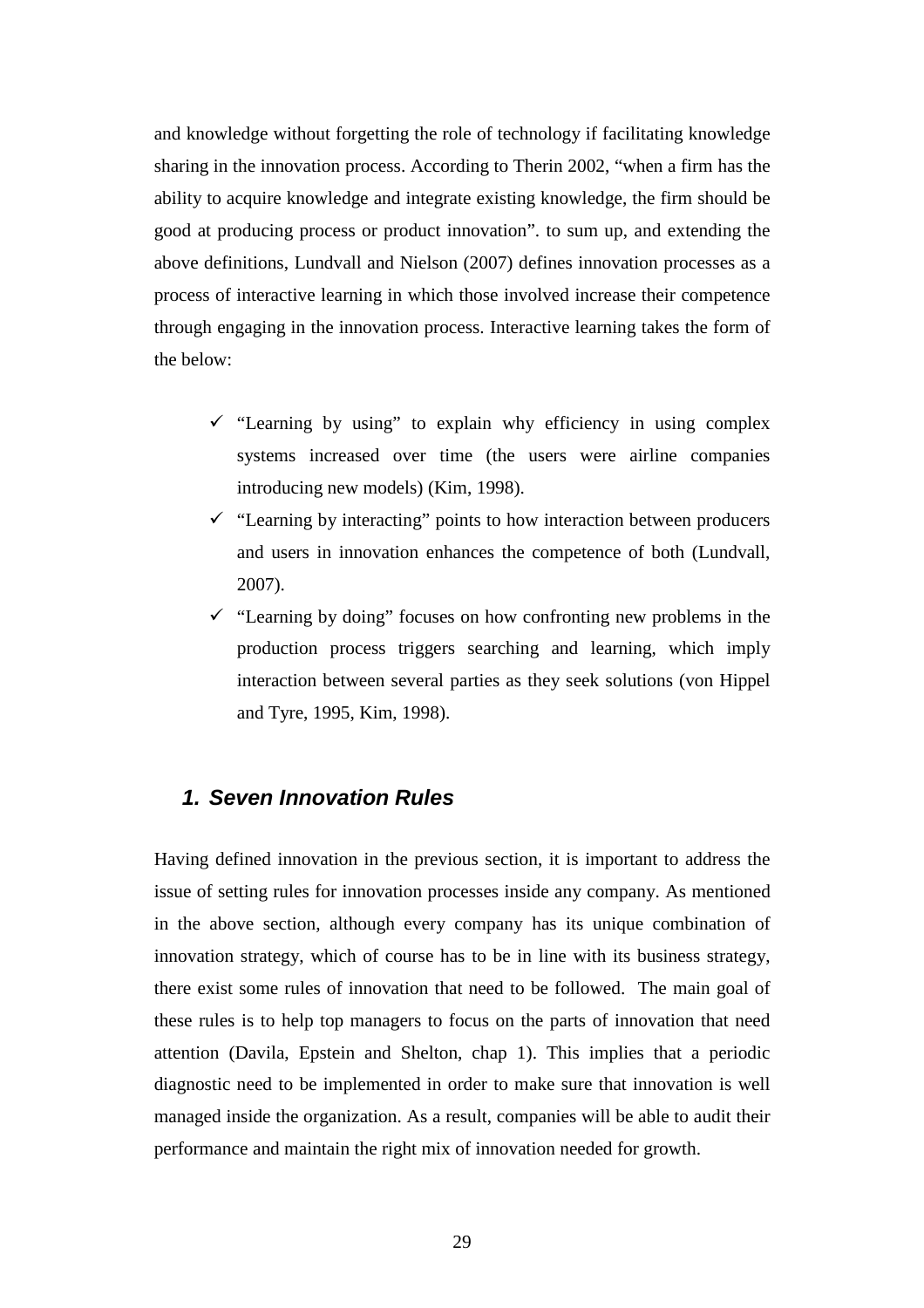As mentioned in Chapter 1 of "Making Innovation Work", the seven rules of innovation are as follows:

- 1. Exert strong leadership on the portfolio decisions and encourage truly significant value creation.
- 2. Integrate innovation into the company's basic business mentality.
- 3. Align the amount and type of innovation to the company's business; select a "Play to Win" or a "Play not to Lose" innovation strategy.
- 4. Manage the natural tension between creativity and value capture so that the company generates successful new ideas and gains the maximum return on its investment.
- 5. Neutralize organizational antibodies that kill off good ideas because they are different from the norm.
- 6. Recognize that the fundamental building blocks of innovation are networks that include people and knowledge, both inside and outside the organization.
- 7. Create the right metrics and incentives for innovation

Having listed the seven innovation rules, it is essential to explain them briefly by linking them to how management plays important role in innovation.

It is not surprising that "leadership" is the first innovation rule. People and the process of managing them are the main important aspect in any organization (Davila, Epstein and Shelton, Chap 1). That being said, managers should of course exert some power over people in organization, while giving them chances to freely express their ideas that would serve as input in the innovation process. As a result, "innovation and innovation management depends on the leadership at the top" (Davila, Epstein and Shelton, p. 13). The senior management team have to responsible for choosing the right people and creating a balanced portfolio of incremental, semi-radical and radical innovation.

The second rule is about integrating innovation into the company's basic business mentality. This is where management plays an important role. "Innovation is not a rabbit you pull from a hat on special occasions, it must be managed and become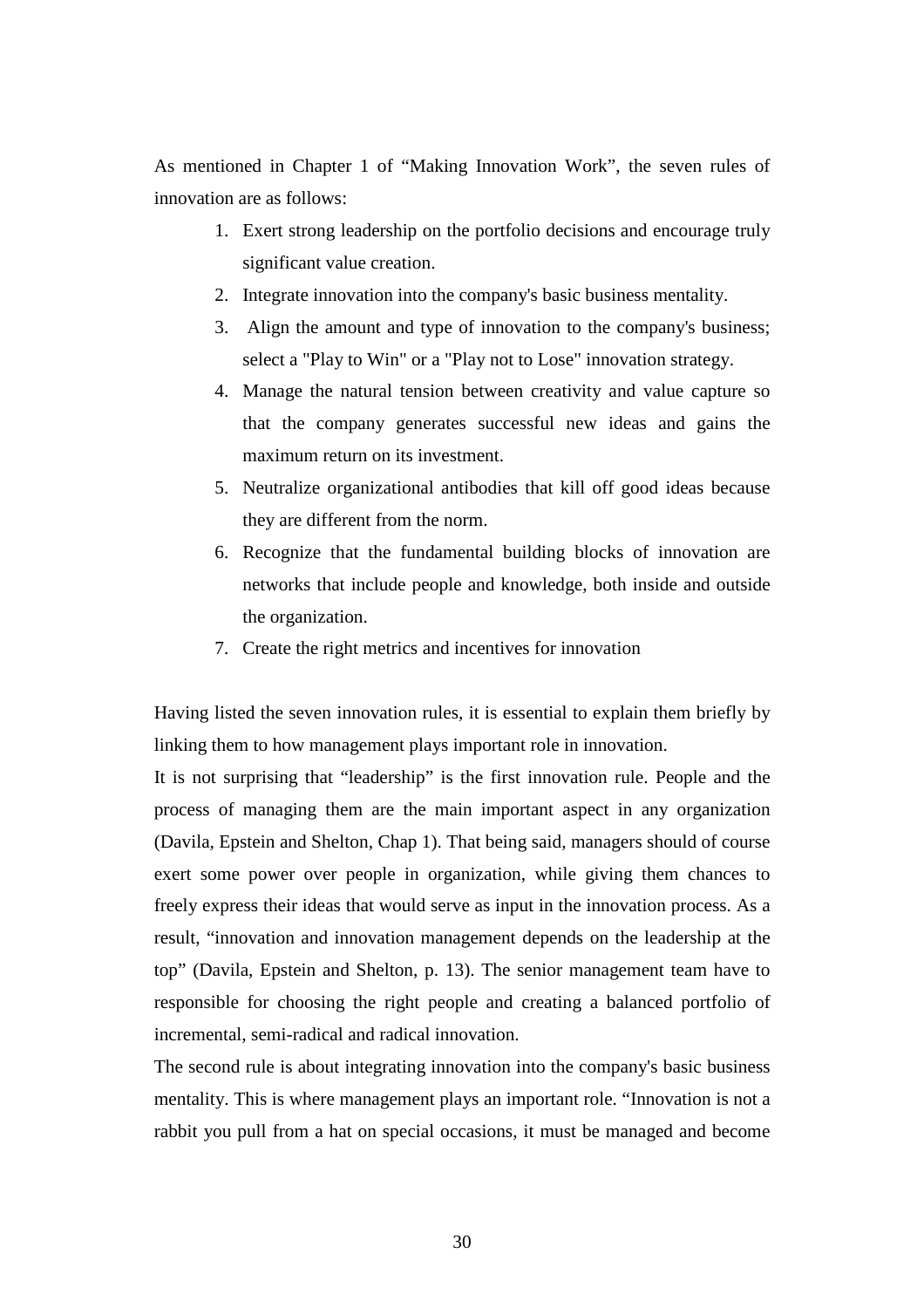an integral part of the way a company operates everyday" (Davila, Epstein and Shelton, p11).

The third rule of innovation is about aligning the amount and type of innovation to the company's business. Managers in the organization have to bear aware of the fact that by select a "Play to Win" or a "Play not to Lose" innovation strategy, the amount and type of innovation have to be aligned to the company's strategy (Davila, Epstein and Shelton, p 15, 16).

The fourth and fifth rule can be explained together. Managing the natural tension between creativity and value capture is the role of management in any organization. Having said that, innovation management is about managing creativity and so that the company generates successful new ideas and gains the maximum return on its investment. By doing so, organizations have to neutralize organizational antibodies that kill off good ideas because they are different from the norm. That would lead to a successful and well managed innovation process.

The sixth rule is about creating networks inside and outside the organization. Managers in any organization/company should recognize that the fundamental building blocks of innovation are networks (Davila, Epstein and Shelton, chap1, p24). These networks include people and knowledge, both inside and outside the organization, and of course these networks have to be well managed. This implies that having a good and successful innovation process should be well managed or it would lead to a failure.

The final rule is about creating the right metrics and incentives for innovation. "People react to positive and negative stimuli, and your company's innovation is no exception" (Davila, Epstein and Shelton, p. 12). The needed level of innovation will only be achieved if people have the proper rewards.

To sum up, having listed and discussed the seven innovation rules, the following section will be covering how to manage innovation through the creation of systems, referred to as "Innovation Systems". This topic will be fully covered in the following part.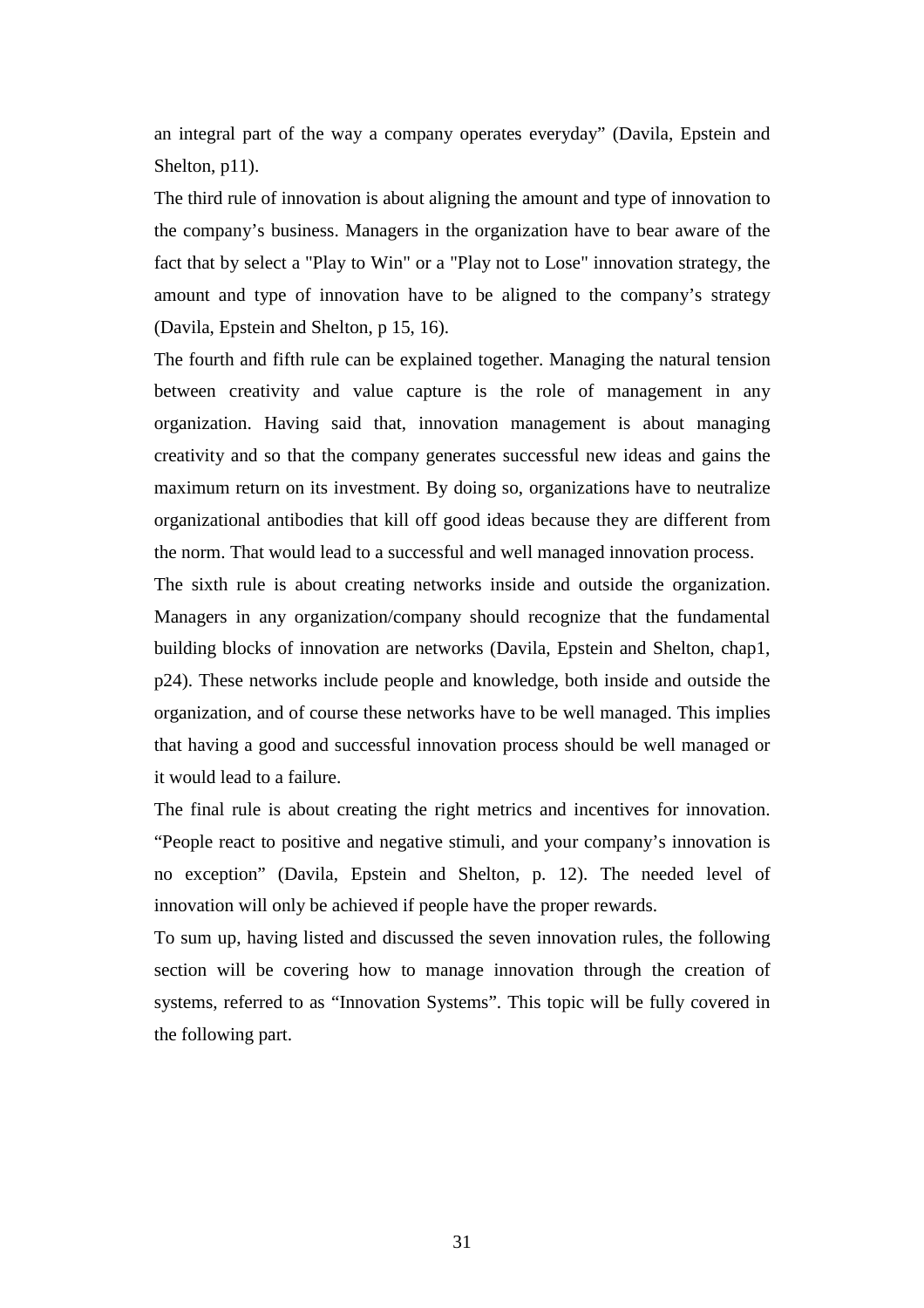#### **2. Innovation systems**

Having a strategy in innovation as well as a good structure of your organization to enable innovation to thrive, are not the only two components that lead to a successful innovation. Systems are the next important elements to be considered. Systems have to be adequate and well managed. It is the management systems that are the mechanisms that to a great extent will make innovation happen.

According to Davila, Epstein and Shelton, innovation systems are referred to as "established policies, procedures, and information mechanisms that facilitate the innovation process within and across organizations" (Davila, Epstein and Shelton, p 120). They can also be referred to as "management innovation systems". They are the mechanisms by which innovation (and other tasks of organizations) gets done". In addition to that, they determine the shape of daily interaction between people in the organization. As a result, organizations should design and implement innovation systems while bearing in mind that they are crucial for the success of their innovation strategy. To add, innovation systems fulfill five important roles in any organizations that contribute to the success of any innovation process. (Davila, Epstein and Shelton, p, 121). According to the author, the below are the roles:

- $\checkmark$  Efficiency, which is in terms of moving ideas from concept to the market in a timely manner and with efficient use of resources.
- *Communication,* which is important to establish internally and externally
- $\checkmark$  *Coordination*, which acts to facilitate the activities of the projects and the teams.
- $\checkmark$  *Learning*, which is a crucial component in any innovation process. Therefore a system that explicitly identifies and acts upon knowledge accumulation is necessary.
- $\checkmark$  *Alignment* is necessary in order for the parts and people to function together.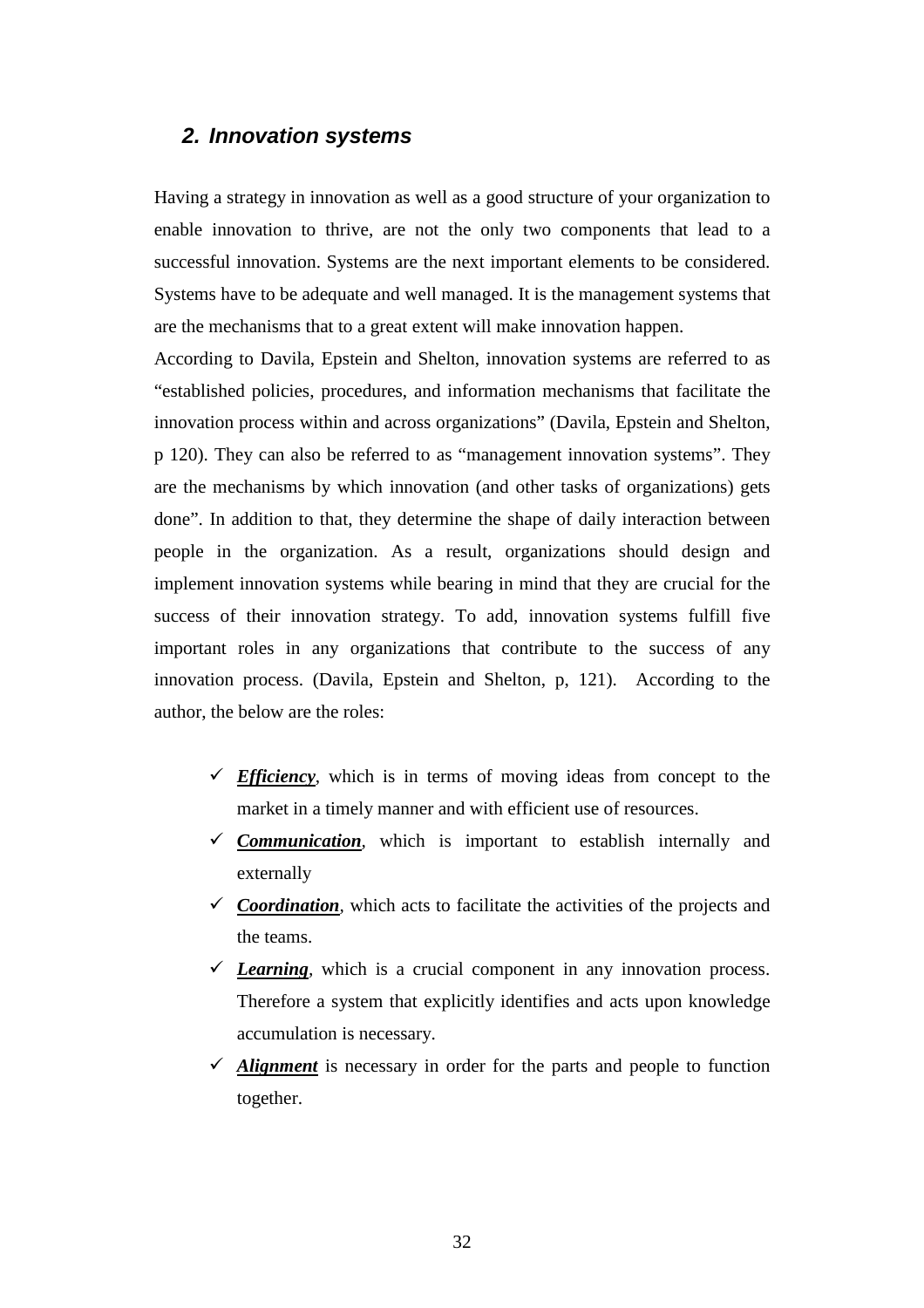As mentioned above, the first role of innovation systems is to increase efficiency of the innovation process. The system implemented needs to move great ideas from "concept" to the "commercialization" phase effectively and efficiently (Davila, Epstein and Shelton, p 121). The second role of innovation systems is to create lines/channels of communication not only inside the company but outside as well (Davila, Epstein and Shelton, p. 122). Managers should work on creating a boundaryless organization where communication can be shared inside the organization. In other words, communication of specialized knowledge necessary to innovation process should flow easily. This will lead to the success of innovation process.

The third role of innovation systems is coordination between projects and team with minimum efforts. This role is linked to the above. By having good communication channels, this will facilitate the coordination between different departments within the organization as well as the organization's value chain (i.e, suppliers, customers...) (Davila, Epstein and Shelton, p.123).

The fourth role is learning. "Systems establish a discipline to manage the knowledge that is constantly created in innovation. Systems can capture the information on the innovation performance throughout the life of the initiative (ideas through commercialization) and make it available to the innovation team and management" (Davila, Epstein and Shelton, p.123). Therefore, a system that explicitly identifies and acts upon knowledge accumulation is necessary.

The last role of innovation systems is the most important one in every organization. It is about aligning the innovation strategy to the business strategy. "People throughout the organization need to understand the company strategy and its implication for operations" (Davila, Epstein and Shelton, p. 124). Managers nowadays cannot rely on informal ways of communication to achieve that alignment. "A system is needed to ensure consistency of message and inclusiveness. Innovation systems also align organizational objectives with personal objectives" (Davila, Epstein and Shelton, p.124). Information about the innovation performance needs to be communicated and compared to the innovation objectives. This "allows people in the organization to assess how their actions fit the organization's innovation objectives" (Davila, Epstein and Shelton, p. 124). To sum up, properly systems designed properly can help bring together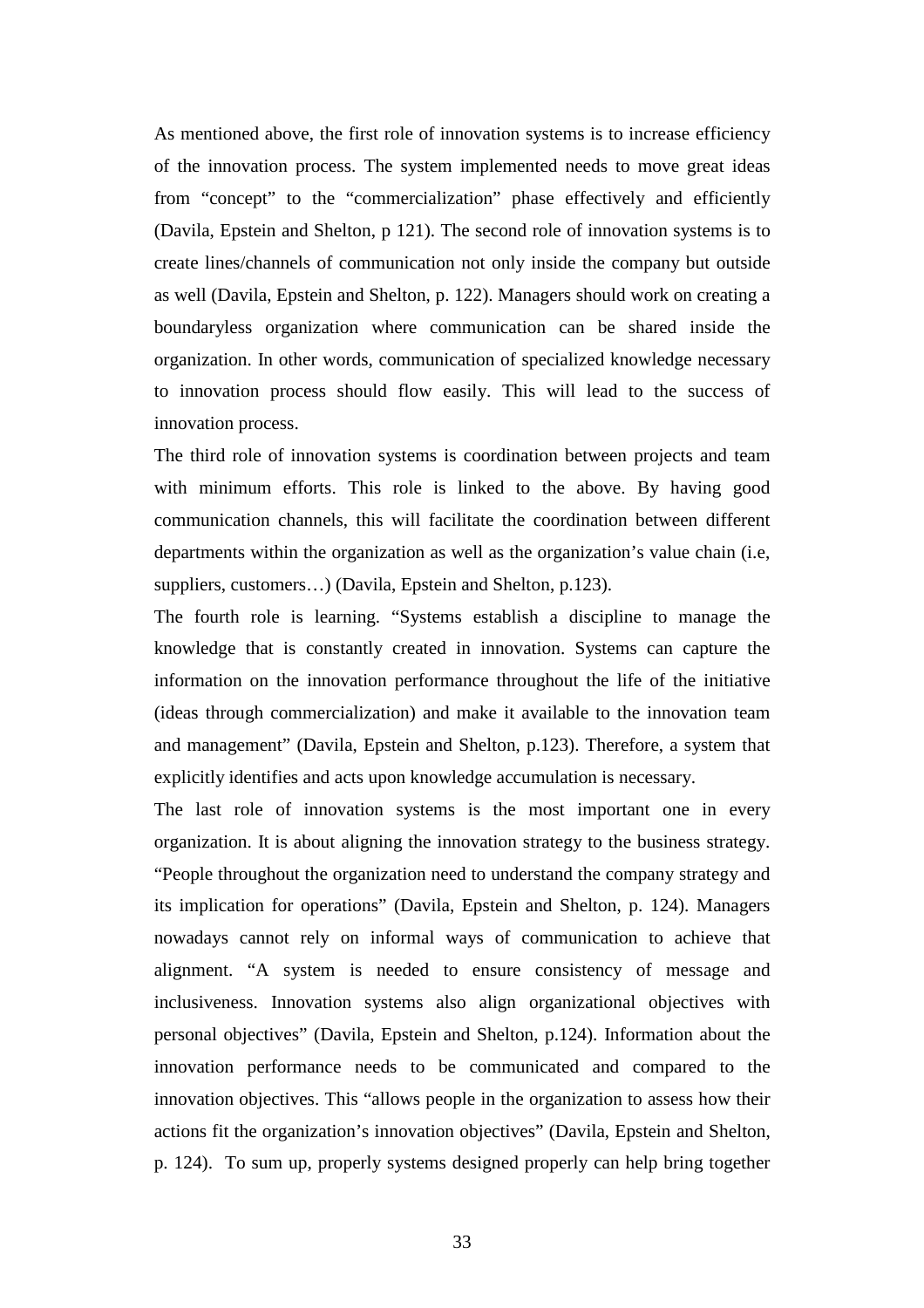the right people along with the right knowledge to have a successful innovation process.

Having defined the roles of the innovation systems, the process of choosing and designing innovation system comes next. The author, sheds light on the later by illustrating a funnel framework for innovation (see diagram below).



Exhibit 1: Traditional Model of Front End of Innovation

Management systems play an important role in the innovation process. According to the author, the below three stages are the important ones:

- 1. Ideation, generating ideas and moving them across the organization (which is referred to in the diagram as "Front End of Innovation").
- 2. Funding decisions, where selected innovations receive initial funding to move ahead or are disclosed (which is referred to in the diagram as "New Product Development").
- 3. Execution, which relates to commercialization.

By looking at the above stages, one may think that innovation does not happen that easily. Innovation, to be successful, has to be managed. So managers nowadays should shift their attention to how to manage innovation within the organization.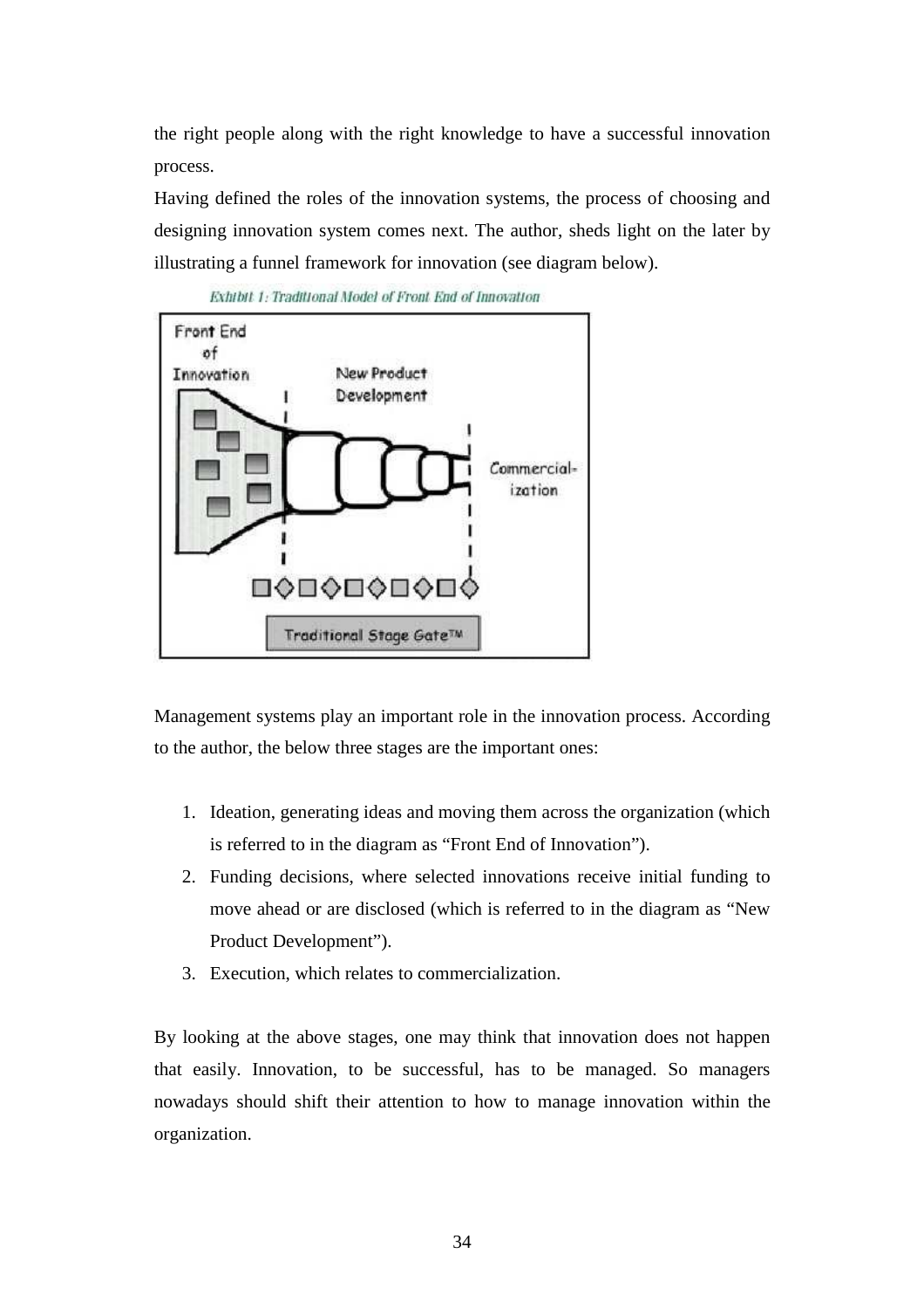# **III. Chapter 3: Theoretical Framework**

*This chapter will be showing the conceptual frameworks that will be used later in the thesis to accompany the empirical findings. Adding to the below framework, Nonaka and Takeuchi model of knowledge conversion, introduced earlier, will be used as well.* 



*Source: Carneiro, 2000. "How does Knowledge Management influence innovation and competitiveness?"* 

The above framework emphasizes that innovation and competitiveness can be a function of the KM. This model takes into account numerous determinants (determinant factors) of the relationships among various fields. The top part of the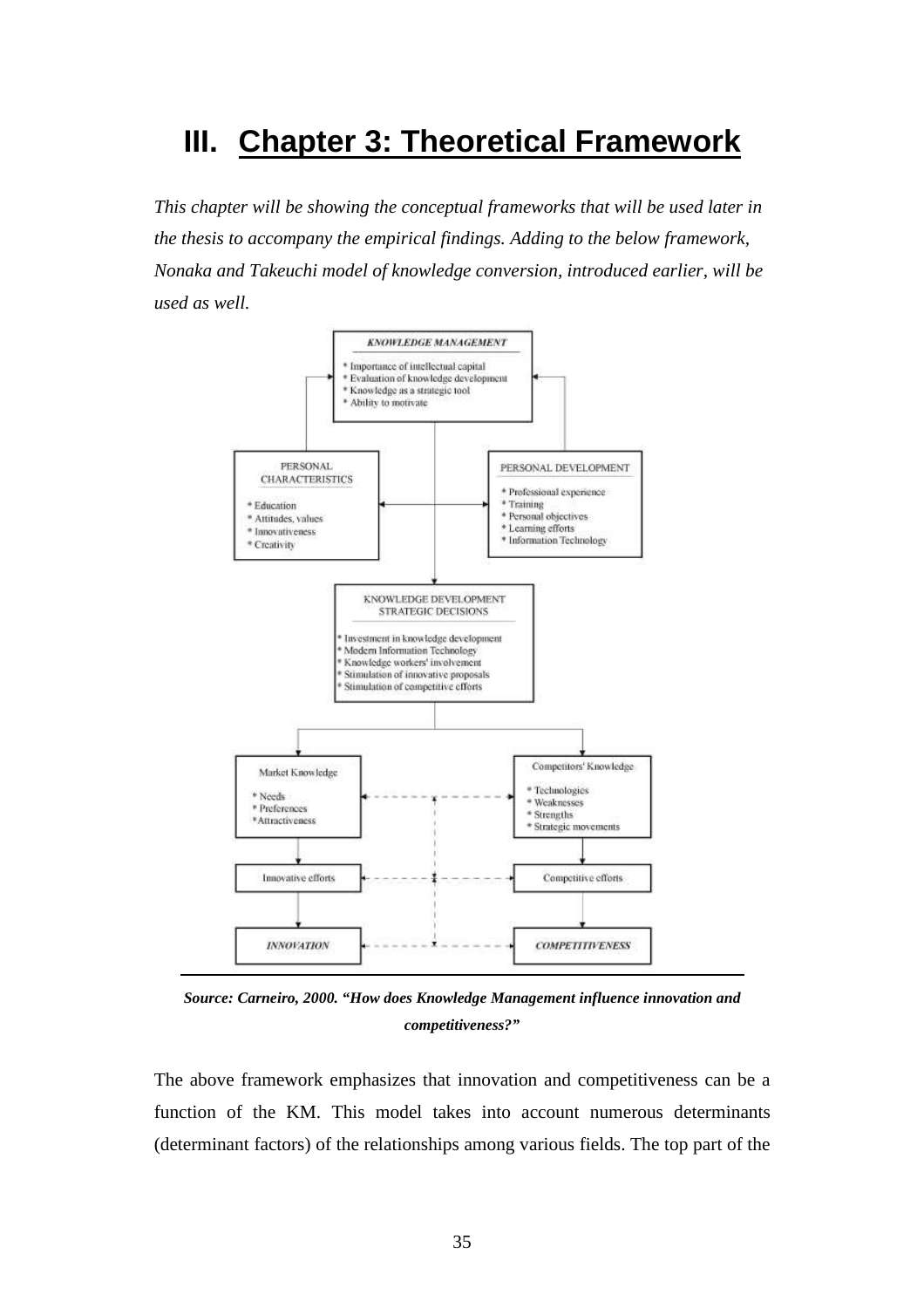model shows the most common factors that usually define management's attitudes and deals with the following questions (Carneiro, 2000):

- $\checkmark$  How important is intellectual capital?
- $\checkmark$  Is training one of the important aspects of knowledge generation?
- $\checkmark$  Is knowledge considered as a strategic tool and economic asset?
- $\checkmark$  Are managers prepared to motivate knowledge development?
- $\checkmark$  Are managers able to stimulate the potential capacities of their human capital? Is human capital stimulated to deliver the needed knowledge?

As mentioned earlier in the thesis, KM has to deal with two important aspects:

- **Personal characteristics** of its human capital. This includes: education, innovativeness, creativity and attitudes and values (Harrington, 2005; Lundvall and Nielson, 2007 and Leonard-Barton, 1995)
- **Personal development** of its human capital. This include: professional experience, training, learning efforts, in formation technology and personal efforts (Lin and Kuo, 2007; Scarbrough, 2003)

According to the above mentioned, the most important aspect of KM is personal development. Managers' attention must be focused on personal development. To obtain an effective knowledge level, investment in knowledge development is needed. Managers should improve their ability to motivate human capital (workers) to attain higher knowledge levels, because the arousal of this set of intellectual needs may be caused by external stimuli (Carneiro, 2000). Motivations should be intensified, because they should impel human capital to increase their knowledge levels. In addition to that, managers should encourage its human capital (workers) to dig for market knowledge. In other words, it is managers' role to inform its human capital to be closer to customers' needs and desire. This movement will be decisive in terms of innovation and can contribute to a stronger competitiveness.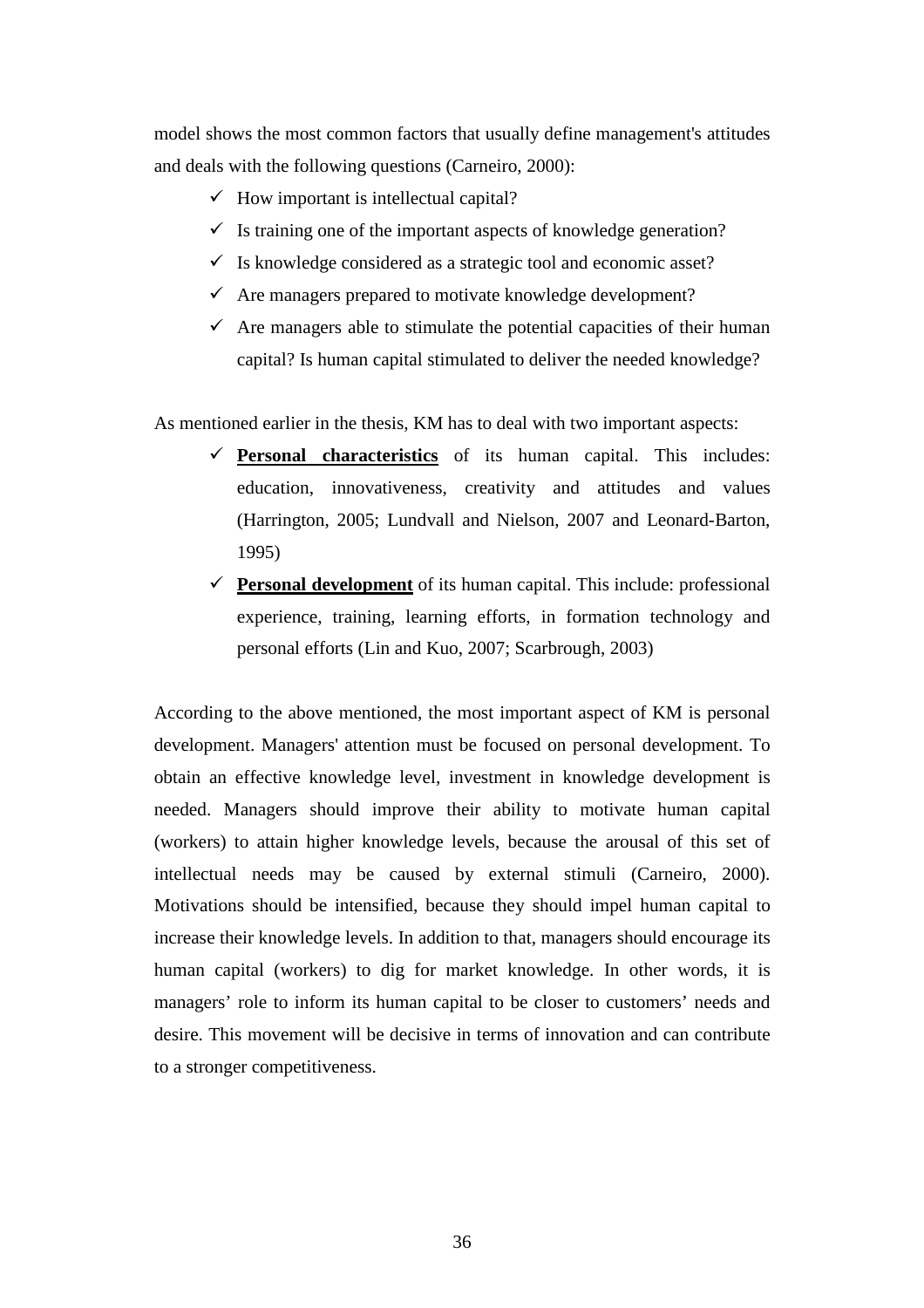# **IV. Chapter 4: Research Methodology**

This chapter will be briefly presenting the type of research method that was used to write my thesis as well as the data collection method. Limitations were already mentioned in the beginning of the thesis; this is why they are not included in this chapter.

## **A. Research Design**

Before we start talking about the reason for which the case study approach was the one that the case was built on, let us look at the different visions about what a case study is meant to be. According to Yin, a "case study is defined as a research strategy, an empirical inquiry that investigates a phenomenon within its real-life context" (Wikipedia & Yin, 2002). "Case study research means singleand multiple case studies, can include quantitative evidence, relies on multiple sources of evidence and benefits from the prior development of theoretical propositions" (Wikipedia 2006). To add, Yin notes that case studies should not be mixed up with qualitative research and points out that they can be based on any mix of quantitative and qualitative evidence (Yin, 2002). This is also supported by another author which is Lamnek 2005. He defines the case study approach as "a research approach, situated between concrete data taking technique and methodological paradigm" (Lamnek, 2005).

This thesis has been based on the research case study model of Yin (2004). Although this method of research has received its fair share of criticism, arguing it is a weaker approach (less quantifiable and objective) to conducting research when compared to other means, it has its merits when doing exploratory research. In my case, I wished to present what the literature has to say about my topic and apply it to my primary research conducted at Etisalat.

The reason behind choosing this method is to explore how Etisalat has succeeded to be innovative through the use of its knowledge assets. In addition to that, I have chosen this method to show how successful this company is investing in its human capital to get the most of its knowledge workers.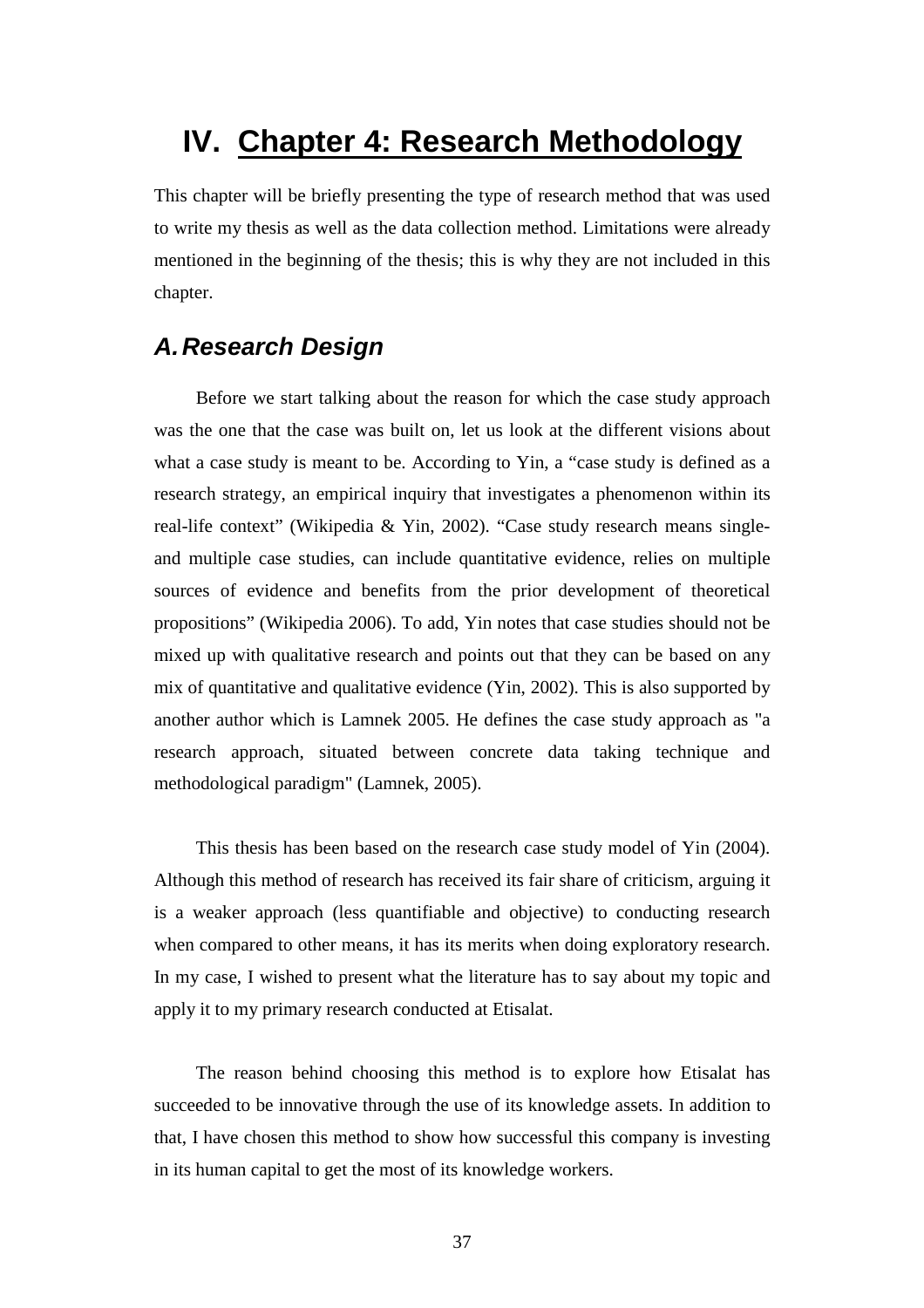## **B. Data Collection**

According to Yin (1994) there are six sources of evidence that can be the focus of data collection for case studies: documentations, archives, interviews, direct observations and physical artefacts.

Due to the fact that this research is conducted as a qualitative and not as a quantitative case study, archival records cannot be used. Physical artefacts, documentations and direct observations are as well ruled out due to the limited resources. This leaves the choices with just one source of evidence, which were interviews.

According to Yin (1994), there are three kinds of question methods: Questionnaires, telephone interviews and personal interviews.

The type of interview that was used in the thesis was telephone interview. When conducting the interview for my thesis respondents included managers of several departments inside the company. I have chosen this type of interview due to time and resources limitations. Emails were sent to inform the interviewee with the topic of my thesis. No questions were sent before hand. This was done intentionally so that they can talk freely without being tied with specific questions. Of course, they were interrupted when I needed additional information as well as clarifications. The interview lasted almost four hours in total.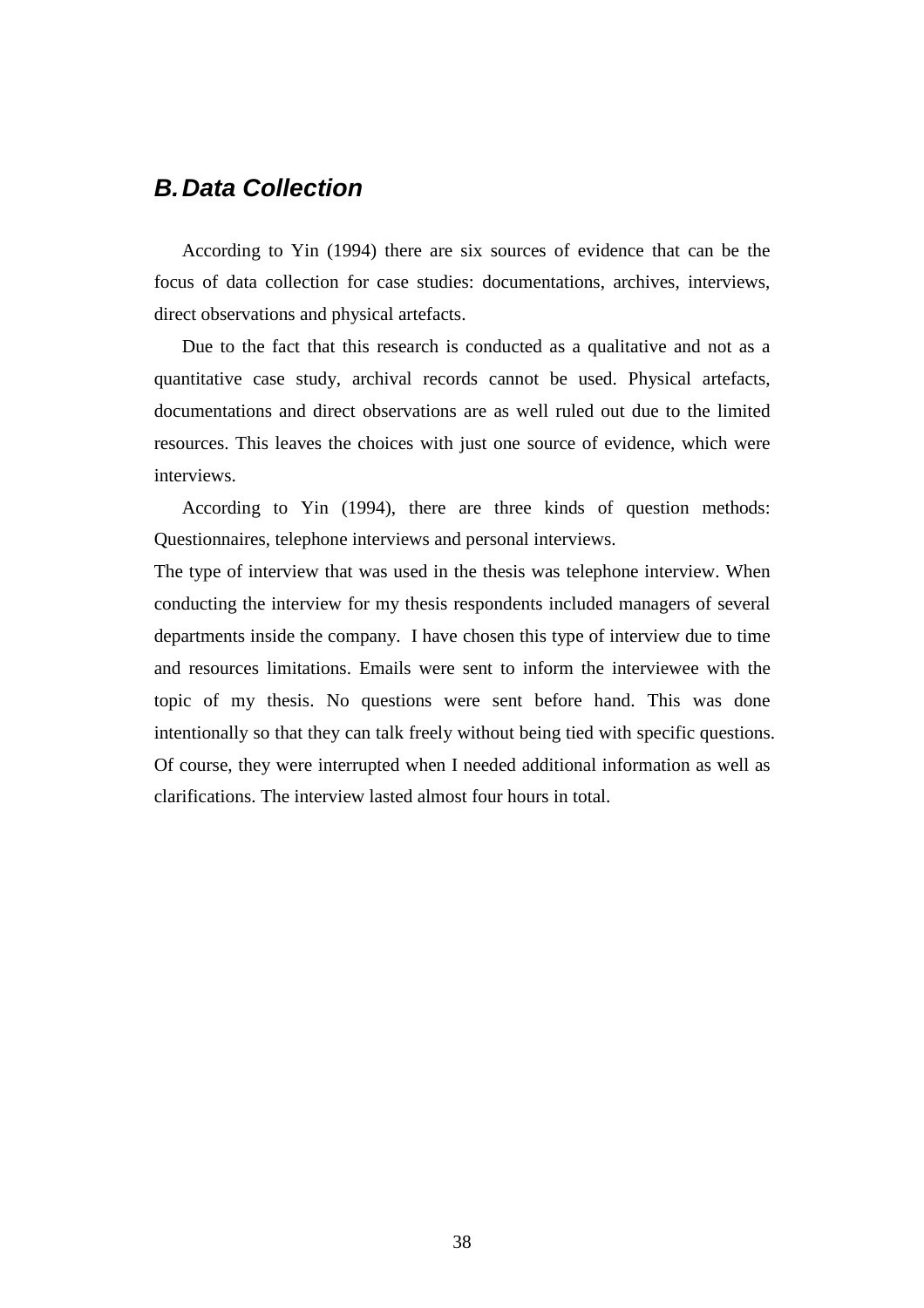# **V. Chapter 4: Etisalat<sup>1</sup>**

## **A. Background of the company in study**

Ranked by the Middle East magazine as the 6th largest company in the region in terms of capitalization and revenues, Etisalat is also 140th in the Financial Times Top 500 Corporations in the world in terms of market capitalization. Etisalat operates in 14 countries with a combined population of over 446 million, some among which are UAE Pakistan Saudi Arabia Sudan and Egypt.

Etisalat Egypt is a subsidiary of Etisalat U.A.E., the sole telecommunications services provider in the United Arab Emirates, and the first 3.5G network operator in Egypt. In November 2007, Etisalat upgraded to 3.75G which is the marketing term for HSUPA (High Speed Uplink Packet access). The Uplink channel carries information from the mobile terminal to the network such as file uploading, email attachments and user response in interactive games. HSUPA is an enhancement of 3.5G networks that increases upload speeds. Current handsets support up to 1.4 Mbps. HSDPA stands for High Speed Downlink Packet access. A Downlink channel carries information from the network to the mobile terminal such as video and music downloads. Etisalat is the first mobile operator in Egypt to offer Downlink speeds up to 7.2 Mbps which is two times faster than 3.5G downlink speeds. It is currently available in specific locations in Cairo and outside Cairo and expected to be available where there is 3G network by the end of November 2007.

The incumbent was bought based on a consortium lead by Etisalat U.A.E. in July 2006. Joining the consortium were:

- The Egyptian National Post Authority with a 20 % share,
- National Bank of Egypt with a 10% share,

 $\overline{a}$ 

- Al Nabodah Investment Company with a 1.5% share,

 $<sup>1</sup>$  The content of this chapter is taken directly from the answers of the interview that was conducted.</sup> Additional information from any other sources was not added.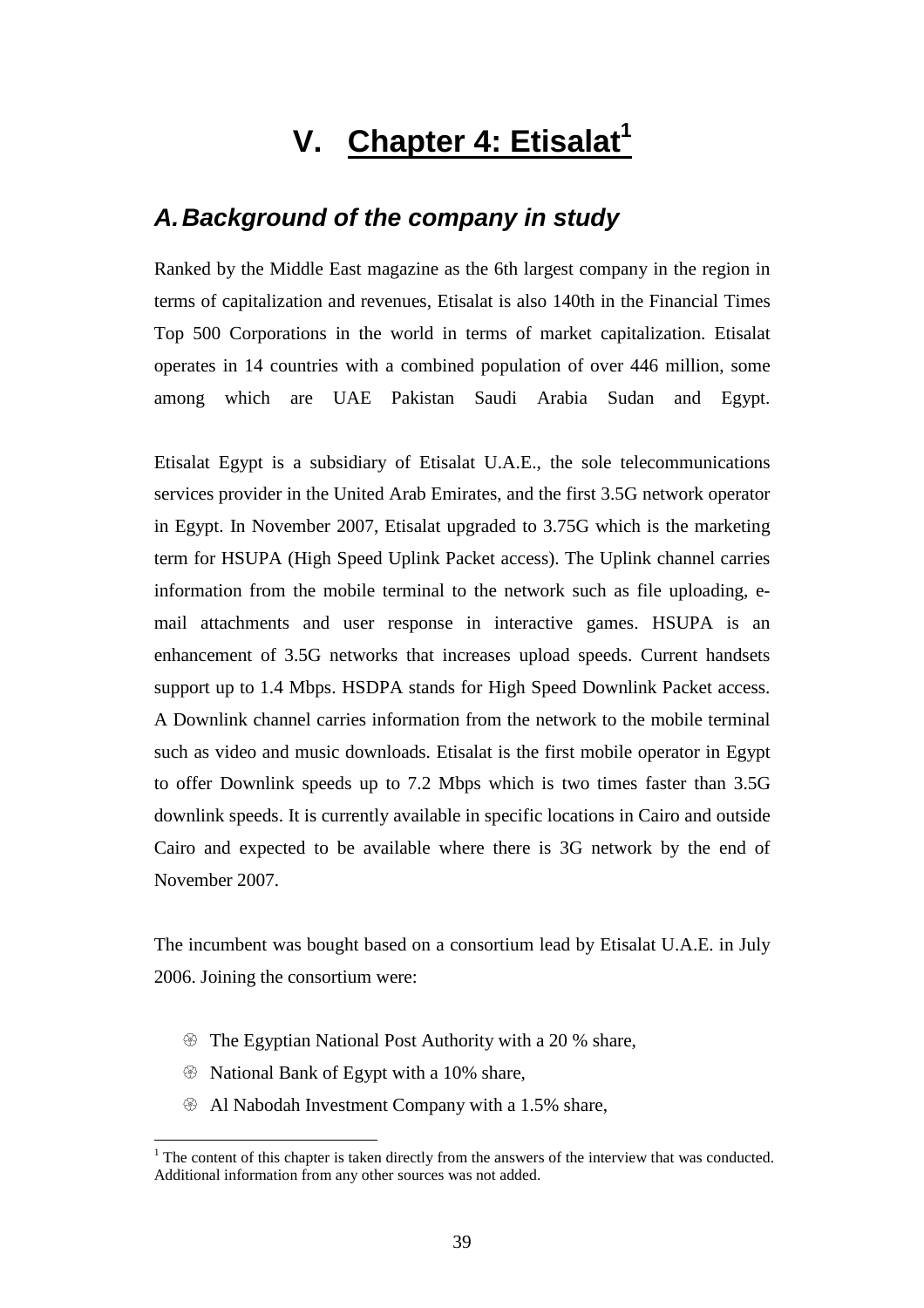- $\circledast$  Technical Investment Company with a 1.5% share; and
- $\circledast$  Commercial International Bank with a 1% share.

Etisalat Misr is one of 14 service providers managed by Etisalat in the Middle East, Asia and Africa. Etisalat currently has access to a potential market of over 400 million subscribers and today Etisalat services over 32 million subscribers including the total number of fixed-line, Internet, mobile and television from each of its subsidiaries.

#### **1. Network and coverage:**

Being the sole 3.75G network in Egypt has given Etisalat its edge in the market providing faster connection and state-of-the-art equipment and technology. Although the incumbent is still new in the market, network coverage has extended to make sure there is coverage in all major cities including Cairo, Alexandria, Zagazig, Tanta, Sharm el Sheikh, Luxor and many more. Etisalat has set a goal to reach full network coverage in all of Egypt, whether there are inhabitants in that area or not, by the end of 2008.

#### **2. The assets of ETISLAT**

The company's intangible assets or intellectual capital is divided into the following:

- $\checkmark$  Human assets (skills, knowledge and experience)
- $\checkmark$  Organizational capital (systems, processes, databases)
- $\checkmark$  Customer assets (number, quality and depth of relationship)
- $\checkmark$  Intellectual property (patents, copyrights, trademarks, etc)
- $\checkmark$  Financial capital (assets and liabilities).

Having listed the company's assets, when the chairman and vice president of the company were asked about the most important asset of the company, they referred to people, who are bearers of knowledge, as their greatest asset. They also said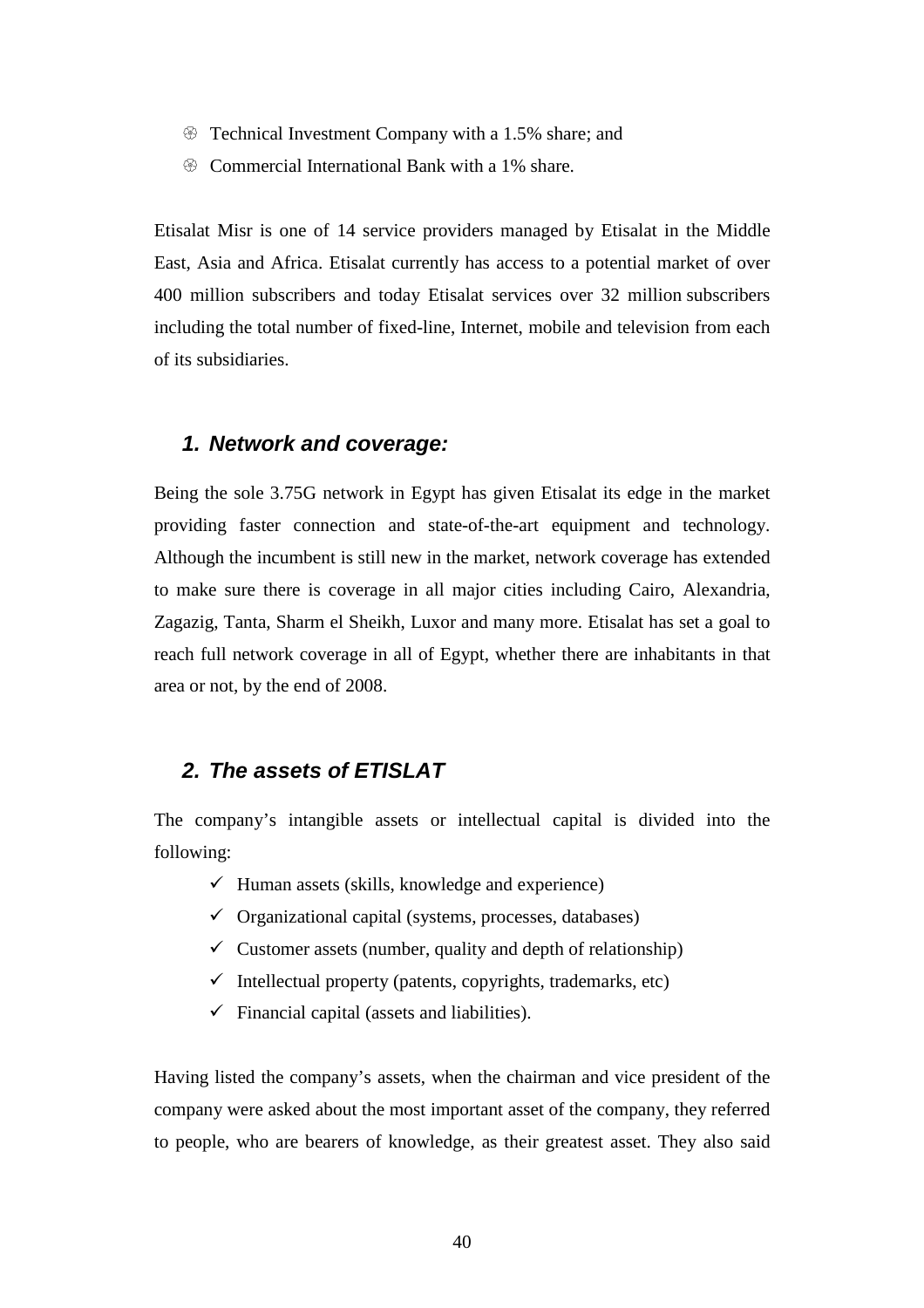that according to them, people working for the company are no longer called employees but knowledge workers.

Building on the above, according to the two managers, knowledge is referred as a key organizational asset and its creation, dissemination and application as a critical source of competitive advantage. In addition to that, knowledge is seen as requiring the use of a combination of core skills and competencies in information as well as in human resource management, including the creation and maintenance of organizational structures and cultures that facilitate organizational, team and individual learning and the sharing of knowledge and information.

Knowledge management, according to them, is referred to as the process of managing that knowledge and making it accessible to the whole organization. In addition to that, KM facilitates knowledge sharing among people in the organization.

Etisalat's knowledge includes, on the one hand, its **specific knowledge** that differentiates it from the competitors. This specific knowledge characterizes Etisalat's capability to design, produce, sell, and support its products and services. On the other hand, the **individual and collective skills** that characterizes its capabilities to act, in accordance with circumstances, and to evolve and to be able to be successful in the market. According to the interviewee, the above mentioned types of knowledge can be summarized into two main categories: "know-how" and "skills".

The first category, which they refer to as "know-how", is represented in the company's experience and culture. In addition to that, it is always marked by the circumstances of its creation. According to the interviewee, this type of knowledge is often explicit, formalized and specialized. Skills, which are the second category, are considered as a very important asset that contributes to the success of the company. This type of knowledge is often implicit, i.e. found in knowledge workers in Etisalat. It is acquired with practice, adaptable and often transmitted orally and tacitly. Here comes the importance of two factors: technology, that plays a crucial role in making this knowledge accessible to every knowledge worker in Etisalat, and the "refresh of knowledge" which is done by several methods. Among these methods are training and development and many other techniques that will be fully explained later in this section.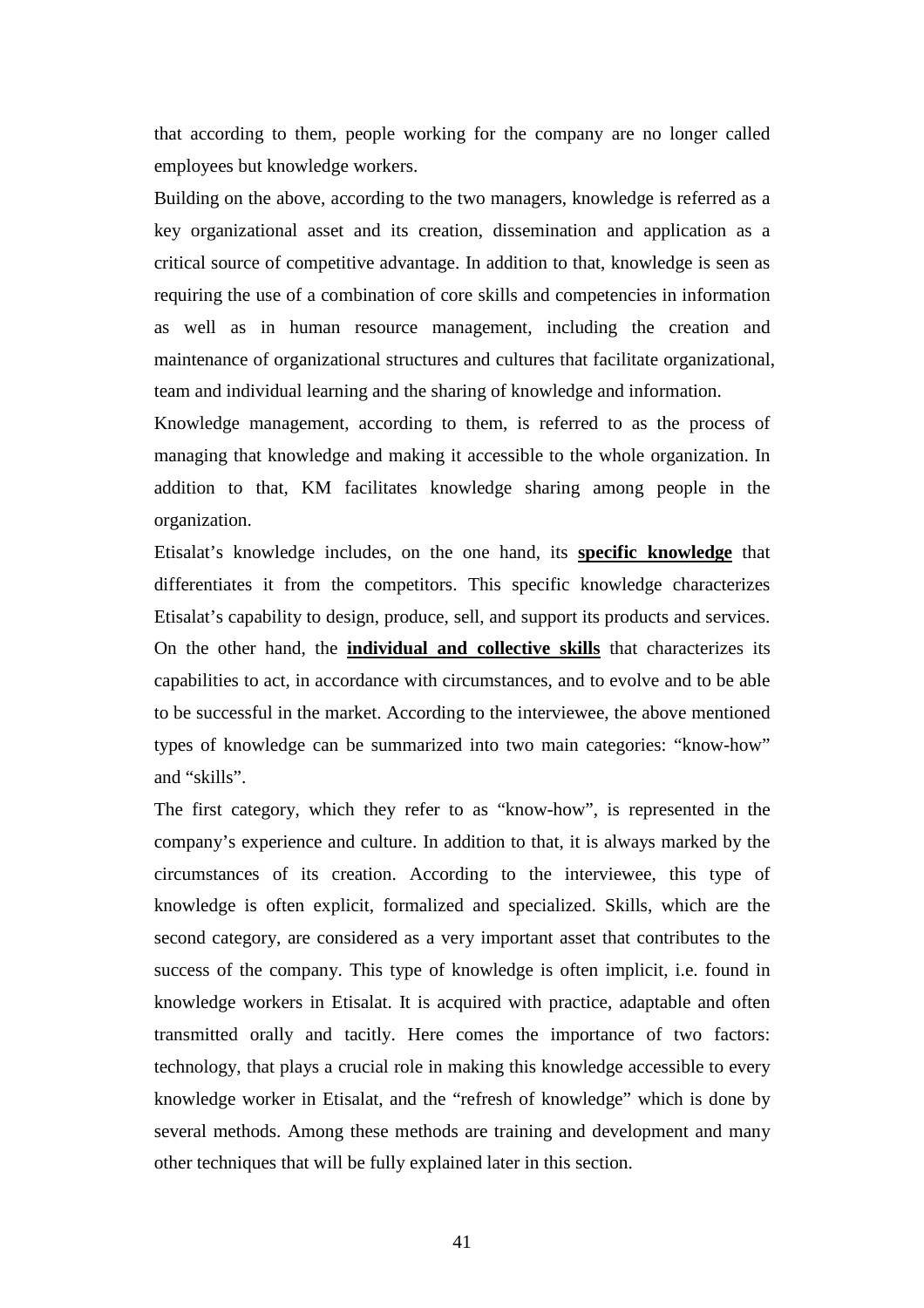To summarize the above mentioned, the key success factors for Etisalat's future prosperity are people (which are referred to as knowledge workers) and knowledge. Knowledge according to the interviewee can take different forms. Among them, are knowledge of customers, knowledge of markets, knowledge in people who can strike venture alliances deals, expert in specific technologies and many others. The challenge is how to maximize knowledge assets. The question that arises is as follows: "what are the strategies that Etisalat adopts to create future wealth and maximize return on its knowledge assets?"

When this question was asked, the interviewee replied by mentioning that there are two main needs of strategy. The first need focuses on making known and accessible knowledge that already exists. This is known as the revitalization of existing knowledge. This is done through different types of technologies. In Etisalat, intranet and databases plays a crucial role in keeping everyone connected in the company. This type of technology facilitates "knowledge sharing" among knowledge workers in Etisalat Egypt.

The second major and most important need is that of innovation. Innovation, according to the interviewee, is the creation of knowledge and revitalizing existing knowledge and commercializing it as valuable products and services. They added by mentioning that innovation or coming up with new ideas is what differentiate Etisalat Egypt from its competitors. The challenge, according to them, is to convert creative ideas into products and services or improved business processes, doing it faster and better than competitors. This can be done easily if the company invests a lot in its knowledge workers. Companies have to provide a climate where innovation can thrive. Indeed, what differentiates Etisalat Egypt from its competitors is its high investment in its knowledge workers as well as making available collaborative technologies. The following section will be fully showing how Etisalat sets its strategy to ensure that knowledge workers will be able to provide it with the needed knowledge, without forgetting to stress on the importance of Etisalat's investment in its knowledge workers.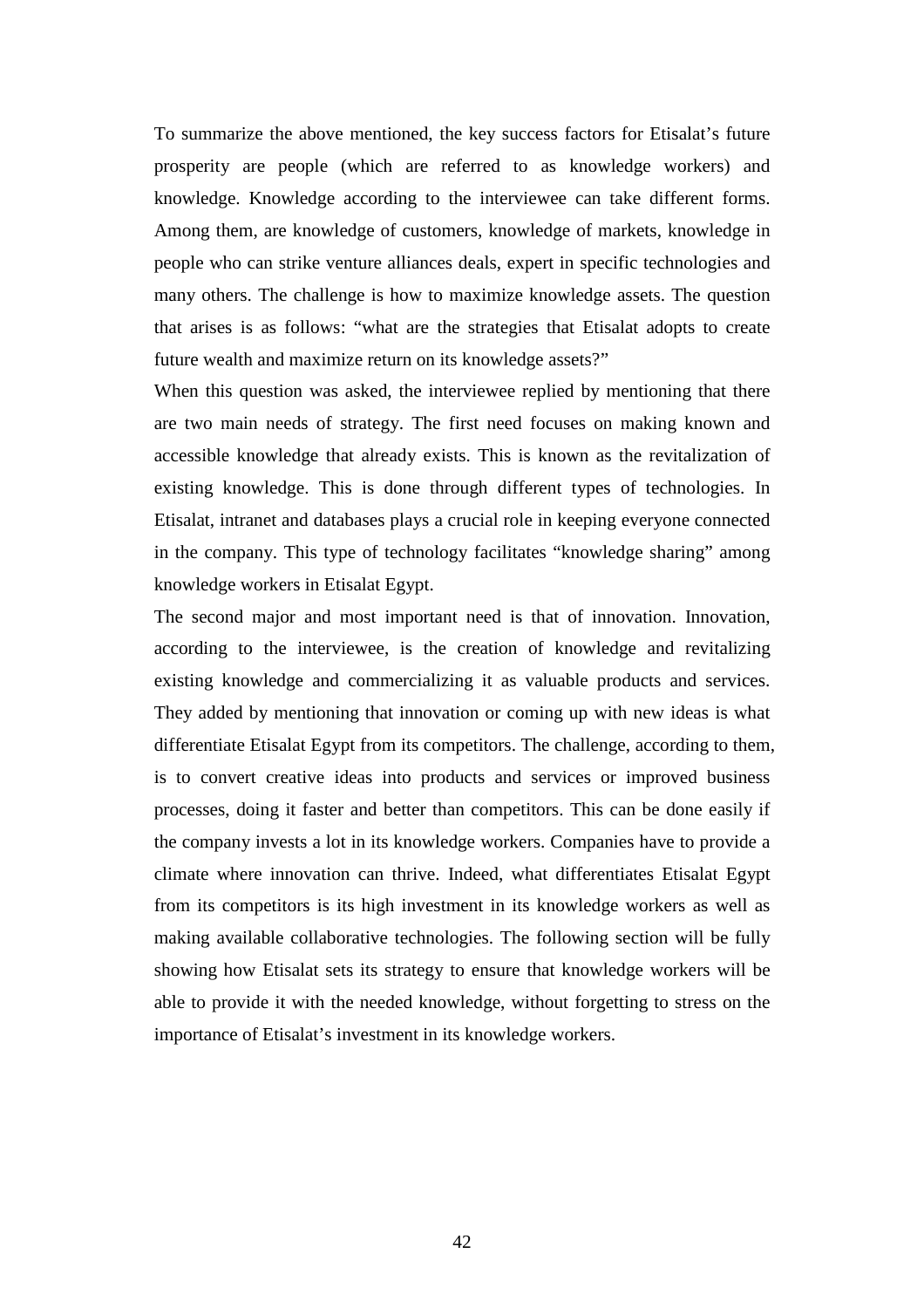#### **3. The strategy of Etisalat**

Having mentioned above that for every company to succeed or to innovate, it has to set a strategy on how to invest on human capital. The latter has to be in line with the business strategy. From my interview, seven concepts came to the fore. All of them share the same objective: "high investment in human capital leads to innovation and outstanding organizational performance".

 **Recruitment based on personal characteristics**. Etisalat Egypt needs workers with different skills and perspectives, values and attitudes, resulting in different recruitment and selection strategies. The focus is on the employment of 'smart' and resilient people who are innovative and curious and have the ability to work in teams or groups with the aim of sharing expertise. In other words, Etisalat selects the "right" people to be placed in the "right" place. Etisalat hires people with creative ideas. The selection process is done after testing their capabilities.

Furthermore, knowledge workers are allowed to go beyond their job description. By doing so, Etisalat ensures to be one of the leading telecommunication companies in the market.

 **Retaining knowledge and knowledge workers**. The Human Resource department in Etisalat Egypt plays an important role in developing strategies, measures and policies to retain particular knowledge workers and their knowledge. Etisalat sets to itself a challenge by doing so. The challenge is the creation of an intellectually stimulating and challenging working environment, focusing on continuous learning, innovation and the intellectual growth and development of employees. Another challenge is implementing effective knowledge transfer methods e.g. intranet connecting all branches of Etisalat in the Middle East and many others that will be referred to in the section entitled "Process".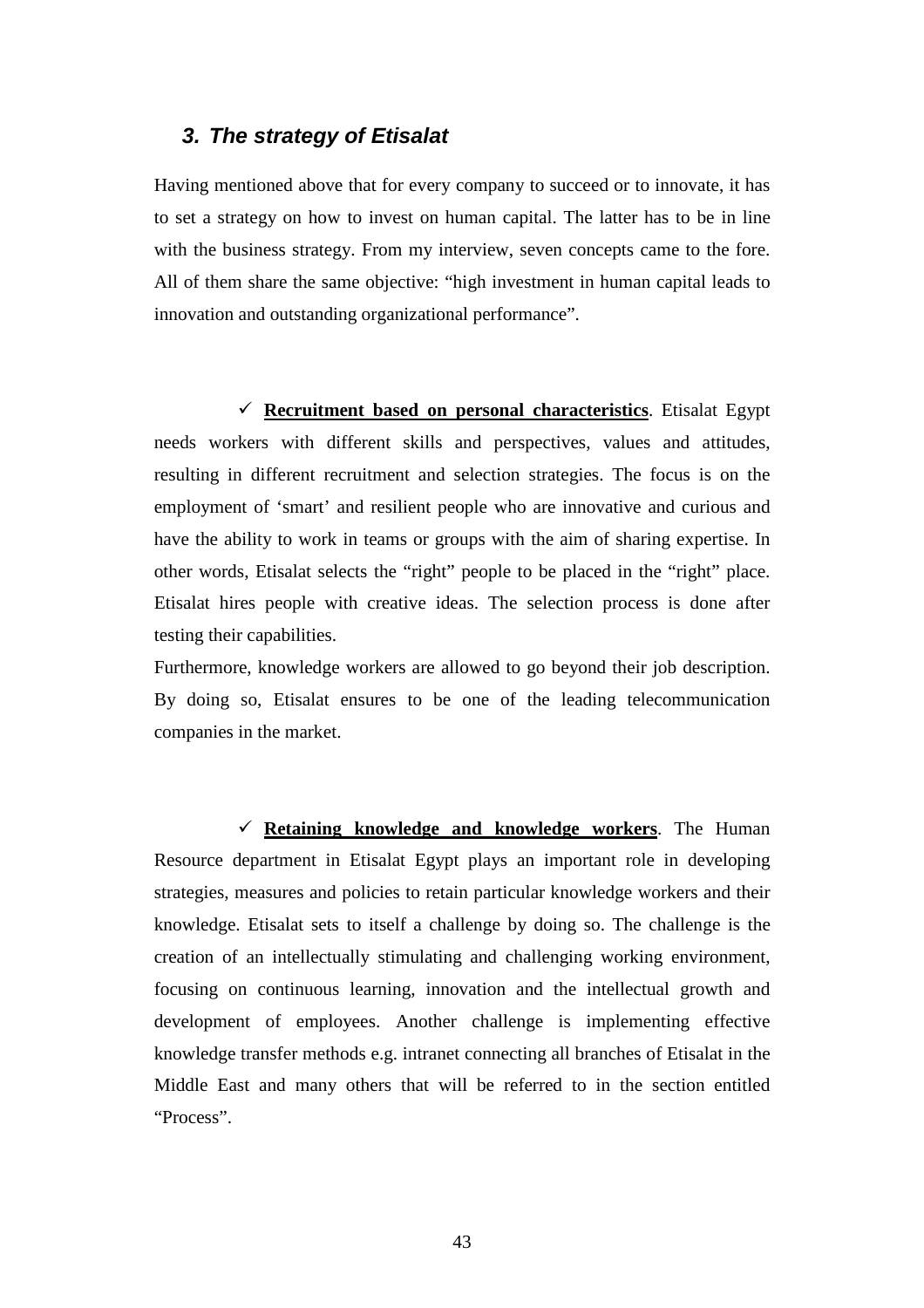**Sharing knowledge within a trusting environment**. According to the interviewee, knowledge sharing does not come naturally, but within a safe and trusting environment, the spontaneous sharing of knowledge will occur more readily. As a result, this led Etisalat Egypt to establish an alignment between the overriding culture and the behavior of sharing. According to the company, time, opportunities, structures, policies, and procedures are established and aligned with the aim to connect people and encourage them to start talking to one another. Due to the volume of knowledge that knowledge workers in Etisalat possess, it needs to be extracted and validated and this should ideally take place within a setting where people trust one another.

 $\checkmark$  Training and development. Etisalat strategy focuses on learning, development and innovation; this requires developing and training workers for a different working environment. As knowledge workers furthermore require different skills in the knowledge organization and need to be trained and developed in what, when, how and where to share, access and use knowledge, Etisalat provides all needed sources of development and training. Among these are, learning from other either via observation, learning from experience (sharing of lessons learned and best ways of task performance), learning from experts, mentorship programs and storytelling.

 $\checkmark$  Information Technology. In Etisalat Egypt processes and procedures are developed to connect people with one another to enable knowledge sharing and to ensure that knowledge and its management eventually becomes part of organizational business processes, requiring the optimal alignment of people, technology and business processes.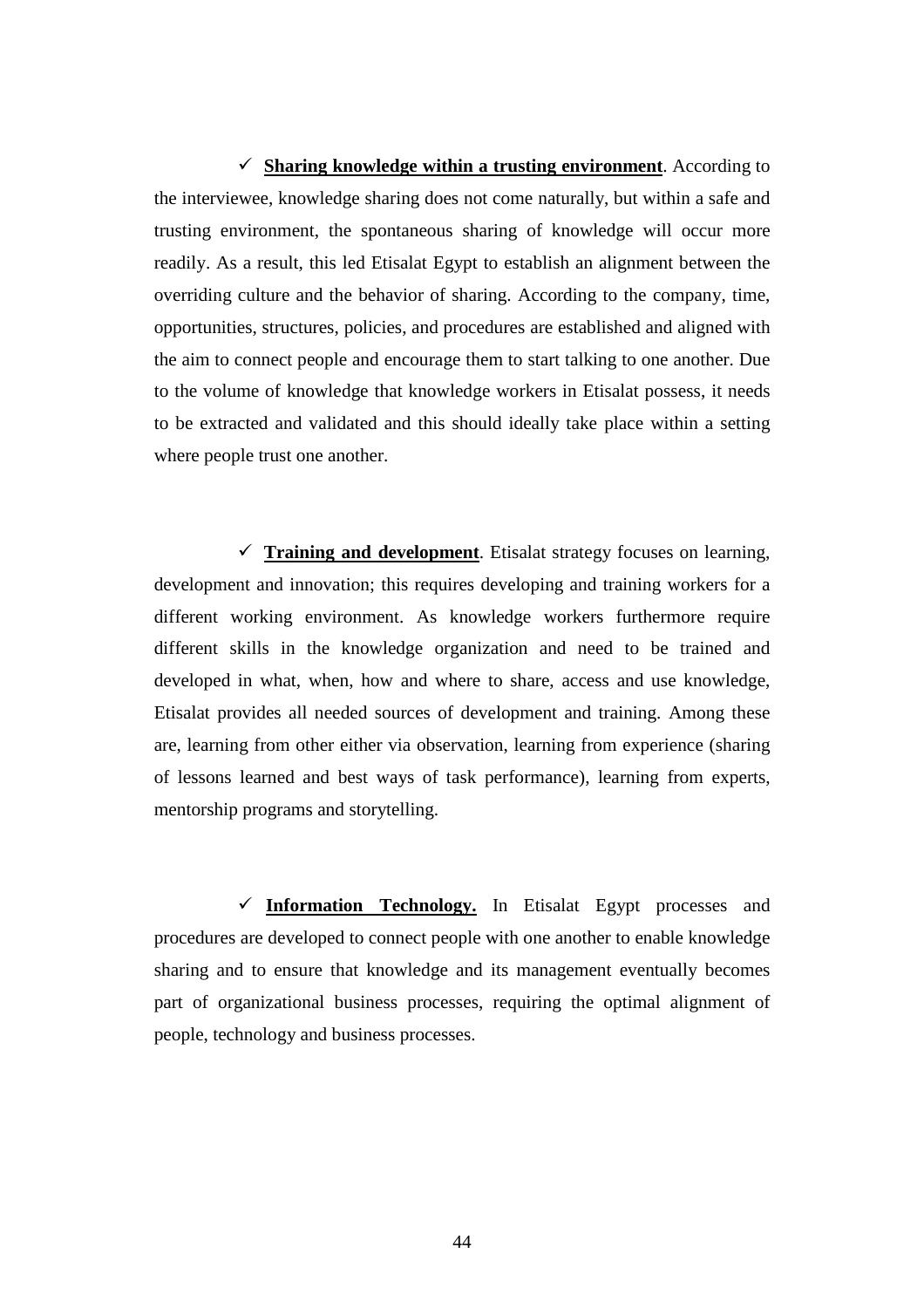# **B. Four Conditions enabling Knowledge Creation and Innovation**

It may seem easy to create and share knowledge inside the organization. In reality, it is not as easy as people think. According to managers in Etisalat, the below conditions are set to enable knowledge sharing as well as knowledge creation.

- **Awareness of the target of Etisalat**. Knowledge workers are aware of the goal of the company as well as its target. In other words, workers in Etisalat Egypt are informed of the target that the company sets every quarter. This is done so that everyone in the company moves towards the success of that target. To add, this will lead to high commitment from the workers' side as they will be responsible to achieve the set goal.
- **Autonomy or "free employees" according to the managers**. What is meant by autonomy is that every employee in the company is free to do whatever he wants but bearing in mind the set goal by the company. In other words, employees are encouraged to act in the best way they think as long as it will lead to the achievement of the set target. In addition, knowledge workers in the company go beyond their job description in the sense that they do more than what they are asked for. This prevents being "strangled" by the managers in the company. Creativity is also welcomed as it is one of the most important criteria for selecting knowledge workers in Etisalat Misr.
- **Compensation and Rewards.** As mentioned in the "limitation" section, the aim of my thesis is not to be fully elaborating the reward system in Etisalat. Etisalat, like any company, have a structured rewards system that is adapted according to the type of project knowledge workers are involved in. According to the interviewee, the compensation structure of Etisalat embodies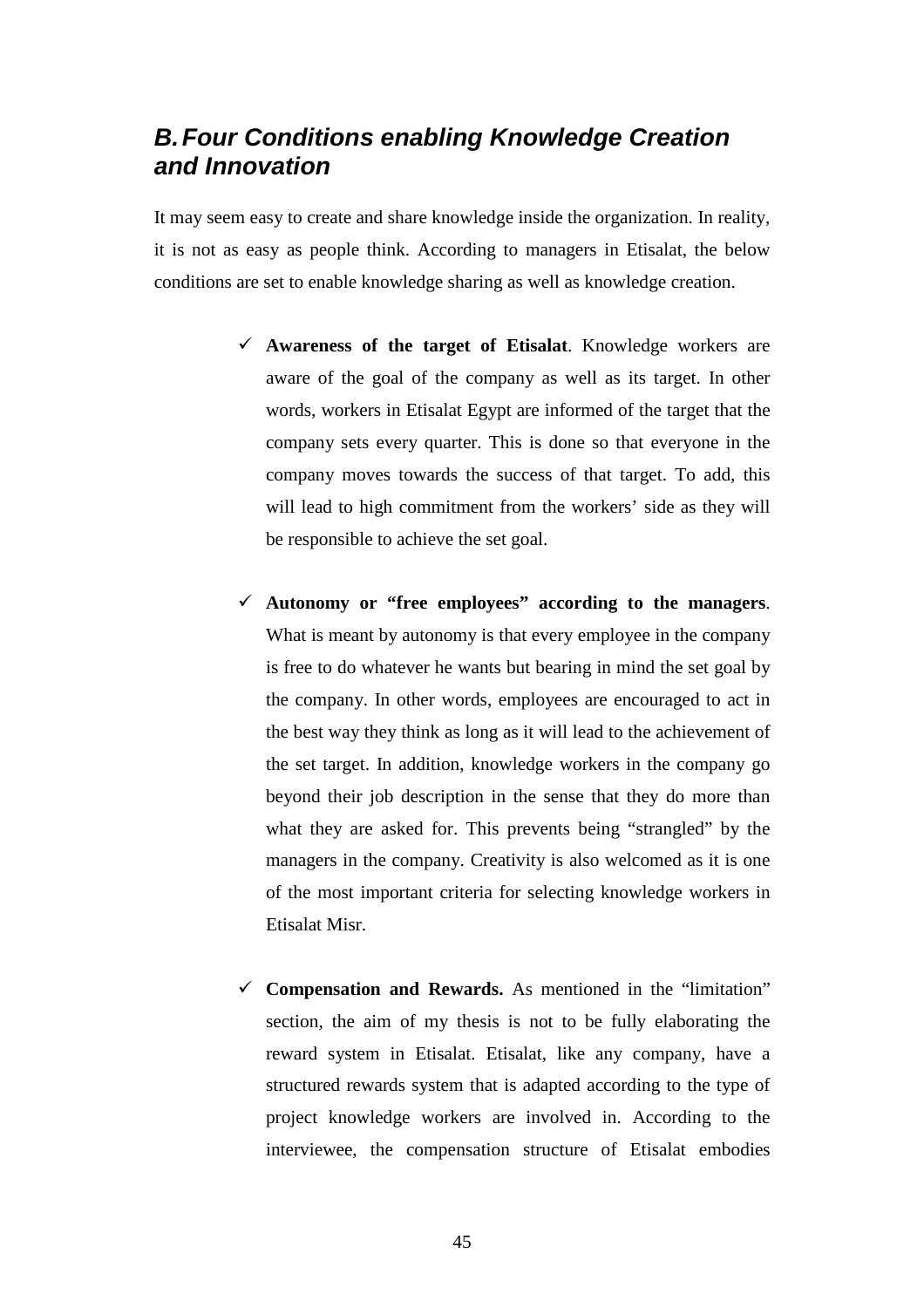respect for the contribution of each individual to the whole organization. Among them is what is called "profit share". As every knowledge worker is involved in the achievement of the target set by the company, they are rewarded for their performance.

 $\checkmark$  Investment in Human Capital. What is meant by investing in human capital or knowledge workers is that Etisalat does what it can to enrich the knowledge of its workers. The following section will be detailing how Etisalat invests in its knowledge workers.

# **C. Investment in Human Capital (Knowledge Workers).**

As mentioned earlier, Etisalat Egypt seizes every opportunity to enrich the knowledge of its knowledge workers. This process is also referred to as knowledge integration. The output of knowledge integration is learning since knowledge workers learn by acquiring knowledge from inside the organization and outside of it as well. Knowledge integration takes two forms: one internally and the other externally.

#### **1. Internal Sources of knowledge**

- *Lectures from experts (sessions).* Experts in the communication field are invited to the premises to share their experience with knowledge workers in Etisalat.
- *Expatriates sent to Etisalat Misr.* Managers are sent to Etisalat Misr in a regular basis to bring in the knowledge and experience that they possess. This leads to a radical increase in the performance of the organization since these expatriates have an asset that makes them different than other knowledge workers in Etisalat Misr.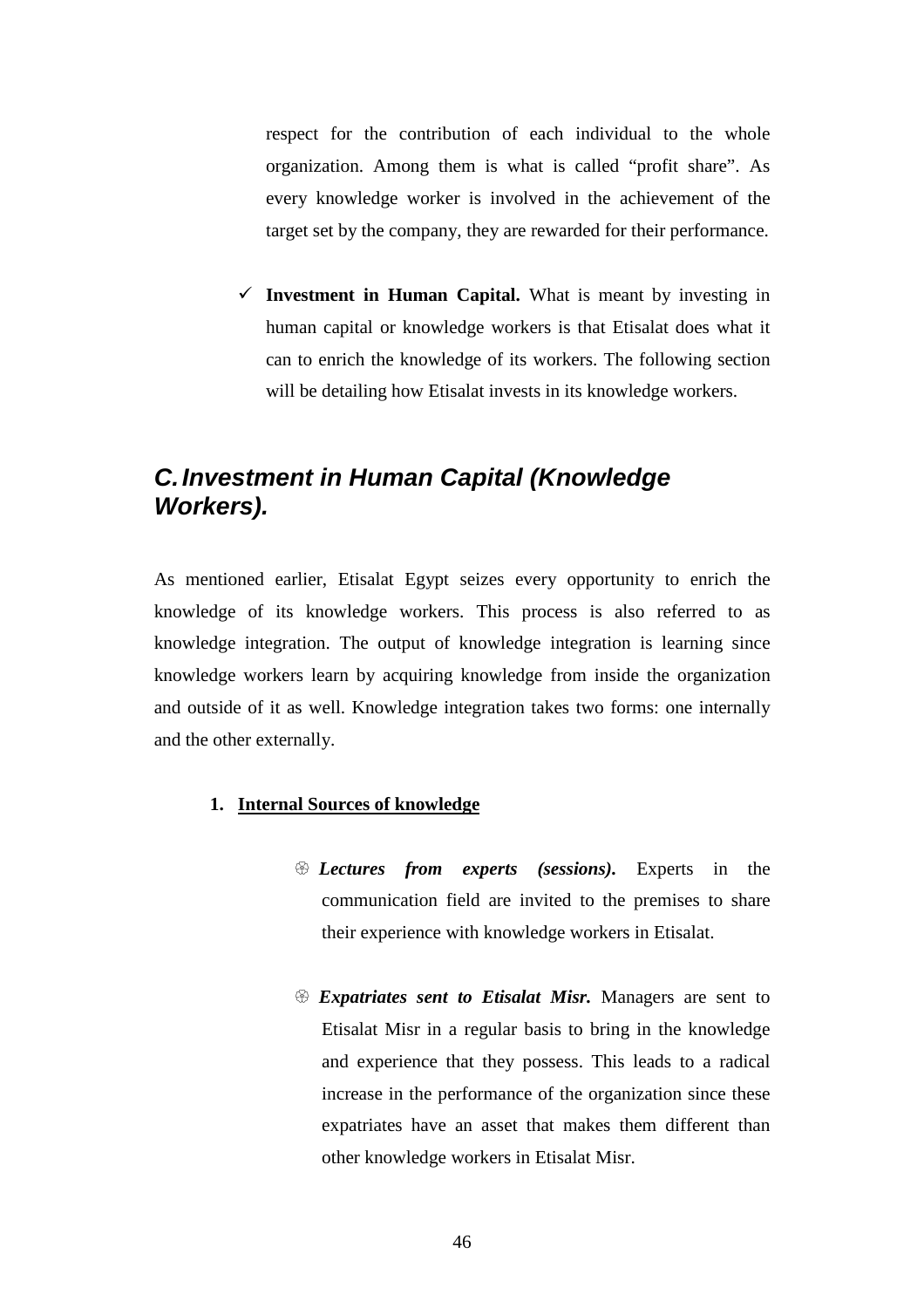- *Online Discussion with knowledge workers.* Since there is an intranet system that connects all knowledge workers in Etisalat Misr to Etisalat the mother company, any doubts are figured out by discussing it online with managers and other people in the organization. In other words, knowledge workers have the possibility to discuss any issue or topic that they need online.

## **2. External sources of knowledge (knowledge pull, pulling expertise from outside).**

- *Knowledge Sharing Events*. Etisalat Misr sets events every week so that people can get together and share their expertise. It is done through face to face contact since the latter is important in the knowledge sharing process.
- *Universities.* Etisalat Misr encourages its knowledge workers to attend graduate schools to enrich their knowledge. This has of course some guidelines and rules that they have to abide by.
- $\circledast$  *Training centers*. These are also another type of external knowledge. Knowledge workers are sent to training centers to be trained on the latest technology for example or even for a new course that is current in the market. It is worth mentioning that they are sent to centers to learn more and to enrich their knowledge in their field.
- *Training at the Mother Company.* Knowledge workers are sent to the mother company for training since it is the most important source of knowledge that Etisalat Misr relies on. Since Etisalat is the mother company, this means that all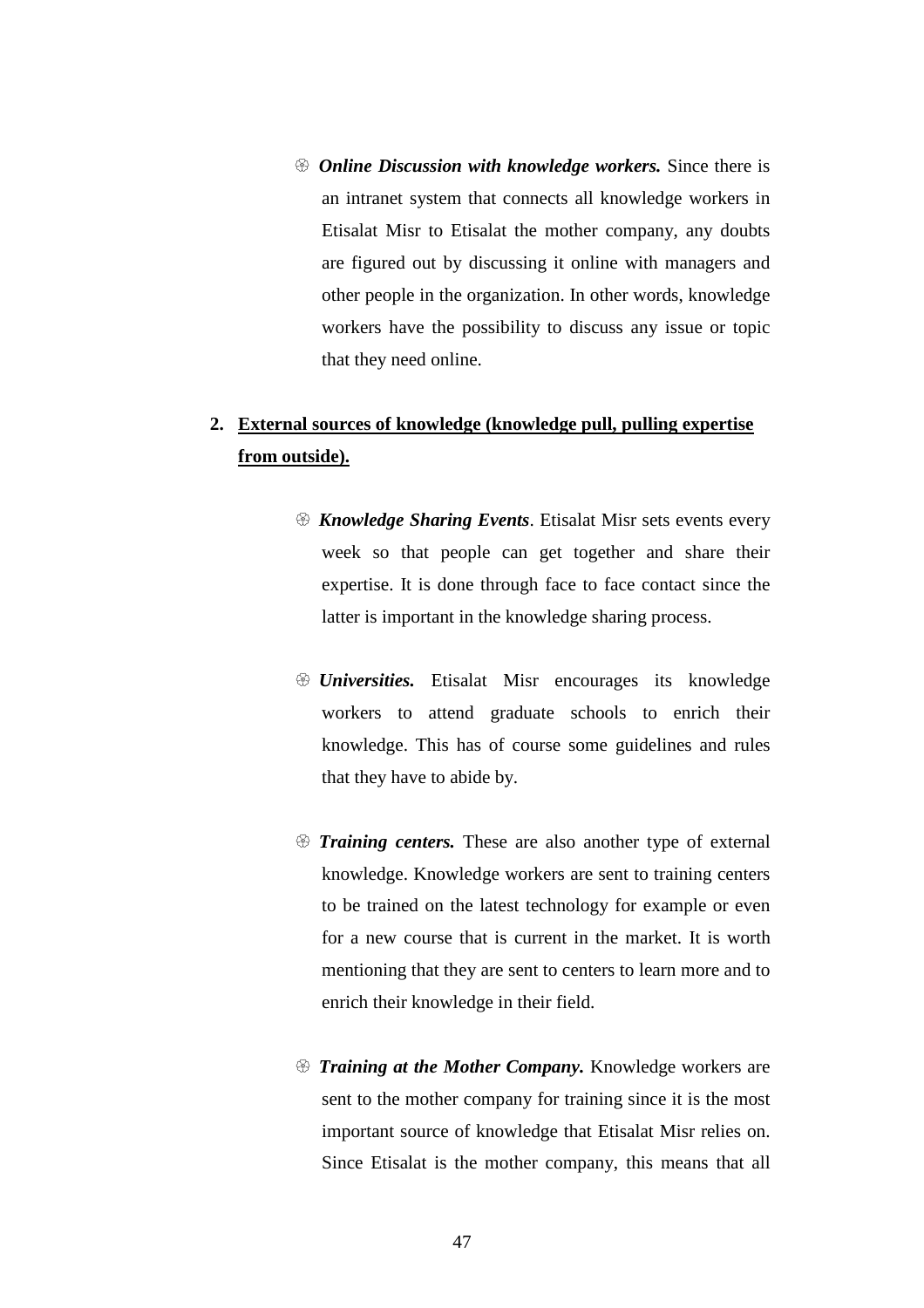types of needed information will be available there with high standard of accuracy and completeness. To add, Etisalat has a training system called "school". Knowledge workers sent there are evaluated based on their performance during the "school" period and that in turn affects their remuneration.

# **D. Collaboration and Communication tools in the Innovation Process**

For knowledge to be useful and manageable, collaboration, communication and coordination has to be enhanced. This is where technology plays a prominent role. As mentioned in the "literature review" section, Knowledge management is a combination of people and technology. This means that for KM to be successful, people and technology has to play a crucial role. This section will be addressing the importance of technology knowledge sharing, creation and dissemination.

Collaborative technologies have the most impact on sharing and disseminate knowledge in Etisalat Egypt. The below technologies are the ones used in Etisalat Egypt. These technologies connect people to information, but more importantly people to people.

 $\checkmark$  Internet/ Intranet. Etisalat Misr has an intranet that connects its knowledge workers to knowledge workers in the mother company. This makes it easy for them to access any information, any where, at any time. Etisalat Misr's online intranet provides a wealth of information to all users in the company. This is not simple as it might seem, this information has to be edited and well managed. One cannot ignore the role of knowledge editors who make knowledge available. In Etisalat Misr thanks to its technicians and knowledge editors, the information remains all the time well structured and available anytime for those who are in need of it.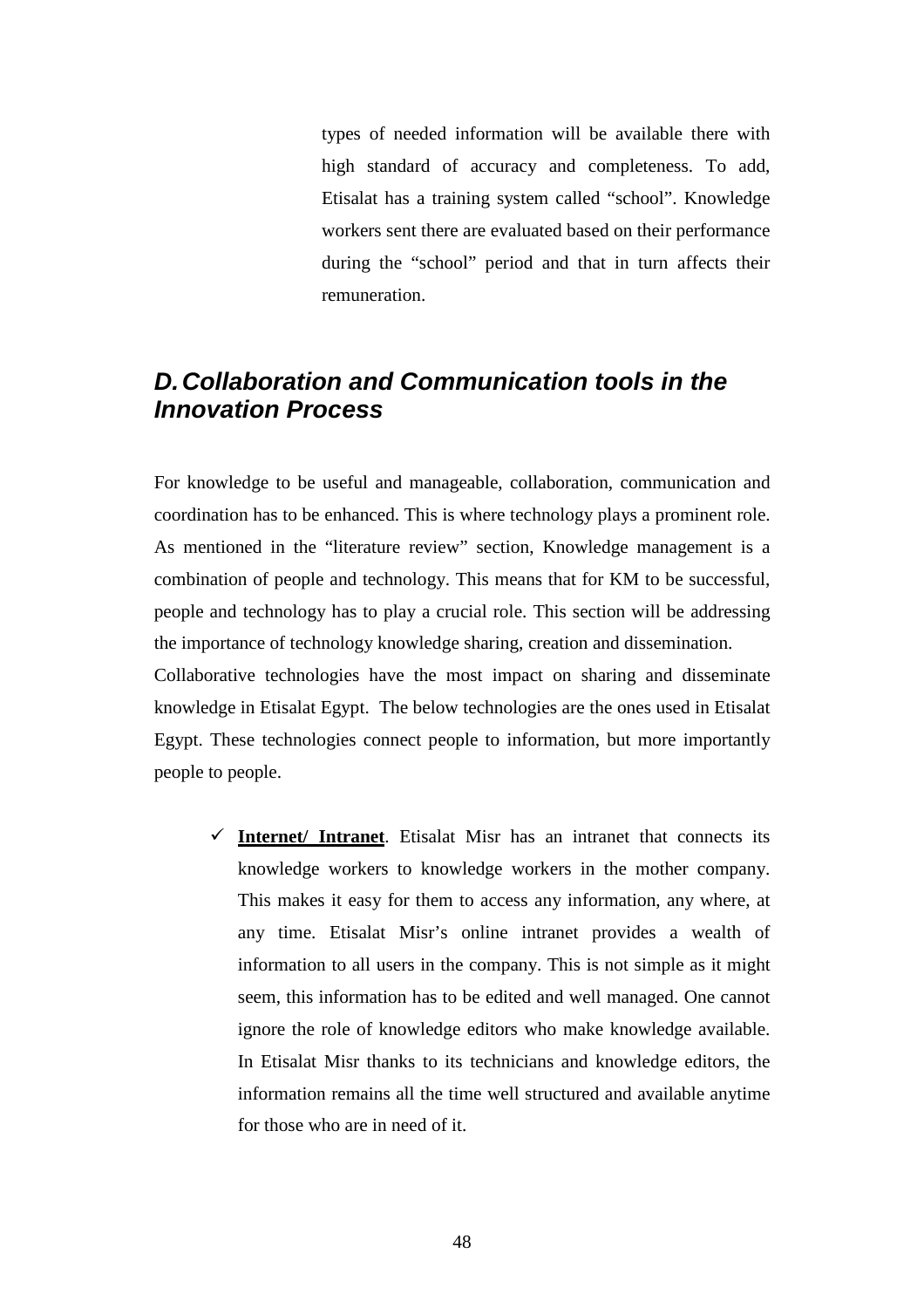- $\checkmark$  Lotus Notes and Outlook. This is also another type of technology that Etisalat uses to connect its knowledge workers. It is an email system where contact information about all knowledge workers in Etisalat is saved. This in turn facilitates to get the type of information needed from the person who has that needed information.
- **Video Conferencing.** As mentioned in the beginning, Etisalat Misr is a subsidiary of Etisalat the mother company located in the United Arab Emirates. To cross the geographical boundaries, Etisalat (the mother company) has set a video conferencing system that makes it easy for all knowledge workers to get needed information from experts in the mother company. According to them, this is the most important type of technology that they rely on when needing assistance or information from experts in the mother company. In addition to that, according to them, it facilitates to have a face to face conversation and discussion for dispersed knowledge workers in Etisalat Misr. Many needed information is accessible anytime instead of flying to the mother company.

# **E. The road to Innovation through Knowledge Management**

This section will be showing how innovation happens when knowledge is well managed inside Etisalat. This will be done by using Nonaka and Takeuchi's SECI model. As mentioned in the previous chapter entitled "innovation", innovation is the creation of products and services that adds value to the organization with effective use of its resources. These resources are human capital and knowledge without forgetting the role of technology if facilitating knowledge sharing in the innovation process. Having already discussed the role of each of these resources, this section is mainly aimed at showing how the interaction of these resources leads to innovation.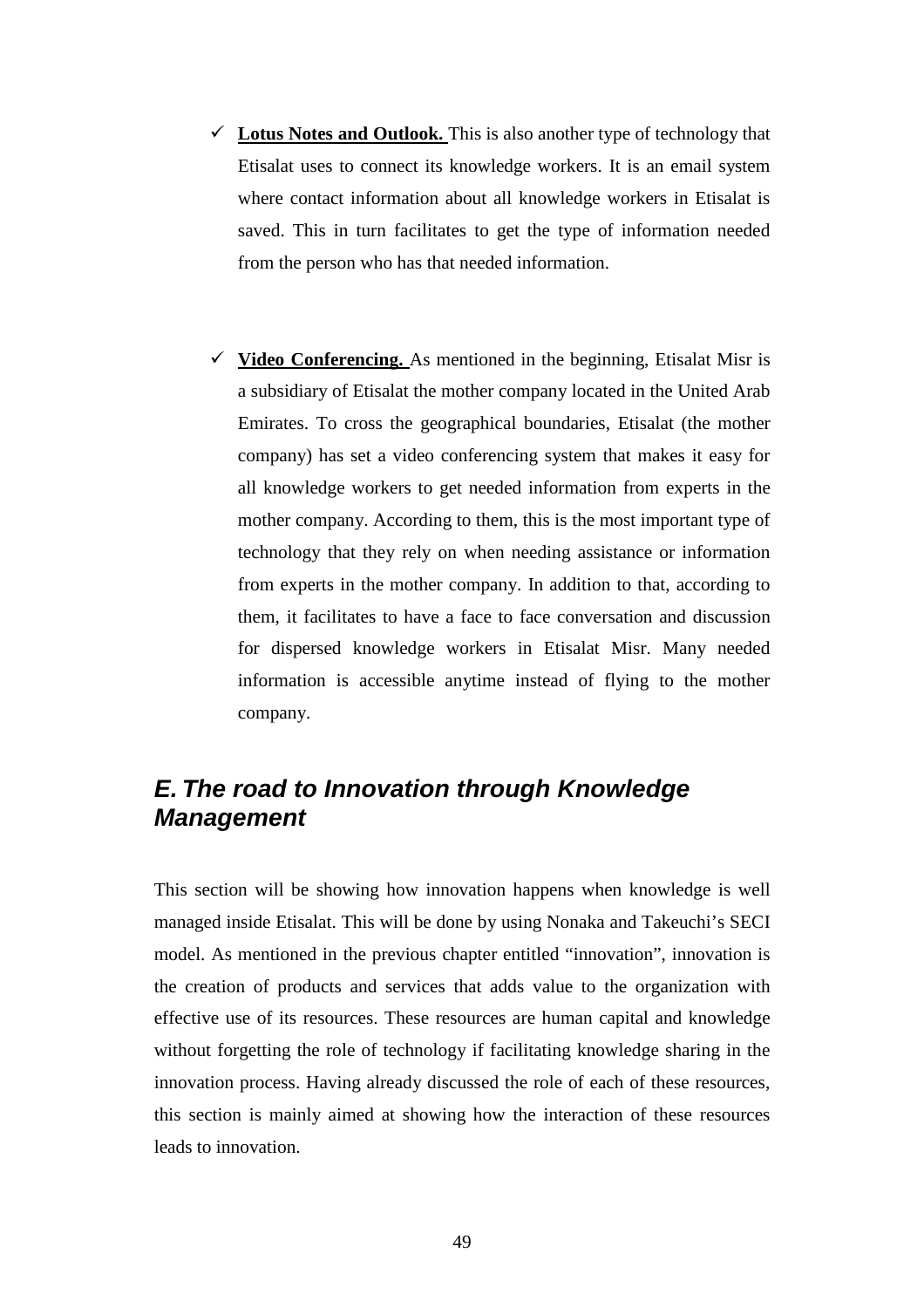The below are phases that the company went through to come up with the 3G (third generation) service by combining its resources: human capital and knowledge.

#### **First Phase: The Sharing Process of Tacit Knowledge**

As the title mentions, this phase is consisted of sharing tacit knowledge of knowledge workers involved in the project. Knowledge workers socialize their tacit knowledge they swap stories about contexts and experiences and thus expand their repertoire of how to use that knowledge. This is done by informal meetings organized outside or inside the organization so that everyone can contribute with the knowledge he/she possess. Furthermore, knowledge workers are proximate physically and can hear and observe how other colleagues involved in other projected acted. So apprentices work with other experienced knowledge workers help new knowledge workers to learn not just through language but by observation, imitation and practice. This is referred to by the interviewee as "on the job training (OJT)".

Another alternative is the brainstorming process. Each knowledge worker is invited to come up with creative ideas related to the project in process and sharing what he/she has come up with with the rest of the knowledge workers who are also involved in project. This process is referred to as ideation, which is generating ideas and spreading them across the organization. But to effect that, teams are formed. This is done to ensure that the knowledge that is being shared is well managed and organized.

#### **Second Phase: Turning Tacit Knowledge to Explicit Concepts**

This phase is concerned with creating an explicit concept from the shared knowledge in the first phase. It is the output of phase 1. This phase involves turning value-added tacit knowledge into an explicit form often through metaphors for example "it is like this . . ." when designing or planning the project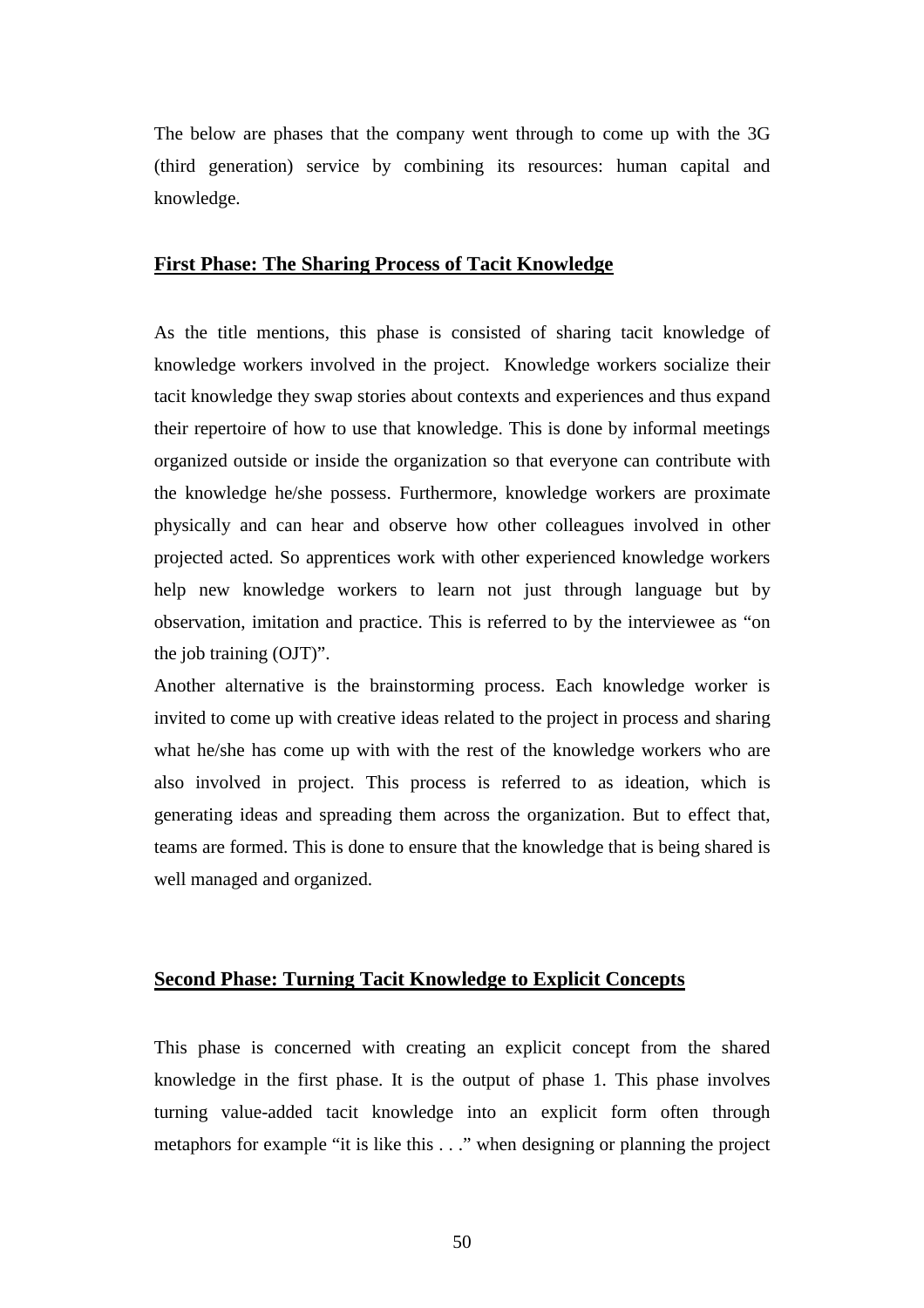in process using existing knowledge in a novel way. This includes documentation, explanation or recording the cumulative experience of the situation under consideration. In other words, in this phase shared knowledge is verbalized into words and phrases and finally turned to explicit concepts.

This process is the same as the externalization mode referred to by Nonaka and Takeuchi. Training programs that take place during the first day of entrance for new knowledge workers in the company show the first phase of this process. Furthermore, preparing papers, magazines, catalogs, new and reviewed repair charts, besides the use of ICT tools (mentioned earlier) help Etisalat Egypt to document and express their current tacit knowledge and its translation into comprehensible forms that can be understood by everyone else in the company. When asked about the management of such process, the answer was that it is completely under control and that there exist predefined rules for this matter.

#### **Third Phase: Combining explicit with explicit knowledge**

Phase 2 makes knowledge combination to occur where the new knowledge is combined with existing knowledge stocks to make the result explicit. After systemizing concepts into knowledge systems in Etisalat, it has to be nourished with additional knowledge. This is done by combining different bodies of explicit knowledge. The knowledge exchanged in the socialization process is combined with other types of knowledge like documents, media, meetings and telephone conversation to enrich Etisalat's organizational knowledge. By capturing and integrating new explicit knowledge from what was gathered either by reports from top management information software and knowledge workers experiences which might also involve collecting external knowledge from inside and outside the company and combining such data together they get ready for the next phase. To add to that, existing information in Etisalat is sorted, edited and categorized. As a result, it facilitates easy access to knowledge since it is well organized and stored in systems available to everyone in the organization. This is facilitated by the intranet that links all members of the organization together with the mother company.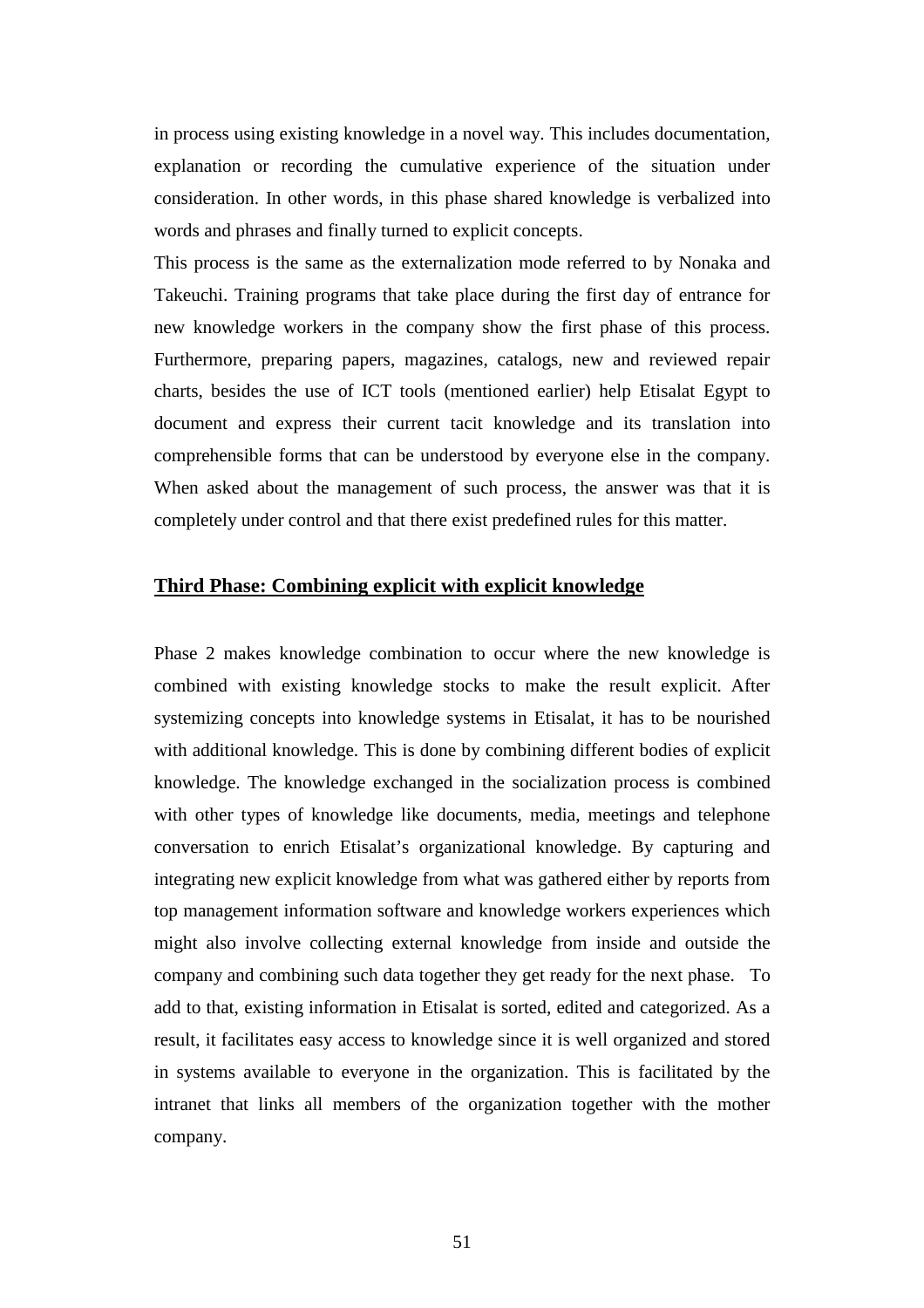#### **Fourth Phase: Turning explicit knowledge to tacit**

This phase is the process of embodying explicit knowledge as tacit knowledge. It is also similar to the "learning by doing" concept. Learning by doing, training, and exercises allow knowledge workers to access the knowledge realm of the group involved in the project as well as the entire organization. This concept is employed in Etisalat. Since it triggers searching and learning, knowledge workers interact with several parties involved in the project in process.

As known, for explicit knowledge to become tacit, it helps if the knowledge is verbalized or diagrammed or stored into documents. This is the case in Etisalat. Documentation helps knowledge workers internalize what they experienced. This in turn enriches their tacit knowledge. To add, documents and manuals facilitates the transfer of explicit knowledge (which was originally tacit) to other knowledge workers. This helps them re-experience what other knowledge workers have experienced. As mentioned by the interviewee, the 3G is not the only innovation they have come up with. There are several other innovations that witnessed high market performance. Knowledge workers involved in the 3G project had access to documentations of old projects. This has contributed a lot to the success of the new project since they have re-experienced what was experienced in the old projects.

The above mentioned phases are not independent of each other, but their interaction is a spiral process and a dynamic one as well. In other words, these phases are a non-ending process in the sense that they are alimented by additional knowledge at any point of time when needed of course. The below table summarizes the above mentioned phases:

| Socialization        | <b>Externalization</b>     |           | <b>Combination</b> |  | <b>Internalization</b> |
|----------------------|----------------------------|-----------|--------------------|--|------------------------|
| Informal interaction | Documentation<br>$\bullet$ | $\bullet$ | Combining          |  | Learning by            |
| Proximity or         | Renew charts               |           | gathered data      |  | doing                  |
| observation          | Publishing                 |           | systematically     |  | Experiences            |
| O <sub>1</sub>       | new ideas                  |           | Indirect           |  | embodied into          |
|                      |                            |           | dissemination and  |  | action                 |
|                      |                            |           | diffusion          |  |                        |

**Modes of knowledge transfer**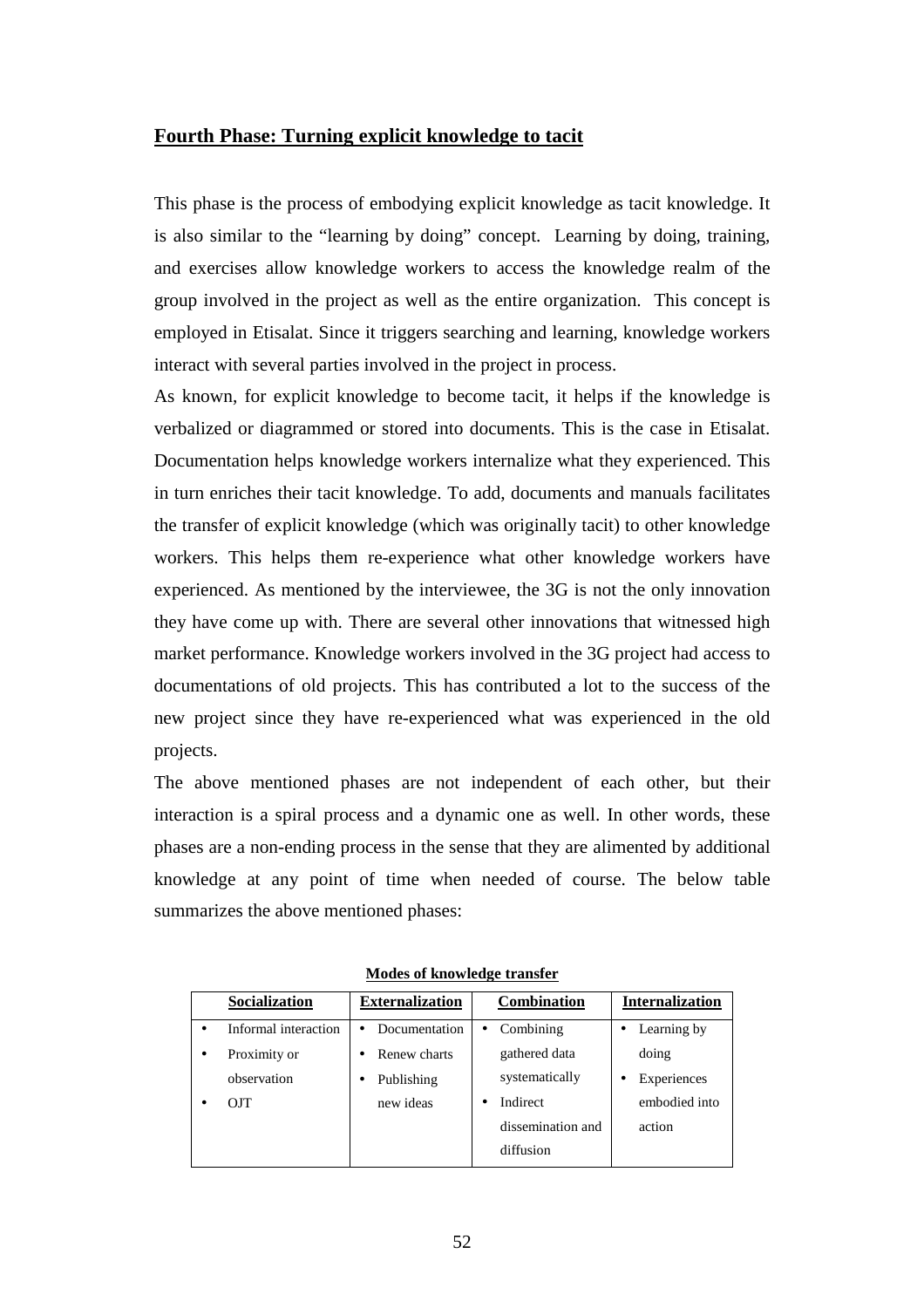Having presented the above phases as well as ways that Etisalat undertakes to invest on its human capital, the question that arises is as follows: "what is the fruit of all that?". The answer is so simple. The fruit of all this is as follows while bearing in mind that the below is also a sign of outstanding organizational performance:

- **Example 16 High market share:** Etisalat Egypt has currently more than 3 million subscribers from the 24 million mobile subscribers in Egypt. This number was achieved in around 6 months since their launch of the 3G generation.
- **Winning of 3G license**: Etisalat Egypt won the license to operate 3G and 2G services in July 2006, for EGP16.7 billion (USD2.9 billion), making the company the first to offer 3G services in the Egyptian market. The operator, which paid almost US\$3bn for its mobile license in 2006, had been planning to launch commercial services in February this year, but was forced to delay after encountering technical problems in its network rollout. At its launch, Etisalat said that it had installed 760 base stations, many of them capable of providing 3G services. Indeed, Etisalat is the first operator to offer commercial 3G services in Egypt, a fact that it hopes will give it an edge on its competition, Vodafone Egypt and Mobinil.
- $\circledast$  **Increase in the number of subscribers**: compared to its competitors in the market, the numebr of subscribers has increased. It reached over 2 million subscribers.
- **Example 15 The birth of 3.75 G:** 3.75G is the marketing term for HSUPA (High Speed Uplink Packet access). The Uplink channel carries information from the mobile terminal to the network such as file uploading, e-mail attachments and user response in interactive games with a speed of 2 MB/S. HSUPA is an enhancement of 3.5G networks that increases upload speeds. Current handsets support up to 1.4 Mbps. As the first HSPA network in Egypt, the Etisalat Misr provides innovative services and is dedicated to enriching communications and life of the Egyptians.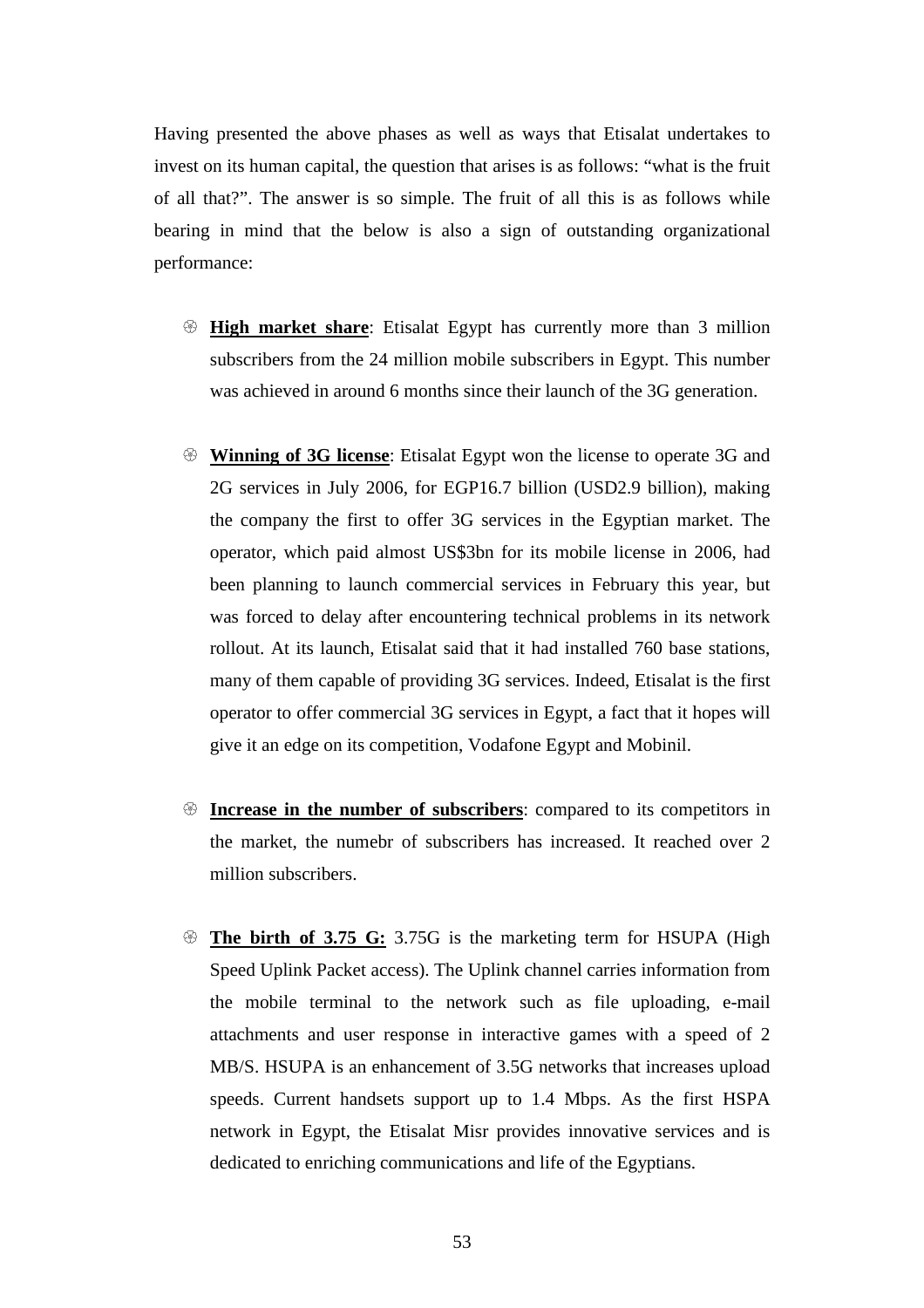#### **The benefits of that 3.75G technology are that subscribers can:**

- $\circledast$  video-call;
- $\circledast$  watch live TV;
- $\circledast$  have access to high-speed internet connection and download;
- have access to a mobile portal built exclusively for Etisalat subscribers.
- 3.75G is the latest technology that encapsulates some protocols like UMTS, HSDPA and HSUPA.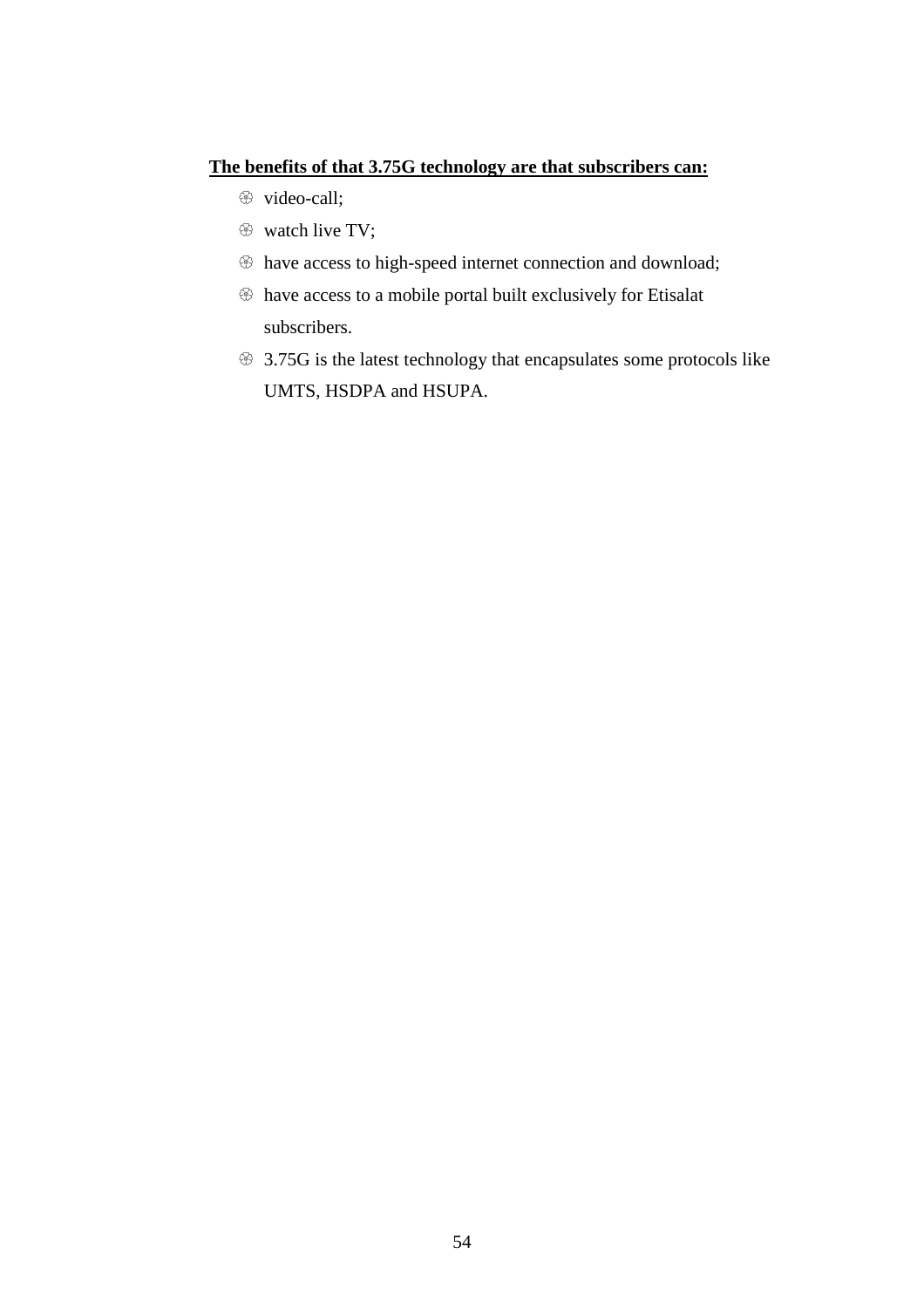# **VI. Chapter 5: Conclusion**

*This section will be first summarizing the main important findings of the studied company then stating general conclusions that can be drawn from the study along with implications for management and future research.* 

This thesis has contributed to deepening the understanding of the role on knowledge management in innovation processes. The findings suggest that:

• For companies to gain competitive advantage, knowledge management has to be implemented. Organizations these days realize that if they want to stay competitive that is not possible without digging for knowledge and using it for profit generation.

The studied company tries to centralize the source of information distribution by implementing and making available communication technology to facilitate knowledge dissemination, integration and sharing among knowledge workers in the organization.

• The study found out that the company uses existing information to create the necessary knowledge in different ways. To add, the studied company uses internal and external sources of knowledge in creating successful innovations. This is considered as a building block in all the innovation processes that take place in organizations nowadays.

Investing in human capital is another area where the studied company showed great importance. Such investment contributes a lot to the success of innovations in the organization as well as outstanding organizational performance, since human capital is considered as part of an organization's resources.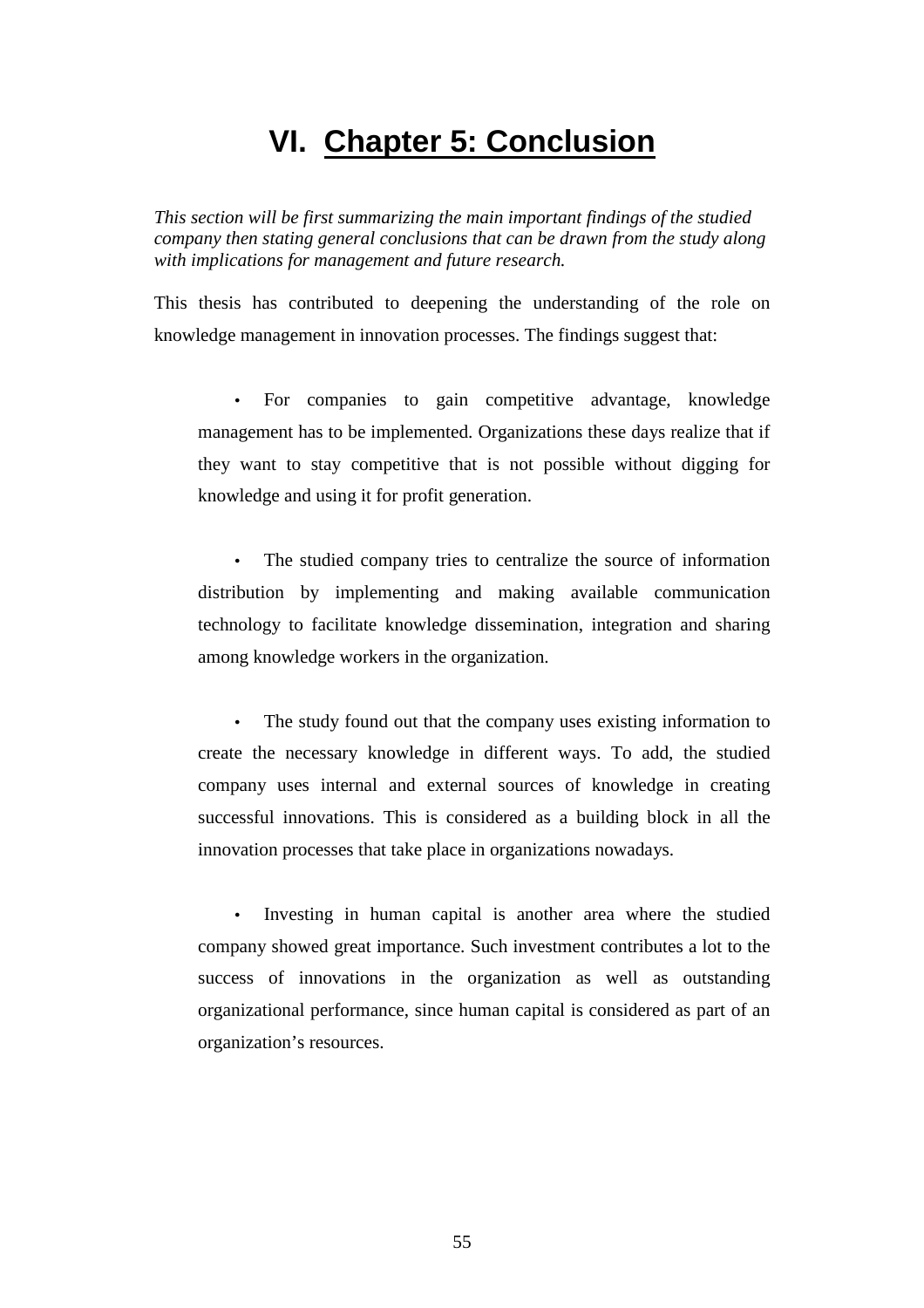## **A. General Conclusion**

Going back to the research purpose of the study mentioned in the beginning of my thesis which try to analyze the "Knowledge management and its effects on innovation with respect to human resources management". It could be seen that the study has been beneficial regarding the different activities gyrating around the studied company in terms of managing their information and converting them to significant knowledge for thriving innovation. The study coincided with the majority of literature selected for consideration. Etisalat Egypt stated that knowledge management has not only helped in becoming innovative but also to be the leading telecom company in Egypt. In this regard, Etisalat Egypt focused on gathering information from both inside and outside the organization. The research has justified and highlighted that Etisalat Egypt is a true example of an organization that has been able to pull knowledge from external and internal sources and use it in one of its projects to deliver significant benefits to its clients.

The findings are in line with the fact presented in the theories that knowledge management definitively involves applying the collective knowledge and abilities on the entire workforce as well as those involved in developing the 3.75 G. It involves getting the right piece of information to the right people at the right time, and helping people crate and share knowledge and act in ways that improved individual and organizational learning processes as well as the company's performance. This emphasizes the fact that people are the major and most important component of knowledge management since they are the main resources of knowledge in today's organizations. And to be able to get the most out of knowledge workers, companies have to invest in them.

It is also worth mentioning that technology is the second component of knowledge management since it links all pieces of information as well as knowledge workers. Furthermore, thanks to Etisalat's means of communication or collaborative technologies such as Lotus Notes, Videoconferencing and many others mentioned earlier, it has been able to be one of the leading telecom companies in the Middle East. As mentioned earlier in the thesis, human capital coupled with collaborative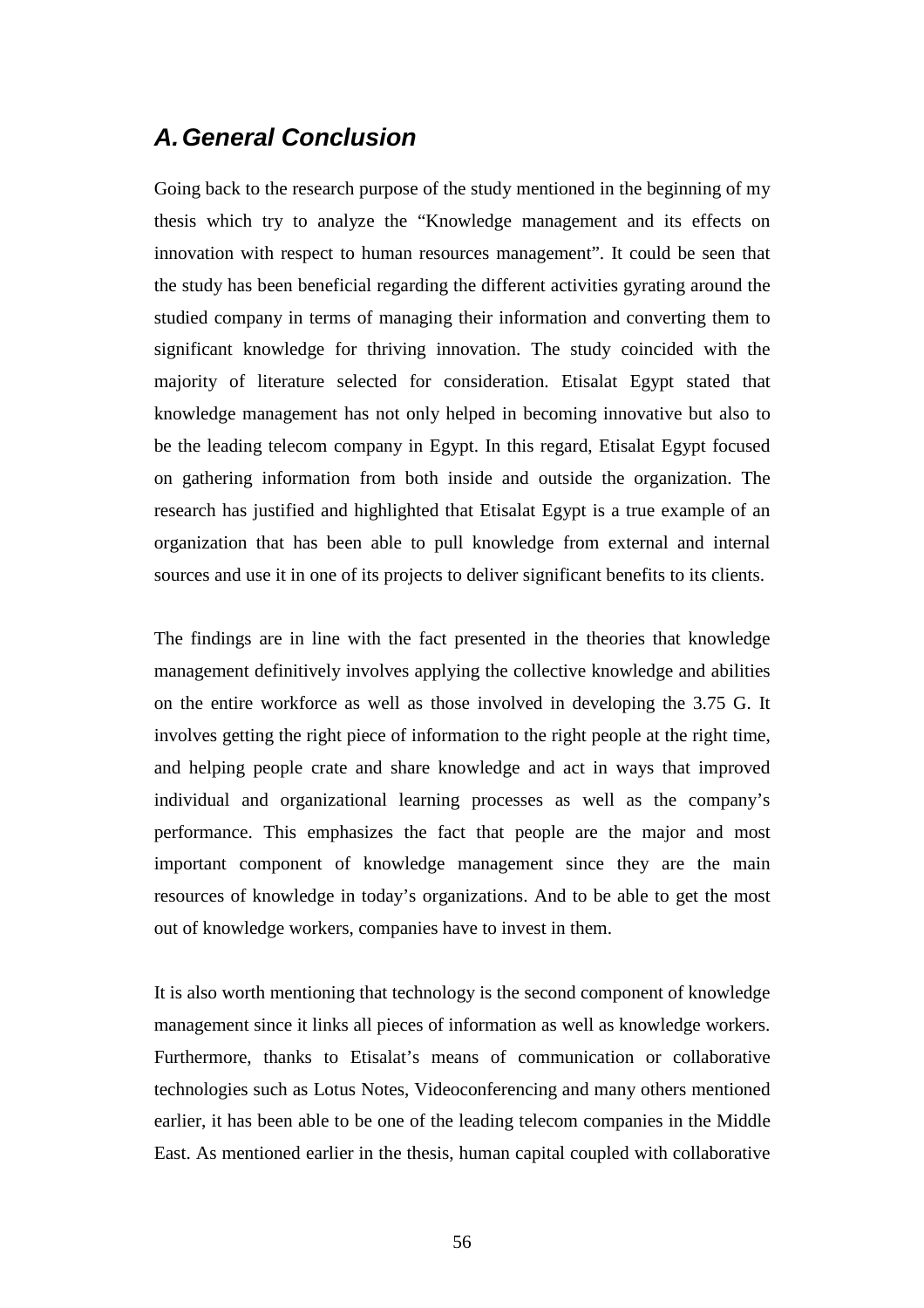technologies lead to successful innovations. Indeed, the studied company revealed that by investing in human capital without forgetting the availability of collaborative technologies, it achieved its target which is the birth of the 3.75 G.

Nonaka and Takeuchi's framework of knowledge conversion has been used to show the phases that Etisalat went through to come up with its new service: the 3.75 G. Regarding that model, in addition to explicit knowledge, tacit knowledge of experts would be transferred to new staffs by training courses although this is not the only mean of acquiring knowledge. The study has showed several means of knowledge acquisitions that plays a prominent role in all phases of innovation: ideation, funding decisions and commercialization.

## **B. Implications for management**

The findings highlight many facts that can be seen as tips for companies wondering about ways to manage their knowledge as well as investing in their knowledge workers. While the choice to managing company's sources of knowledge shows outstanding business performance, it also presents significant new management challenges. Some of these that may be faced by the company's decisions to manage their knowledge such as training and the usage of external sources of knowledge, selecting the right process for utilizing what has been collected, customizing knowledge to be used in different circumstances, creating formal spaces for knowledge dissemination, but these are not limited to what have been mentioned in the sense that other aspects have to bared in mind such as culture and proper leadership.

The concept of knowledge management and its effect on innovation is not new, but the combination of using KM differs from one company to the other. The studied company had a view on KM emphasizing on the importance of technology while keeping the organizational atmosphere open for most informal and formal interaction between knowledge workers. In this regard as the study showed that by sharing knowledge formally or informally coupled with a good investment in human capital, the company's market performance is outstanding.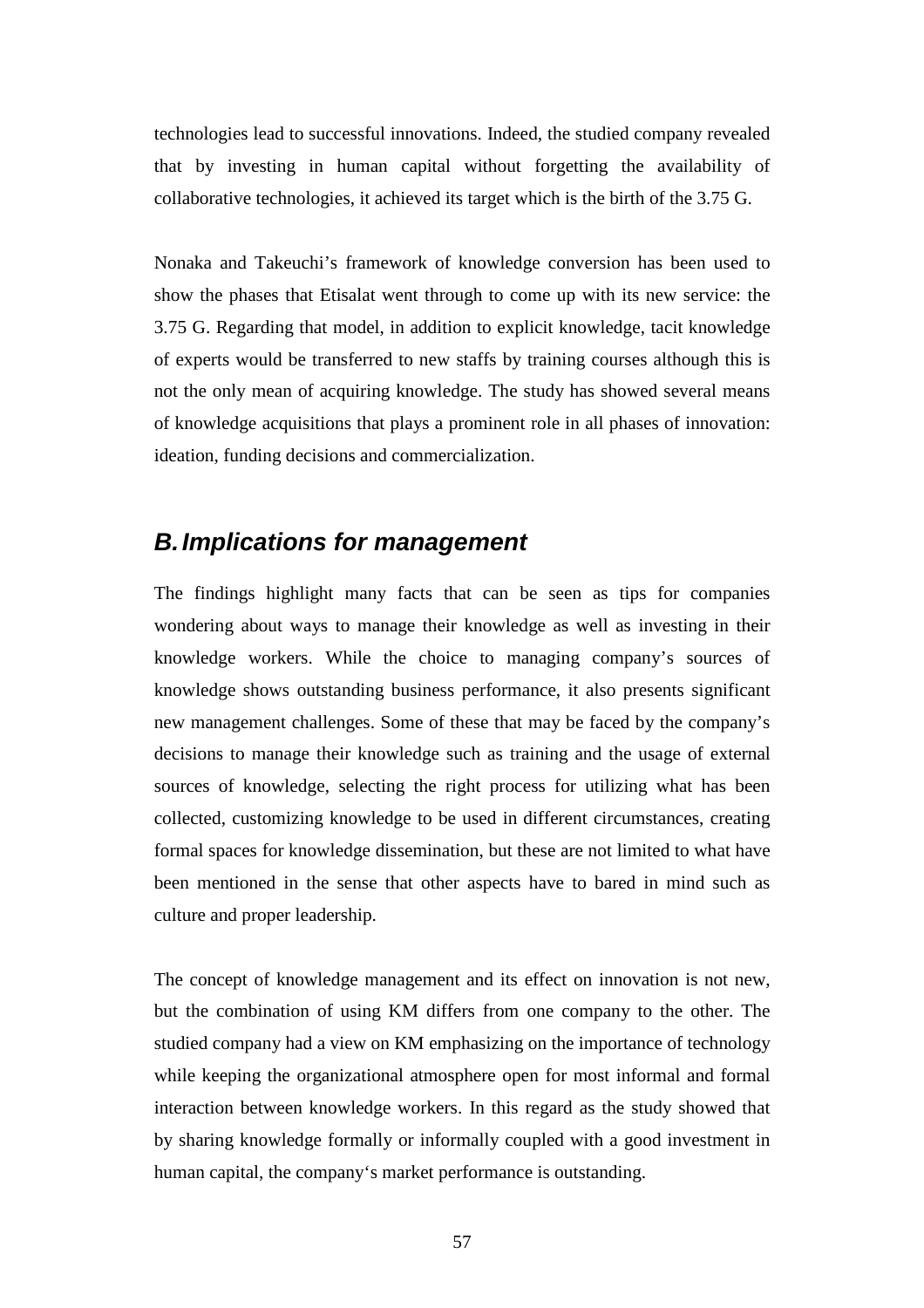## **C. Future Research**

This section will be shedding light on the areas that should be studied more deeply. Future research should focus on exploring the below areas:

• Further research should be done on different organizations in the same industry. This type of study is referred to as a comparative study. It would be interesting to explore how different companies in the same industry employ different or same KM strategies. In addition to that, future research should examine the differences among industries, and measure accurately the relative importance of the factors that affect personal characteristics and the development of knowledge inside the organization.

• **Reward systems**. Future research should be exploring the different types of rewards given to employees as a result of their contribution to the project in process. As this area plays an important role in motivating people and enhancing them to perform well, it should be given lots of attention.

• **Interviewees**. As the respondents of this study only consist of senior managers of the studied company, the generalizations from the study should be limited to similar groups. To have a complete view of the covered subjects, future studies should be targeting employees or knowledge workers from different departments within the organization.

• **Culture**. Due to limited resources, the cultural aspect of the study was not covered. As a result, future studies should be exploring more this area. As we all know, organizations that have a culture that supports and encourages innovation should attempt to understand what it is about their culture that gives them a competitive advantage and develop and nurture those cultural attributes. Culture is referred to as the beliefs, values, and attributes pervasive in the organization and results in a language, symbols, and habits of behavior and thought.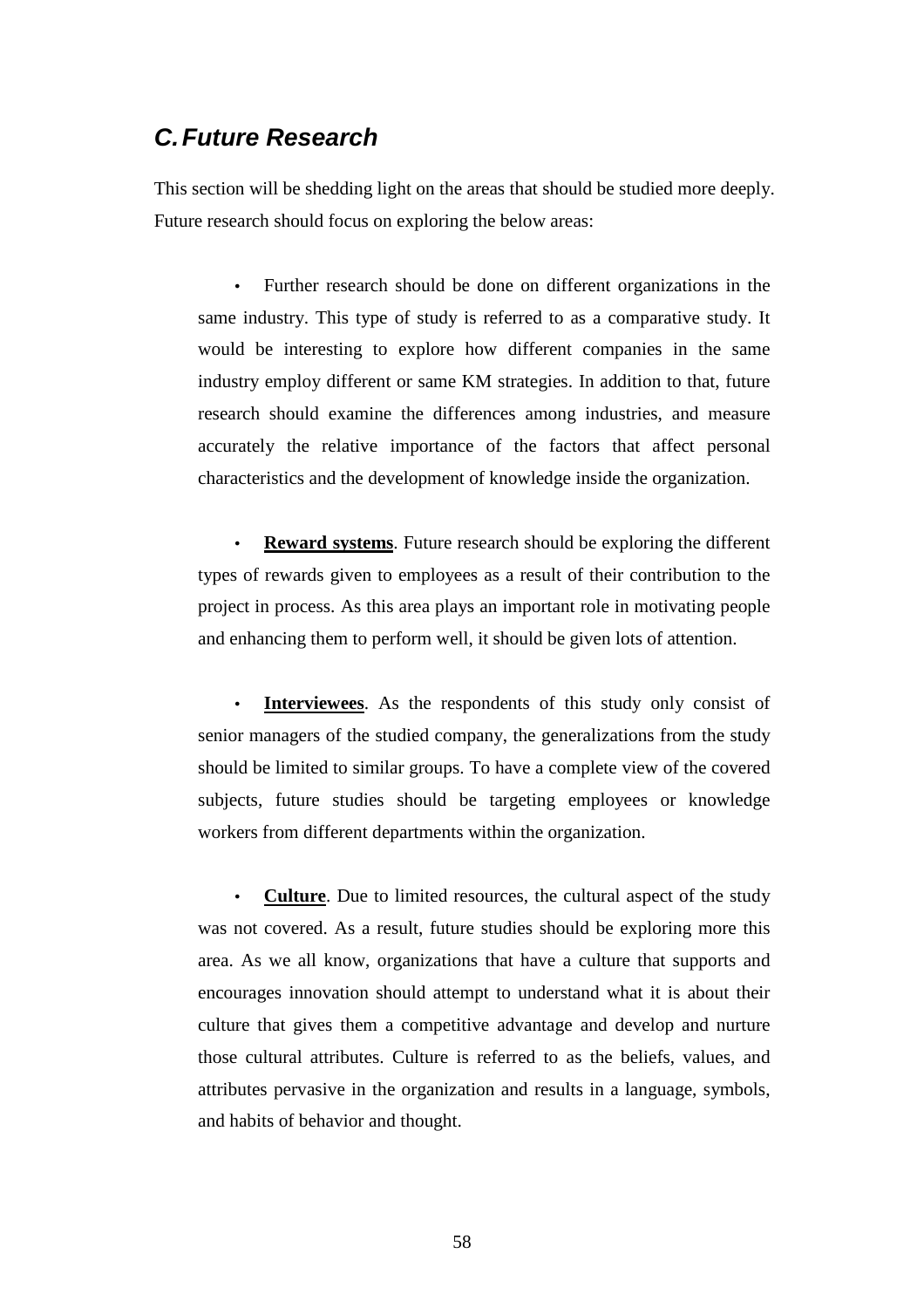## **Bibliography**

**Adams, G.L. and Lamont, B.T. (2003).** "Knowledge management systems and developing sustainable competitive advantage", *Journal of Knowledge Management,* Vol. 7 No. 2, pp. 142-55.

**Anantatmula, Vittal S.(2007).** "Linking KM effectiveness attributes to organizational performance". *VINE,* Volume: 37 Issue: 2 Page: 133 – 149.

**Aramburu, N., Saenz, J. and Rivera, O. (2006).** "Fostering innovation and knowledge creation: the role ofmanagement context". *Journal of Knowledge Management,* Vol. 10 No.3 2006, pp. 157-168.

**Armstrong, M. (2000).** "The name has changed but has the game remained the same?" *Employee Relations,* Vol.22 No. 6, pp. 576-93

**Baddi, A. and Sharif, A. (2003).** "Information management and knowledge integration for enterprise innovation". *Logistics Information Management,* Vol. 16 No. 2, pp.5-24.

**Bassi, L. J. (1997).** "Harnessing the power of intellectual capital". , *Training and Development*, 51(12), 25-30.

**Binney, D. (2001).** "The KM spectrum-Understanding the KM landsacape", *Journal of Knowledge management,* 5(1), 33-42.

**Bonfield, P. (1999),** "Knowledge management strategy of BT", *Managing Information*, Vol. 6 No. 6, pp. 26-9.

**Bose, R. (2004).** "Knowledge management metrics". *Industrial Management & Data Systems*, 104(6), 457-468.

**Brown, J. S., & Duguid, P. (1991). "**Organizational learning and communitiesof-practice: Toward a unified view of working, learning, and innovation". *Organization Science*, 2(1): 40–57.

**Carneiro,A. (2000).** "How does knowledge management influence innovation and competitiveness?". *Journal of Knowledge Management,* Vol.4, No.2, pp.87- 98.

**Carter, Chris and Scarbrough, Harry (2001).** "Towards a second generation of KM? The people management challenge". Education and Training Volume 43 . Number 4/5 . 2001 . pp. 215±224 # MCB University Press . ISSN 0040-0912

**Cavusgil, S. T., Calantone, R. J. and Zhao, Y. (2003).** "Tacit knowledge transfer and firm innovation capability" , *Journal of Business & Industrial Marketing,* Vol.18, No. 1,pp. 6-21.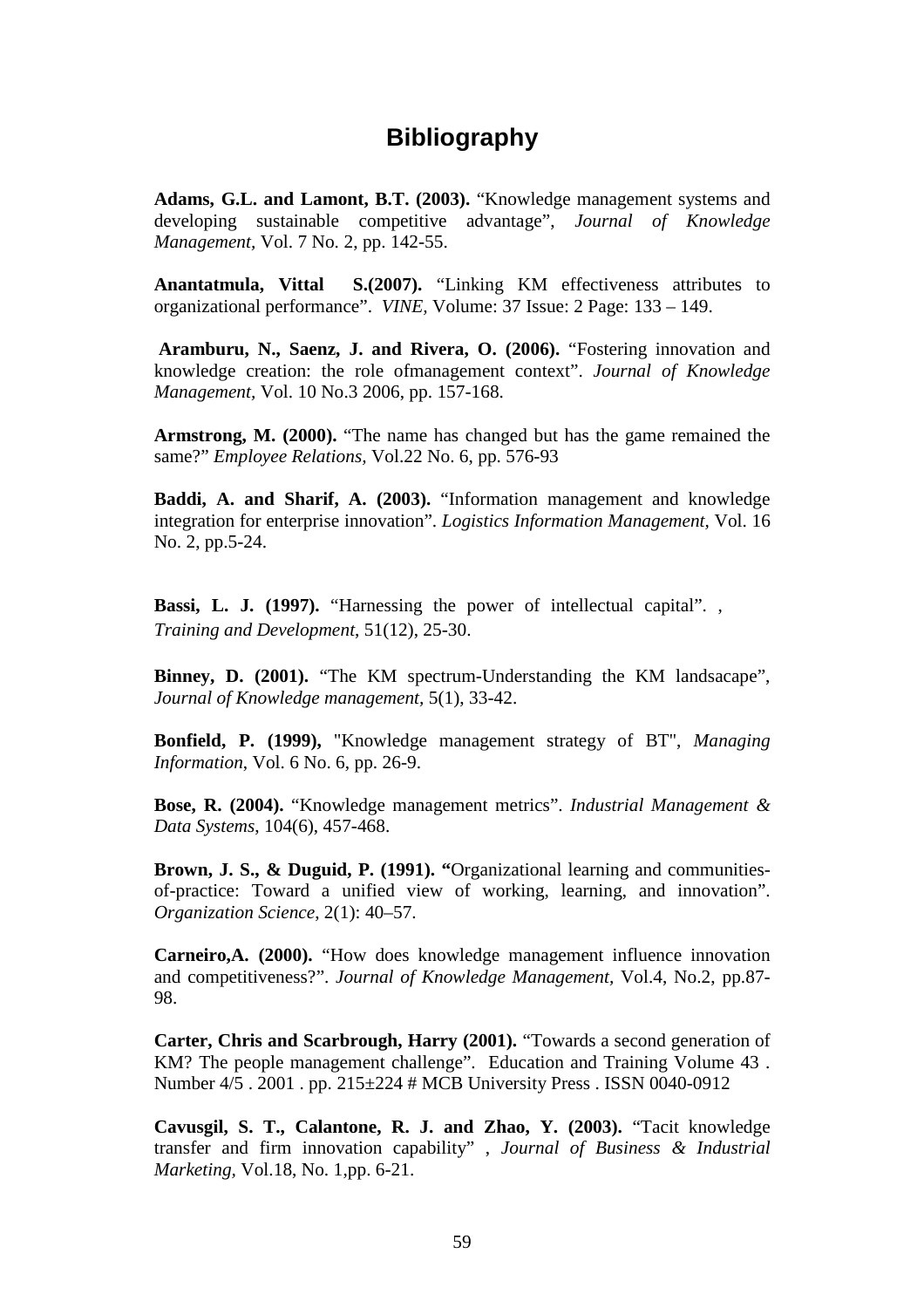**Chen, M.Y.C and Lin, C.Y.Y. (2007).** "Does Innovation lead to performance? An empirical study of SMEs in Taiwan". *Management Research News,* Vol. 30 No. 2, pp. 115-132.

**Chen, J., Zhaohui, Z. and Xie, H.Y. (2004).** "Measuring intellectual capital", *Journal of Intellectual Capital,* Vol. 5 No. 1, pp. 195-212.

**Dantas, E.; Bell, M. (2006).** "The development of firm-centred knowledge networks in emerging economies: the case of Petrobras in the offshore oil innovation system in Brazil". *Paper for the DRUID Summer Conference 2006,* Copenhagen, 18-20 June 2006. Brighton: SPRU, 2006, 35p.

**Darroch, Jenny (2005).** "Knowledge management, innovation and firm performance". *Journal of Knowledge Management,* Volume: 9 Issue: 3 Page: 101 – 115.

**Davenport, T. and Prusak, L. (1997).** "Working Knowledge". *Harvard Business School Press, Boston, MA.* 

**Davenport, T.H. and Prusak, L. (2000).** "Working Knowledge – How Organizations Manage What They Know", *Harvard Business School Press, Boston, MA.* 

**Du Plessis, M. (2007). "**The role of knowledge management in innovation". *Journal of Knowledge Management,* **Volume:** 11 **Issue:** 4 **Page:** 20 - 29 .

**Figueiredo, P.N. (2006). "**Introduction. Special issue on technological capabilities in developing countries", *International Journal of Technology Management*, 36 (1/2/3): 1–13.

Galbraith, J.R. (1984). "Human Resource policies for the innovating organization", Fombrun, C., Tichy, N.M. and Devanna, M.A. (Eds), *Strategic Human Resource Management,* John Wiley and Sons, New York, NY.

**Galup, S.D.; Dattero, R. and Hicks, R. C. (2007). "**A metaphor for knowledge management: explicit islands in a tacit sea", *Journal of Knowledge Management,*  Vol. 11, Issue 1, pp. 5-16.

**Gaynor, G.H. (2002).** *Innovation by Design: What it Takes to Keep Your Company on The Cutting Edge*, AMACOM American management association, New York, NY, .

**Gloet, M. and Terziovski, M. (2004). "**Exploring the relationship between knowledge management practices and innovation performance". Journal of Manufacturing Technology Management Volume 15 · Number 5 · 2004 · pp. 402– 409. Emerald Group Publishing Limited · ISSN 1741-038X DOI 10.1108/17410380410540390.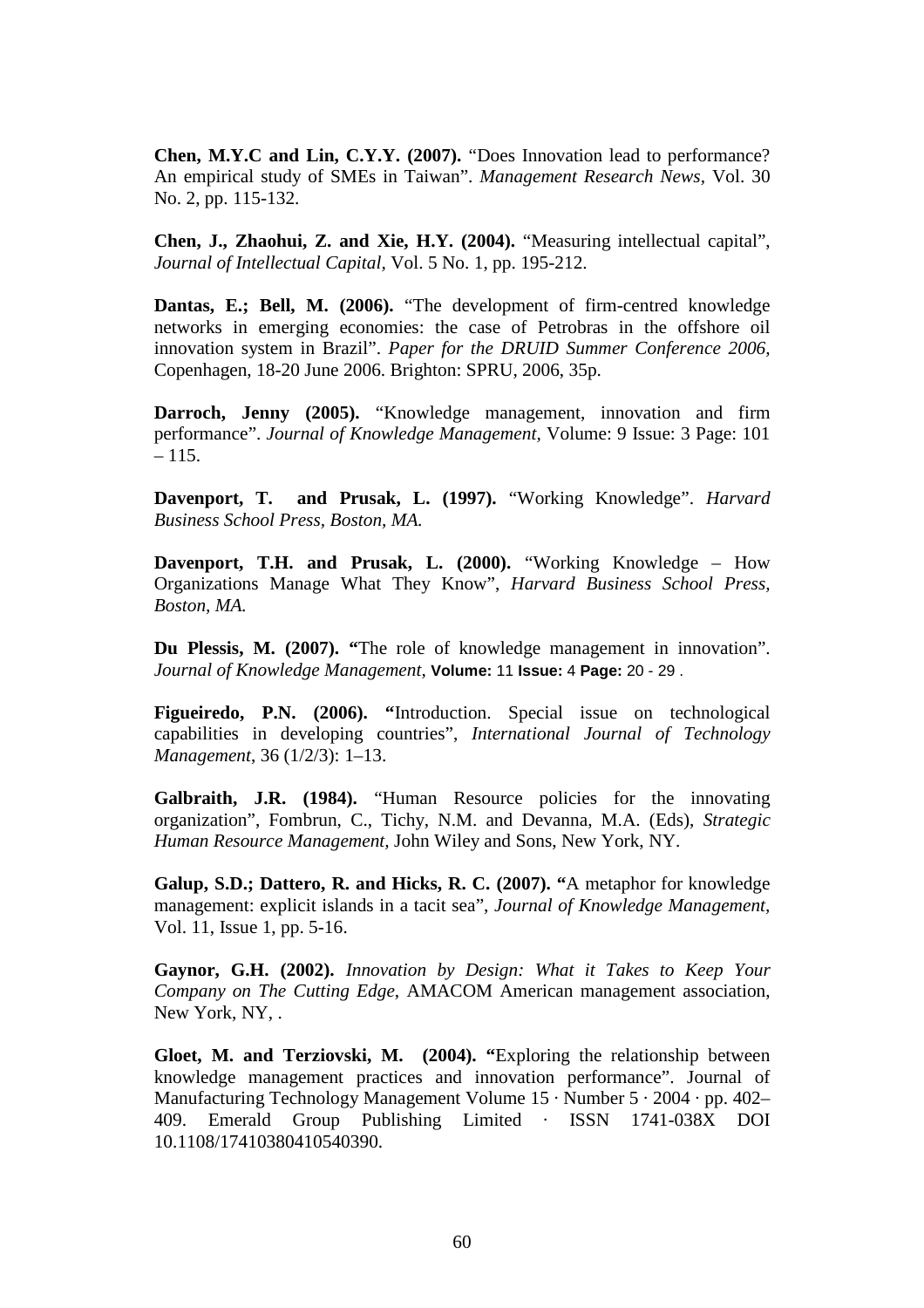**Gloet, M. (2000).** "Knowledge management: implications for TQM", in Ho, S. and Leong, C. (Eds), Proceedings of the Fifth International Conference on ISO9000 and TQM, Hong Kong Baptist University, April.

**Goh, A.L.S. (2005).** "Harnessing knowledge for innovation: an integrated management framework". *Journal of Knowledge Management,* Vol.9 No.4 2005, pp.6-18.

**Goh, W.-K. and Yahya, S. (2002).** "Managing human resources toward achieving knowledge management". *Journal of Knowledge Managament,* Volume 6 – Number 5, pp.457-468

**Grant, R.M. (1996b).** "Toward a knowledge-based theory of the firm". *Strategic Management Journal,* Vol. 17, pp.109-22.

**Harrington, J. (2005). "**The five pillars of organizational excellence". Handbook of Business Strategy, Volume**:** 6 Issue: 1 Page: 107 - 114.

**Hassan, H. and Al Hawari, M. (2003).** "Management styles and performance: a knowledge space framework". Journal of Knowledge Management, Volume**:** 7 Issue: 4 pp. 15 – 28.

**Hicks, R.; Dattero, R. and Galup, S. (2007).** "A metaphor for knowledge management: explicit islands in a tacit sea". *Journal of knowledge Management*, Vol. 11 No. 1 2007, pp 5-16.

**Huang, J.C. and Newell, S. (2003).** "Knowledge integration process and dynamics within the context of cross-functional projects". *International Journal of Project Management,* Vol.21, pp.167-76.

Jimenez-Jimenez, D. and Sanz-Valle, R. (2005). "Innovation and human resource management fit: an empirical study". International Journal of Manpower, Vol. 26 No. 4, 2005 pp. 364-38

 **Ju, Teresa L; Li, Chia-Ying and Lee, Tien-Shiang (2006).** "A contingency model for knowledge management capability and innovation". *Industrial Management & Data Systems*, Vol.106 No.6, 2006 pp. 855-877.

**Kantner, J. (1999).** "Knowledge management, practically speaking". *Information Systems Management,* Vol. 16 No. 4, pp 7-15.

**Kim, L. (1998).** "Crisis construction and organizational learning: capability building in catching-up at Hyundai Motor", *Organization Science*, 9(4) (July-August): 506-521.

**Kim, L. (1997). "**The dynamics of Samsung's technological learning in semiconductors", *California Management Review*, 39(3) (Spring): 86-100.

**Lamnek, S. (2005).** *Qualitative Sozialforschung*. Weinheim: Beltz.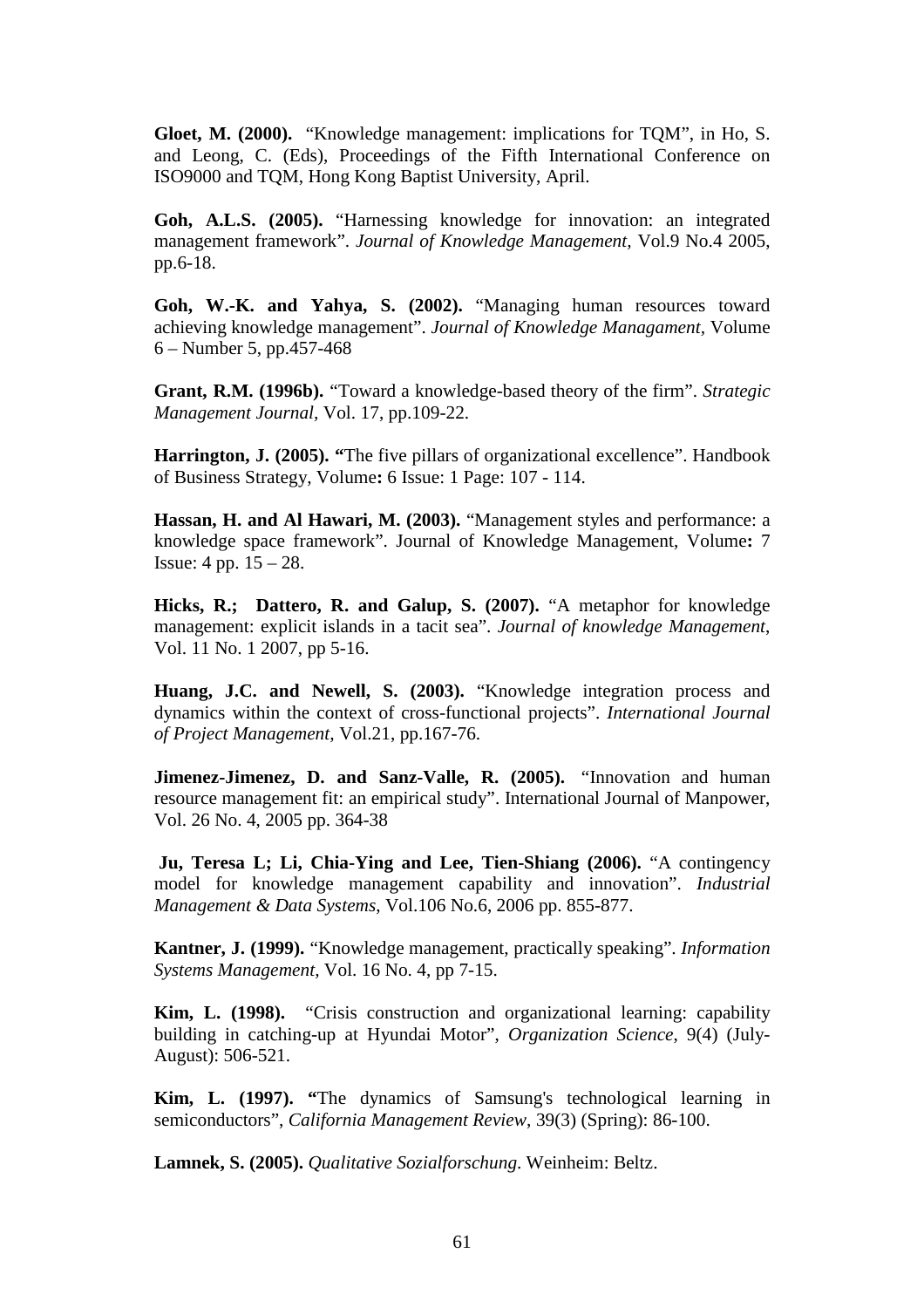**Lengnick-Hall, M. L. & Lengnick-Hall, C. A. (2003)** *Human Resource Management in the Knowledge Economy: New Challenges, New Roles, New Capabilities.* San Francisco: Berrett-Koehler Publishers, Inc.

**Leonard Barton, D. (1995).** *Wellspring of Knowledge: Building and Sustaining the Sources of Innovation,* Boston, Harvard Business School Press.

**Lin, C. and Kuo, T. (2007).** "The mediate effect of learning and knowledge on organizational performance". *Industrial Management & Data Systems,* Vol. 107 No. 7, 2007 pp. 1066-1083

**Lin, H. and Lee, G. (2004).** "Perceptions of senior managers towards knowledgesharing behavior", *Management Decisions,* Vol. 42 No. 1, pp. 108-25.

**Livingstone, L., Palich, I. and Carini, G. (1998).** "Viewing strategic innovation through the logic of contradiction"*. Competitiveness Review,* Vol. 8 No. 1, pp. 46- 54.

**Lundvall, B.-A. and Nielsen, P. (2007).** "Knowledge management and innovation performance". International Journal of Manpower Vol. 28 No. 3/4, 2007 pp. 207-223. Emerald Group Publishing Limited 0143-7720 DOI 10.1108/01437720710755218.

**Lundvall, B.-A and Nielsen, P. (2005).** "Innovation, organizational learning and job creation", *European Journal of Economic and Social Systems,* Vol.18 No.1, pp. 79-97.

**McElroy, M. (2003).** *The New Knowledge Management*, Butterworth-Heinmann/Elsevier Science, Burlington, MA.

**Monatana, J. (2000).** "The legal system and knowledge management". *The Information Management Journal,* Vol.34 No. 3, pp. 54-7.

**Nonaka, I. and Konno, N. (1998).** "The concept of Ba: building a foundation for knowledge creation", *California Management Review,* Vol. 40 No. 3, pp. 40-54.

**Nonaka, I. and Takeuchi, H. (1995)**. "Classic Work: Theory of Organizational Knowledge Creation, The Knowledge-Creating Company", *Oxford University Press, Oxford.* 

**Oltra, Victor (2005).** "Knowledge management effectiveness factors: the role of HRM". *Journal of Knowledge Management,* Vol. 9 No. 4 2005, pp. 70-86.

**Orsenigo, L., Pammolli, F. and Riccaboni, M. (2001).** "Technological Change and Network Dynamics: Lessons from the Pharmaceutical Industry", *Research Policy,* 30, 485-508.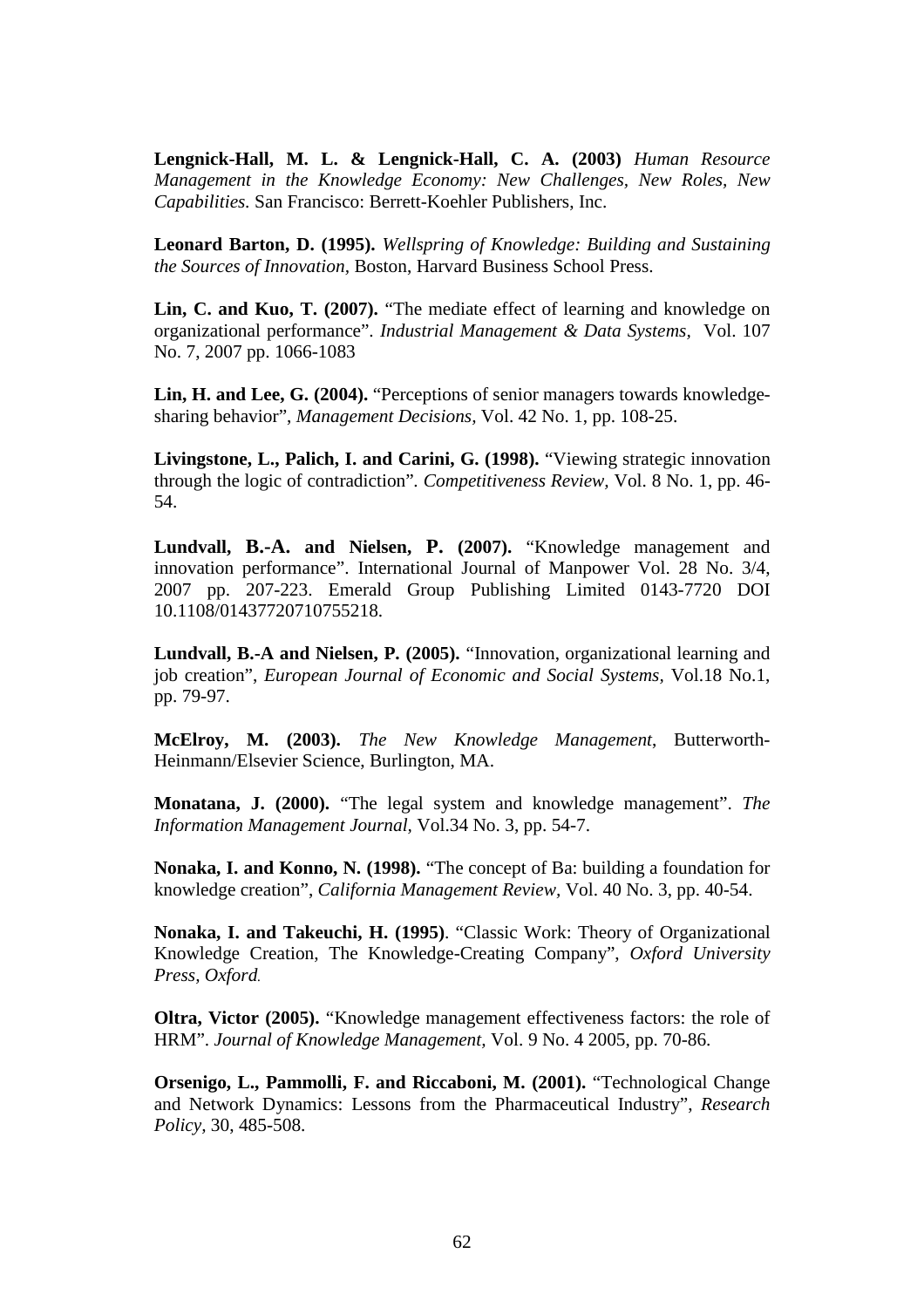**Rothberg, H. N. and Ericson, G. S. (2005). "**Generating Competitive Capital," *From Knowledge To Intelligence* (p. 5), Burlington, MA: Elsevier Butterworth-Heinemann.

**Savage, C. (2000).** "The development of knowledge management and why it is important" *Knowledge Management for Development Organisations*, 2000**.** 

**Scarbrough, H. (2003).** "Knowledge management, HRM and the innovation process". *International Journal of Manpower* Vol. 24 No. 5, 2003 pp. 501-516.

**Shani, A.B., Sena, J.A. and Olin, T.(2003).** "Knowledge management and new product development: a study of two companies",*European Journal of Innovation Management,* Vol. 6 No. 3, pp. 137-49.

**Shin, M., Holden, T. and Schmidt, R. (2001).** "From knowledge theory to management practice: towards an integrated approach". *Information Processing and Management,* Vol. 37 No. 2, pp.335-55.

**Soliman, F. and Spooner, K. (2000).** " Strategies for implementing knowledge management: role of human resources management". *Journal of Knowledge Management* Number 4 . 2000 . pp. 337±345 # MCB University Press . ISSN 1367-3270

**Squier, M.M., Snyman, R. (2004)**. "Knowledge management in three financial organisations: a case study", *Aslib Proceedings: New Information Perspectives*, Vol. 56 No.4, pp.234-42.

**Sveiby, K. E. and Simons, R. (2002).** "Collaborative climate and effectiveness of knowledge work: an empirical study", Journal of Knowledge Management,  $Vol.6$ , No. 5,

**Svetlik, I. and Costea, E. (2007).** "Connecting human resources management and knowledge management". *International Journal of Manpower* Vol. 28 No. 3/4, 2007 pp. 197-206.

**Therin, F. (2002).** "Organizational learning and innovation in high-tech small firms". *Proceedings of the 36th Hawaii International Conference on System Sciences, Hawaii.* 

**Vail, E. (1999).** "Knowledge mapping: getting started with knowledge management". *Information Systems Management,* Vol. 16 No.4, pp. 116-23.

**von Hippel, E. and Tyre, M. (1995),**."How learning by doing is done: problem identification and novel process equipment", *Research Policy*, Vol. 24 No. 1, pp. 1-12.